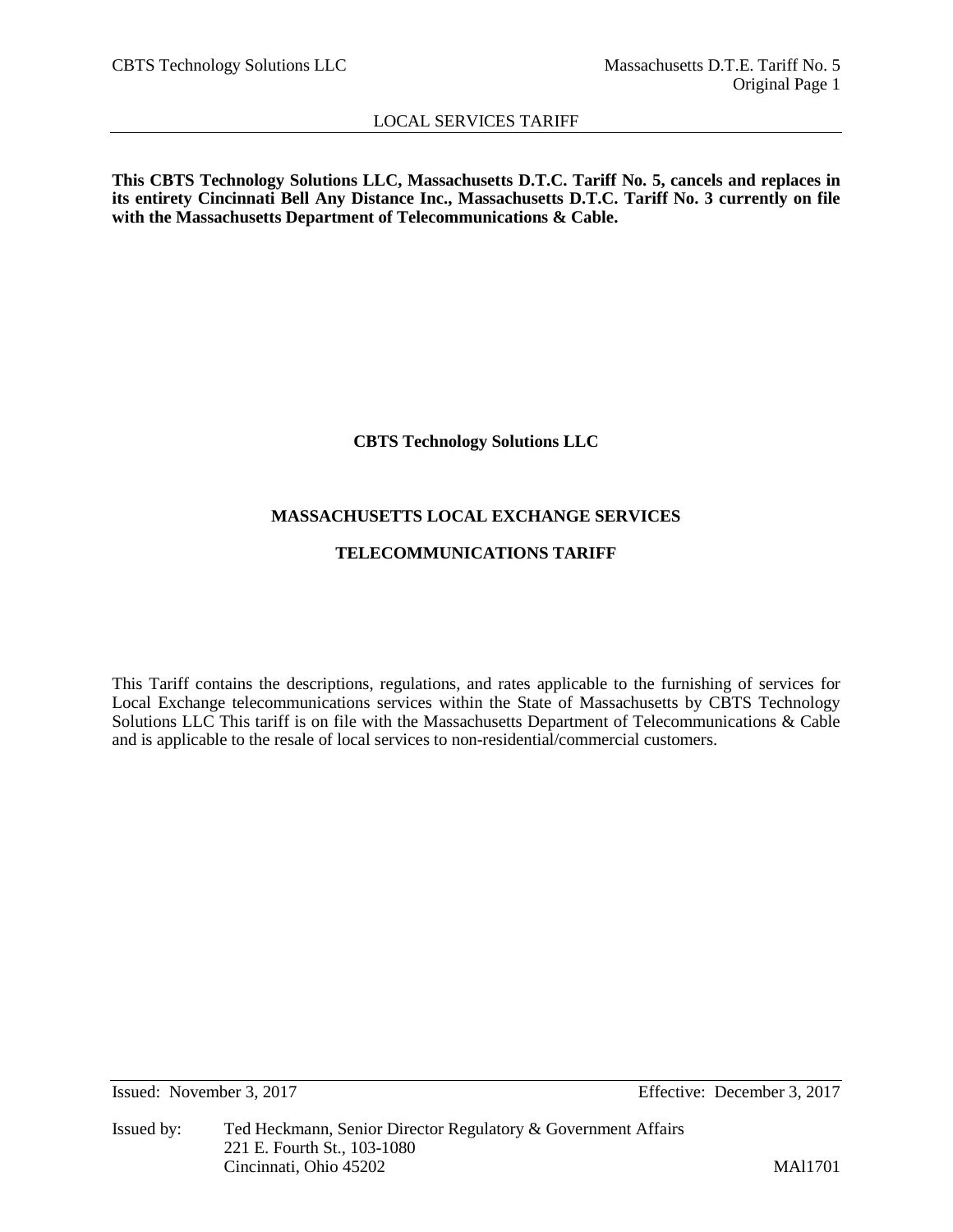# CHECK SHEET

Pages of this tariff, as indicated below, are effective as of the date shown at the bottom of the respective pages. Original and revised pages, as named below, comprise all changes from the original tariff and are currently in effect as of the date on the bottom of this page.

| PAGE           | <b>REVISION</b> |        | PAGE | <b>REVISION</b> |        | PAGE | <b>REVISION</b> |
|----------------|-----------------|--------|------|-----------------|--------|------|-----------------|
| 1              | Original        | $\ast$ | 27   | Original        | $\ast$ |      |                 |
| $\overline{c}$ | Original        | ∗      | 28   | Original        | $\ast$ |      |                 |
| 3              | Original        | $\ast$ | 29   | Original        | $\ast$ |      |                 |
| 4              | Original        | ∗      | 30   | Original        | $\ast$ |      |                 |
| 5              | Original        | ∗      | 31   | Original        | $\ast$ |      |                 |
| 6              | Original        | ∗      | 32   | Original        | $\ast$ |      |                 |
| 7              | Original        | ∗      | 33   | Original        | $\ast$ |      |                 |
| 8              | Original        | ∗      | 34   | Original        | $\ast$ |      |                 |
| 9              | Original        | ∗      | 35   | Original        | $\ast$ |      |                 |
| 10             | Original        | ∗      | 36   | Original        | $\ast$ |      |                 |
| 11             | Original        | ∗      | 37   | Original        | ∗      |      |                 |
| 12             | Original        | ∗      | 38   | Original        | $\ast$ |      |                 |
| 13             | Original        | ∗      | 39   | Original        | $\ast$ |      |                 |
| 14             | Original        | ∗      | 40   | Original        | $\ast$ |      |                 |
| 15             | Original        | ∗      | 41   | Original        | $\ast$ |      |                 |
| 16             | Original        | ∗      | 42   | Original        | $\ast$ |      |                 |
| 17             | Original        | $\ast$ | 43   | Original        | $\ast$ |      |                 |
| 18             | Original        | ∗      | 44   | Original        | $\ast$ |      |                 |
| 19             | Original        | ∗      | 45   | Original        | $\ast$ |      |                 |
| 20             | Original        | ∗      | 46   | Original        | $\ast$ |      |                 |
| 21             | Original        | ∗      | 47   | Original        | $\ast$ |      |                 |
| 22             | Original        | ∗      | 48   | Original        | $\ast$ |      |                 |
| 23             | Original        | ∗      | 49   | Original        | $\ast$ |      |                 |
| 24             | Original        | ∗      | 50   | Original        | $\ast$ |      |                 |
| 25             | Original        | ∗      | 51   | Original        | $\ast$ |      |                 |
| 26             | Original        | $\ast$ | 52   | Original        | $\ast$ |      |                 |

\* - indicates those pages included with this filing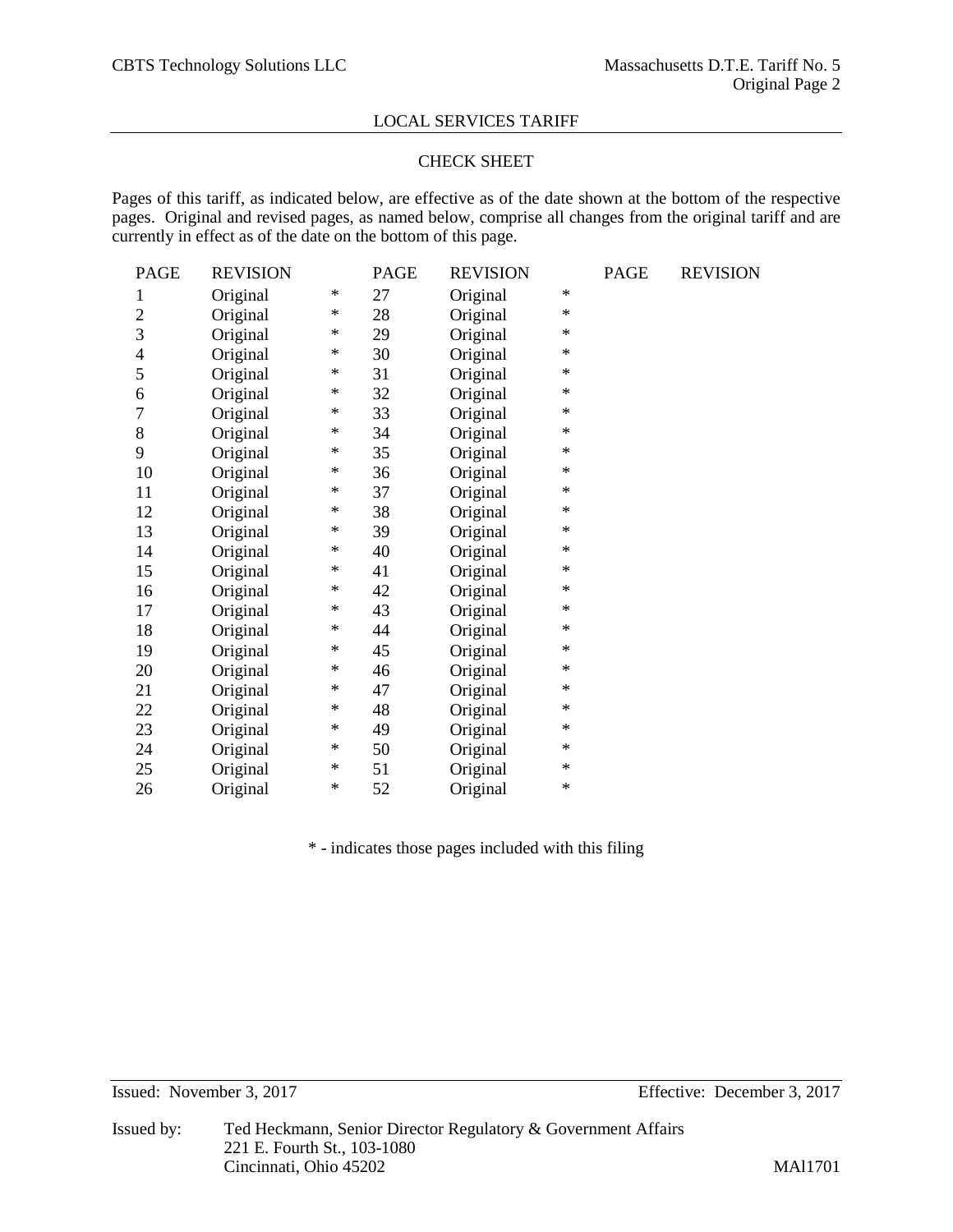# TABLE OF CONTENTS

|                                                          | Page           |
|----------------------------------------------------------|----------------|
| <b>TITLE PAGE</b>                                        | 1              |
| <b>CHECK SHEET</b>                                       | $\overline{2}$ |
| <b>TABLE OF CONTENTS</b>                                 | 3              |
| <b>INDEX</b>                                             | $\overline{4}$ |
| <b>EXPLANATION OF SYMBOLS</b>                            | 6              |
| <b>SECTION 1 - Application of Tariff and Definitions</b> | $\overline{7}$ |
| <b>SECTION 2 - Regulations</b>                           | 13             |
| <b>SECTION 3 - Directory Listings</b>                    | 36             |
| <b>SECTION 4 - Directory Assistance Service</b>          | 40             |
| <b>SECTION 5 - Operator Assistance Service</b>           | 42             |
| <b>SECTION 6 - Business Exchange Service</b>             | 43             |
| <b>SECTION 7 - PRI Service</b>                           | 46             |
| <b>SECTION 8 - Exchange Areas</b>                        | 51             |
| <b>SECTION 9 - Promotions</b>                            | 52             |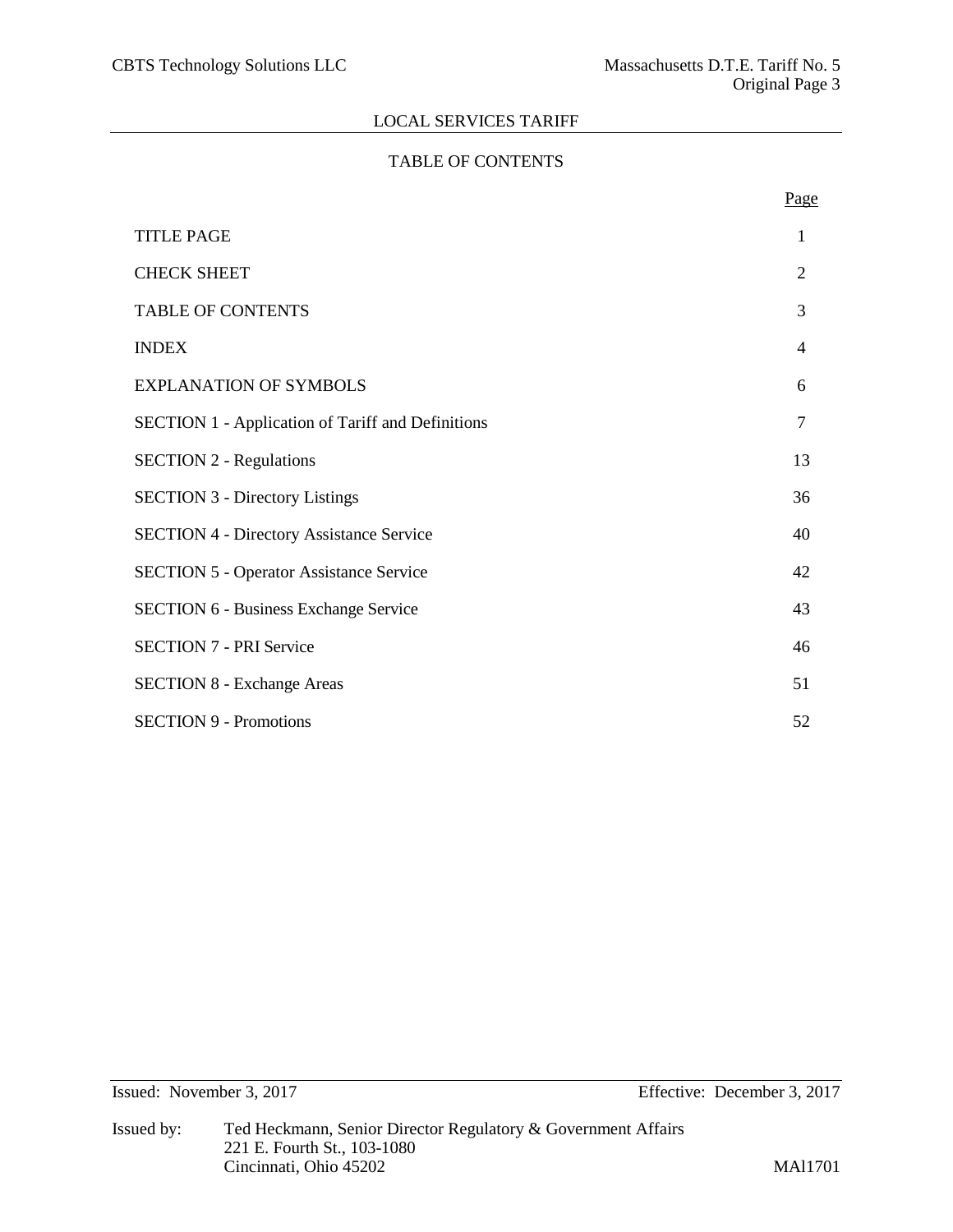# **INDEX**

# Subject

| Connections of Customer-Provided Terminal Equipment and Communications Systems 17 |  |
|-----------------------------------------------------------------------------------|--|
|                                                                                   |  |
|                                                                                   |  |
|                                                                                   |  |
|                                                                                   |  |
|                                                                                   |  |
|                                                                                   |  |
|                                                                                   |  |
|                                                                                   |  |
|                                                                                   |  |
|                                                                                   |  |
|                                                                                   |  |
|                                                                                   |  |
|                                                                                   |  |
|                                                                                   |  |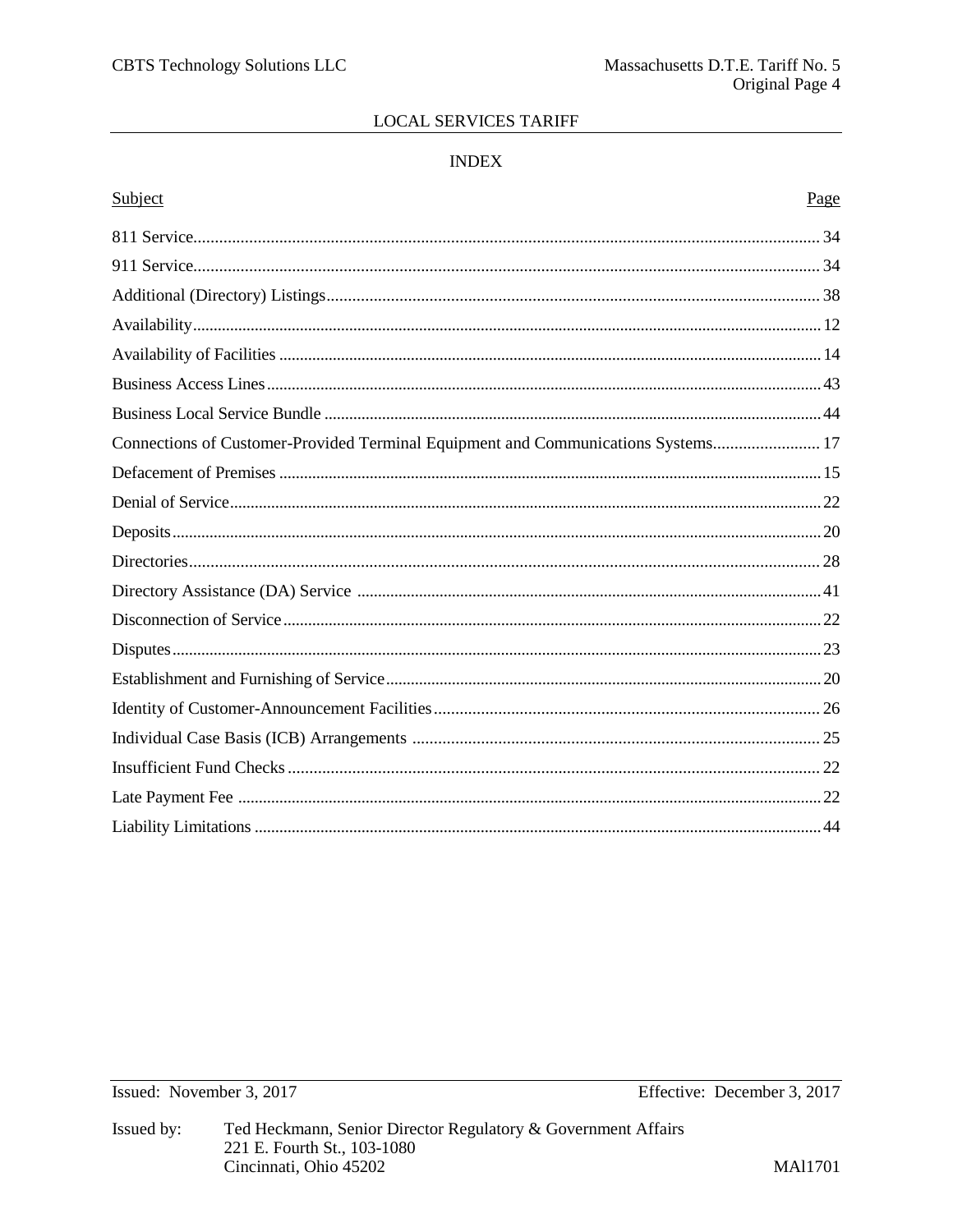# **INDEX**

# Subject

# Page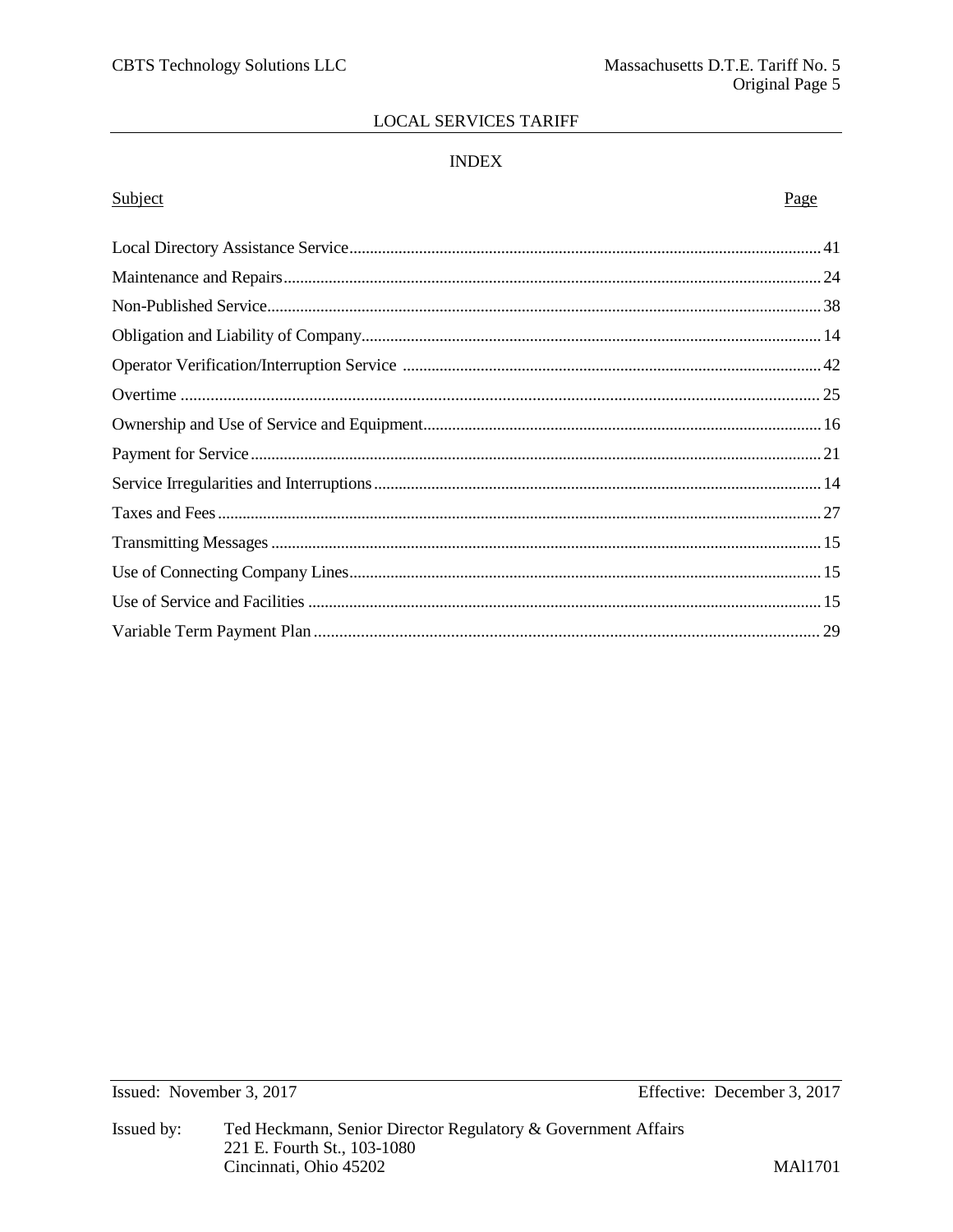# EXPLANATION OF SYMBOLS USED IN THIS TARIFF

The following are the only symbols used for the purposes indicated below:

- (C) To signify a changed regulation.
- (D) To signify a discontinued rate or regulation.
- (I) To signify an increase in rate or charge.
- (M) To signify material relocated from one page to another without change.
- (N) To signify a new rate or regulation.
- (R) To signify a reduced rate or charge.
- (S) To signify a correction or reissued matter.
- (T) To signify a change in text but no change in rate or regulation.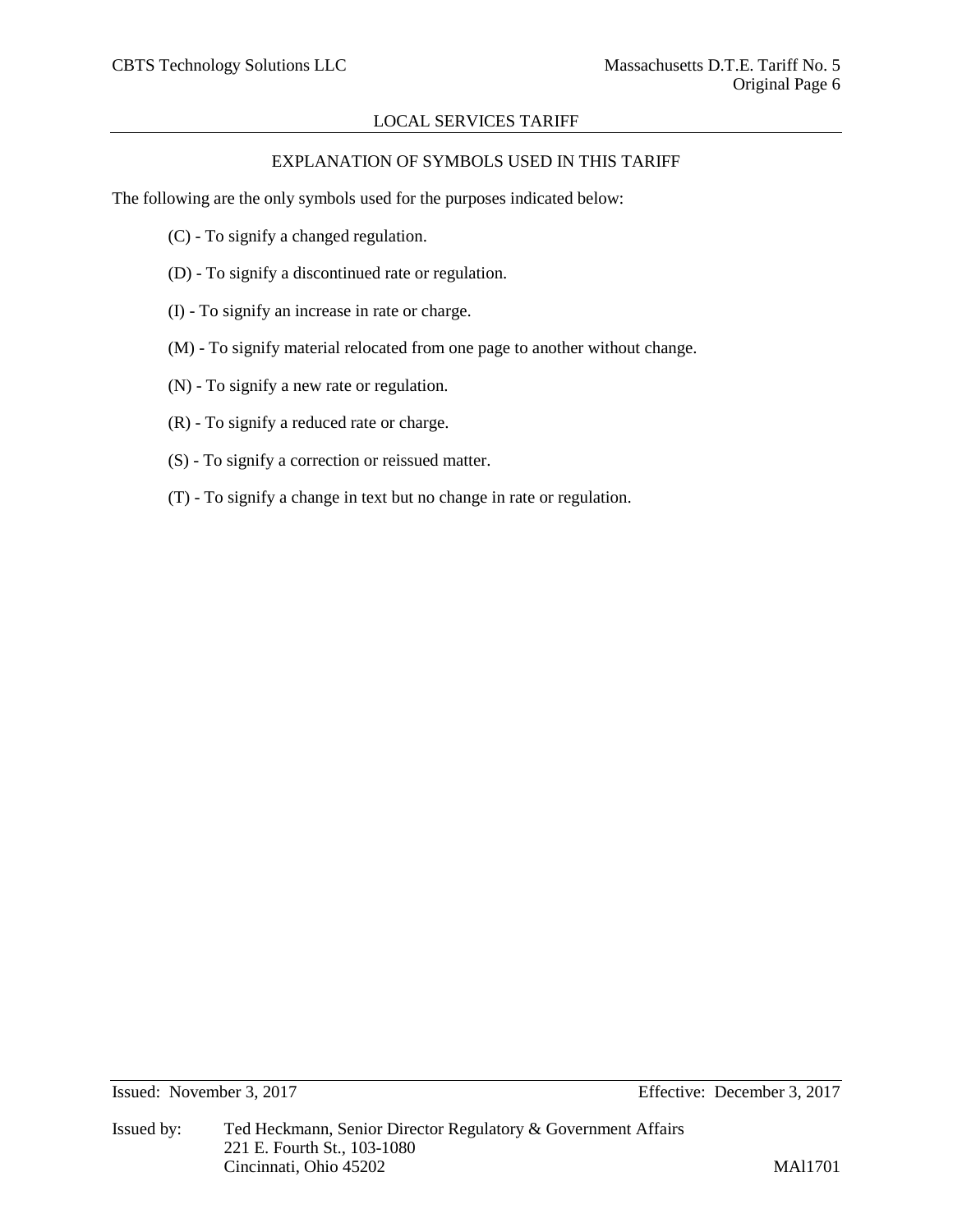# SECTION 1 - APPLICATION OF TARIFF AND DEFINITIONS

# 1.1 APPLICATION OF TARIFF

This tariff sets forth the service offerings, rates, terms and conditions applicable to the furnishing of intrastate communications service by CBTS Technology Solutions LLC to nonresidential/commercial customers within the State of Massachusetts. Local exchange services will be provided in the service areas of the facilities-based Carriers with whom a resale agreement exists between such Carrier and CBTS Technology Solutions LLC. The services in this tariff are provided on a resale basis to nonresidential/commercial customers.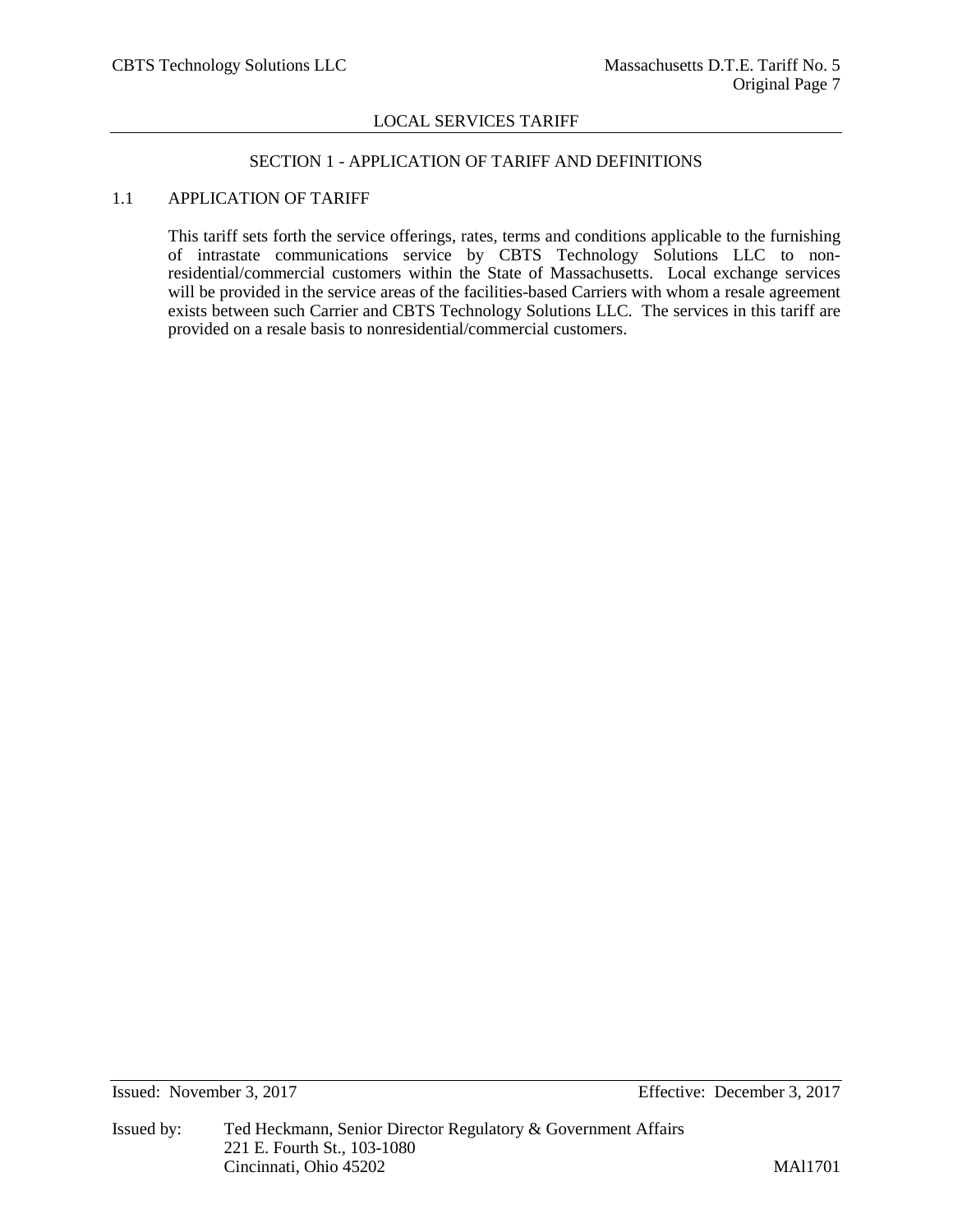#### SECTION 1 - APPLICATION OF TARIFF AND DEFINITIONS, (CONT'D.)

#### 1.2 DEFINITIONS

Certain terms used generally throughout this tariff are defined as follows.

1.2.1 Carrier

Refers to the underlying provider whose facilities the Company uses to furnish service.

1.2.2 Central Office

A switching unit in a telecommunications system providing service to the general public, that has the necessary equipment and operating arrangements for terminating and interconnecting lines and trunks.

1.2.3 Central Office Line

A circuit used within a central office to connect to an individual line or any type of trunk.

1.2.4 Company

CBTS Technology Solutions LLC which is the issuer of this tariff. Also refers to the underlying provider whose facilities the Company uses to furnish service.

1.2.5 Communication-Impaired Person

For purposes of this tariff, the definition of impaired refers to persons with communication impairments, including hearing impaired, deaf, deaf/blind, or speech impaired persons whose impairment prevents them from communicating over the telephone without the aid of a telecommunications device for the deaf or text telephone (TDD/TTY).

1.2.6 Commission

The Massachusetts Department of Telecommunications & Cable (DTC).

1.2.7 Contract

The agreement between a customer and the Company under which facilities for the customer's use are furnished, in accordance with the provisions of this tariff.

1.2.8 Customer

The person, firm, corporation or other entity that orders service and is responsible for the payment of charges and for compliance with the Company's tariff regulations.

Issued: November 3, 2017 Effective: December 3, 2017

Issued by: Ted Heckmann, Senior Director Regulatory & Government Affairs 221 E. Fourth St., 103-1080 Cincinnati, Ohio 45202 MAl1701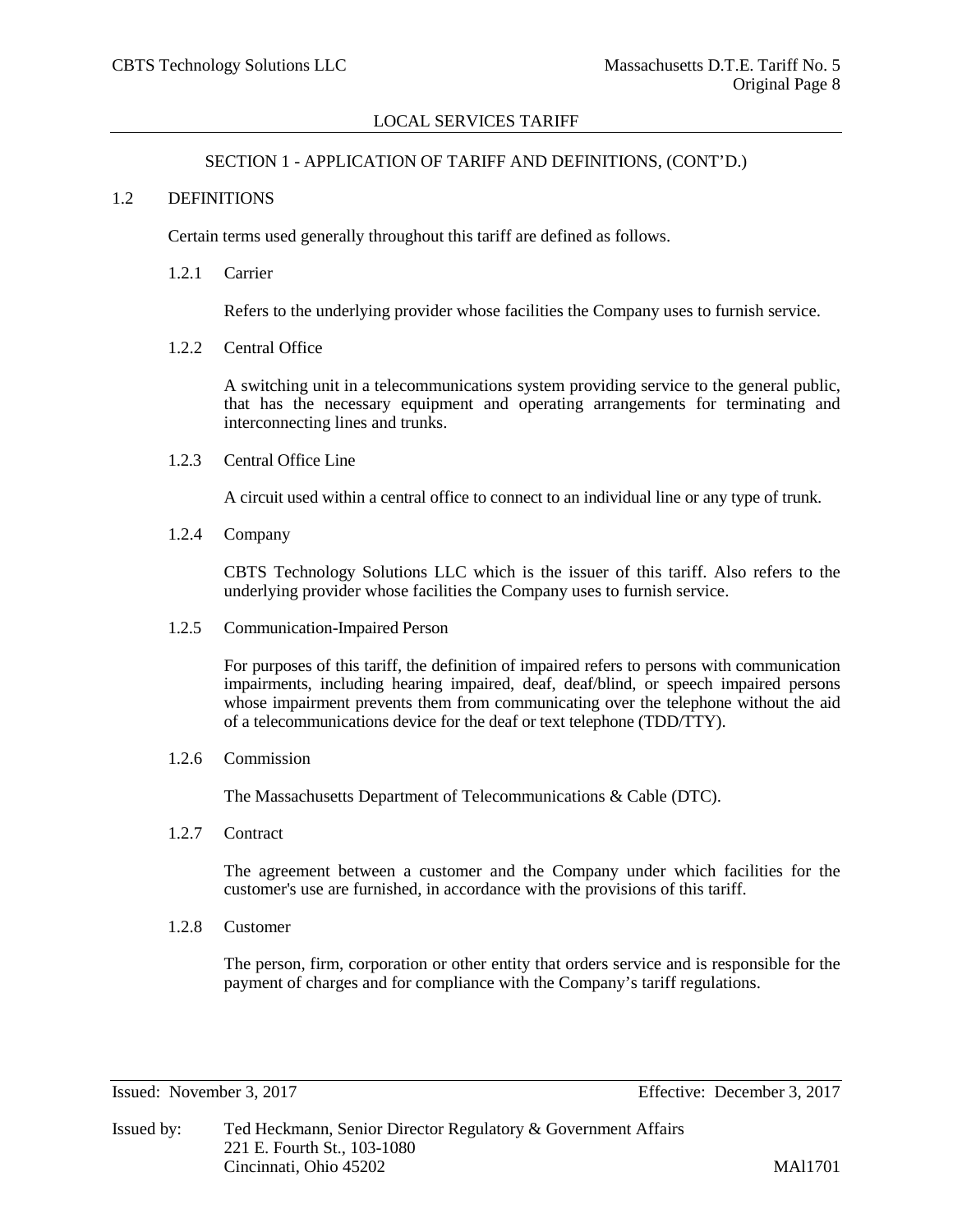# SECTION 1 - APPLICATION OF TARIFF AND DEFINITIONS, (CONT'D.)

## 1.2 DEFINITIONS, (CONT'D.)

## 1.2.9 Demarcation Point (Network Interface)

The point of demarcation and/or interconnection between Company communications facilities and terminal equipment, protective apparatus or wiring at a customer's premises. Company-installed facilities at or constituting the demarcation point will consist of wire or a jack conforming to Subpart F of Part 68 of the FCC's rules. "Premises" as used in this section generally means a dwelling unit, other building or a legal unit of real property such as a lot on which a dwelling unit is located, as determined by the Company's reasonable and nondiscriminatory standard operating practices. The "minimum point of entry" as used in this section will be either (1) the closest practicable point to where the wiring crosses a property line or (2) the closest practicable point to where the wiring enters a multiunit building or buildings.

The Company's reasonable and nondiscriminatory standard operating practices will determine which of (1) or (2) will apply. The Company is not precluded from establishing reasonable classifications of multiunit premises for purposes of determining which of (1) or (2) above will apply. Multiunit premises include, but are not limited to, commercial, shopping center and campus situations.

a. Single Unit Installations

For single unit installations existing as of December 27, 1991, and installations installed after that date, the demarcation point will be a point within twelve inches of the protector or, where there is no protector, within twelve inches of where the telephone wire enters the customer's premises.

- b. Multiunit Installations
	- 1. In multiunit premises existing as of December 27, 1991, the demarcation point will be determined in accordance with the Company's reasonable and nondiscriminatory standard operating practices; provided, however, that where there are multiple demarcation points within the multiunit premises, a demarcation point for a customer will not be further inside the customer's premises than a point twelve inches from where the wiring enters the customer's premises.
	- 2. In multiunit premises in which wiring is installed after December 27, 1991, including additions, modifications and rearrangements of wiring existing prior to that date, the multiunit premises owner will determine the location of the demarcation point or points. The multiunit premises owner will determine whether there will be a single demarcation point location for all customers or separate locations for each customer; provided, however, that where there are multiple demarcation points within the multiunit premises, a demarcation point for a customer will not be further inside the customer's premises than a point twelve inches from where the wiring enters the customer's premises.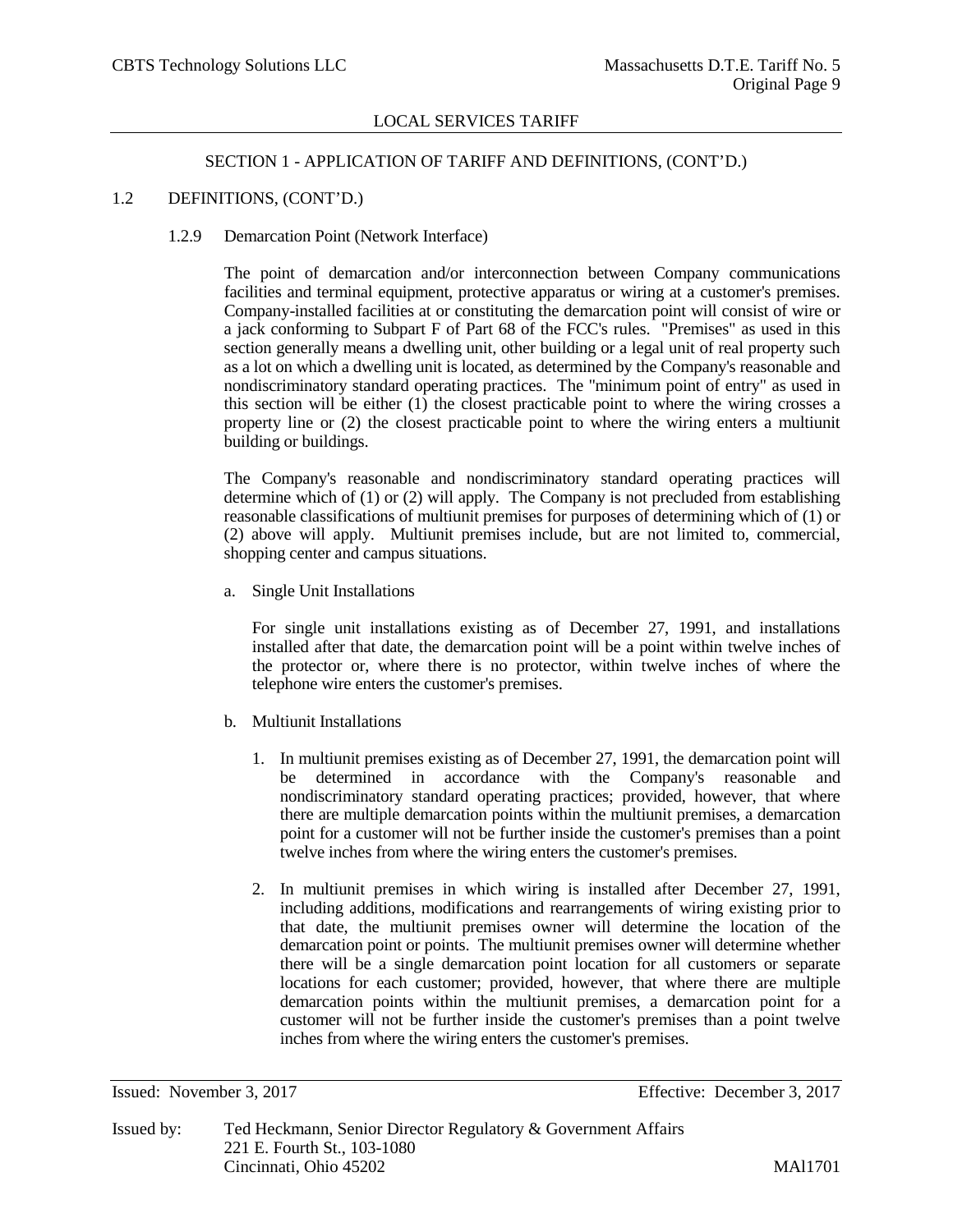#### SECTION 1 - APPLICATION OF TARIFF AND DEFINITIONS, (CONT'D.)

#### 1.2 DEFINITIONS, (CONT'D.)

1.2.10 Direct Inward Dialing (DID)

A service attribute that routes incoming calls directly to stations, bypassing a central answering point.

1.2.11 Directory Listing

The publication in the alphabetical directory of information pertaining to a customer's telephone number.

1.2.12 Exchange

A unit established for the administration of telecommunications service in a specified area, which usually embraces a city, town, or village and its environs. It consists of one or more central offices together with the associated plant used in furnishing telecommunications service within that area.

1.2.13 Individual Case Basis (ICB)

A service arrangement in which the regulations, rates and charges are developed based on the specific circumstances of the customer's situation

1.2.14 Initial Service Period

The minimum length of time a customer is obligated to pay for service whether or not the customer retains the service for the minimum length of time. Unless stated otherwise in this tariff, the minimum period is 30 days.

1.2.15 Local Calling

A completed call or telephonic communication between a calling station and any other station within the local service area of the calling station.

1.2.16 Local Exchange Service

Telephone service furnished between points located within an area where there is no toll charge. Unless otherwise specified, local calling areas in this tariff shall be the same as the local calling areas of the facilities-based Carriers with whom a resale agreement exists between such Carrier and the Company.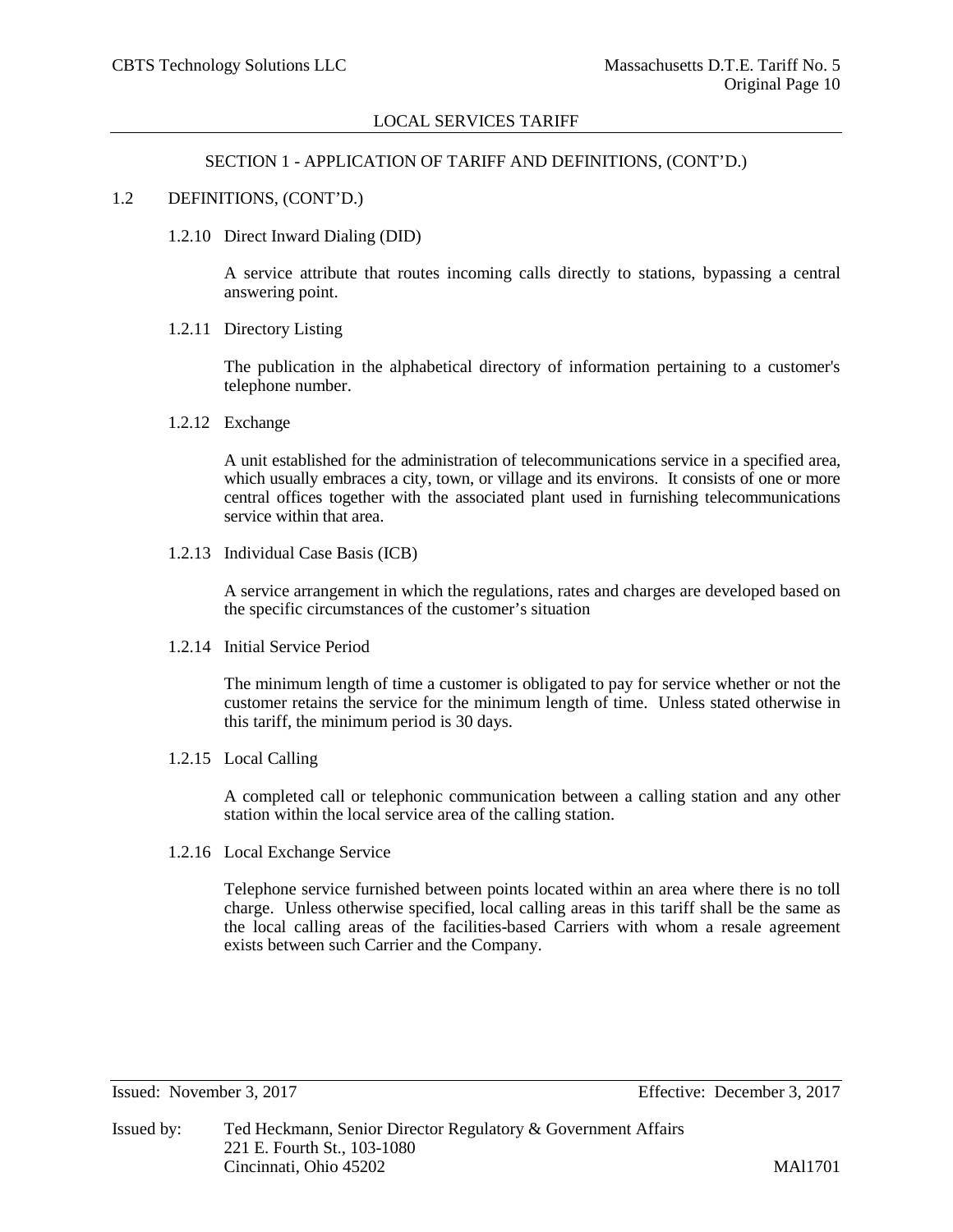# SECTION 1 - APPLICATION OF TARIFF AND DEFINITIONS, (CONT'D.)

## 1.2 DEFINITIONS, (CONT'D.)

1.2.17 Network Interface Device (NID)

A jack conforming to Sub-part F of Part 68 of the FCC's rules provided by the Company as part of the LEC network. It will be located on the customer's premises and is considered to be the termination of the LEC network if installed by the Company. (See Demarcation Point)

1.2.18 Non-Recurring Charges

The one-time initial charges for service or facilities, including but not limited to charges for construction, installation, or special fees.

1.2.19 Private Branch Exchange (PBX)

An arrangement of equipment consisting of switchboards, dial switching equipment, wiring, telephone station apparatus, or a combination thereof. It provides for the interconnection of service lines associated with switching equipment located on a premises or extended to another premises relating to the same customer.

1.2.20 Recurring Charges

The monthly charges to the customer for services, facilities and equipment, which continue on the agreed upon duration of the service.

1.2.21 Resale of Services

Resale of services is available only to carriers which are certified by the Commission to provide intrastate local exchange services.

1.2.22 Service Commencement Date

The first day following the date on which the Company notifies the customer that the requested service or facility is available for use. This will be no later than five days following the request, unless extended by the customer's refusal to accept service which does not conform to standards set forth in the service order or this tariff, in which case the Service Commencement Date is the date of the customer's acceptance of service. The parties may mutually agree on a substitute Service Commencement Date.

1.2.23 Termination Charge

A charge applied to a customer when service is terminated before the expiration of the initial service period, or a charge applied where a basic termination charge is specified.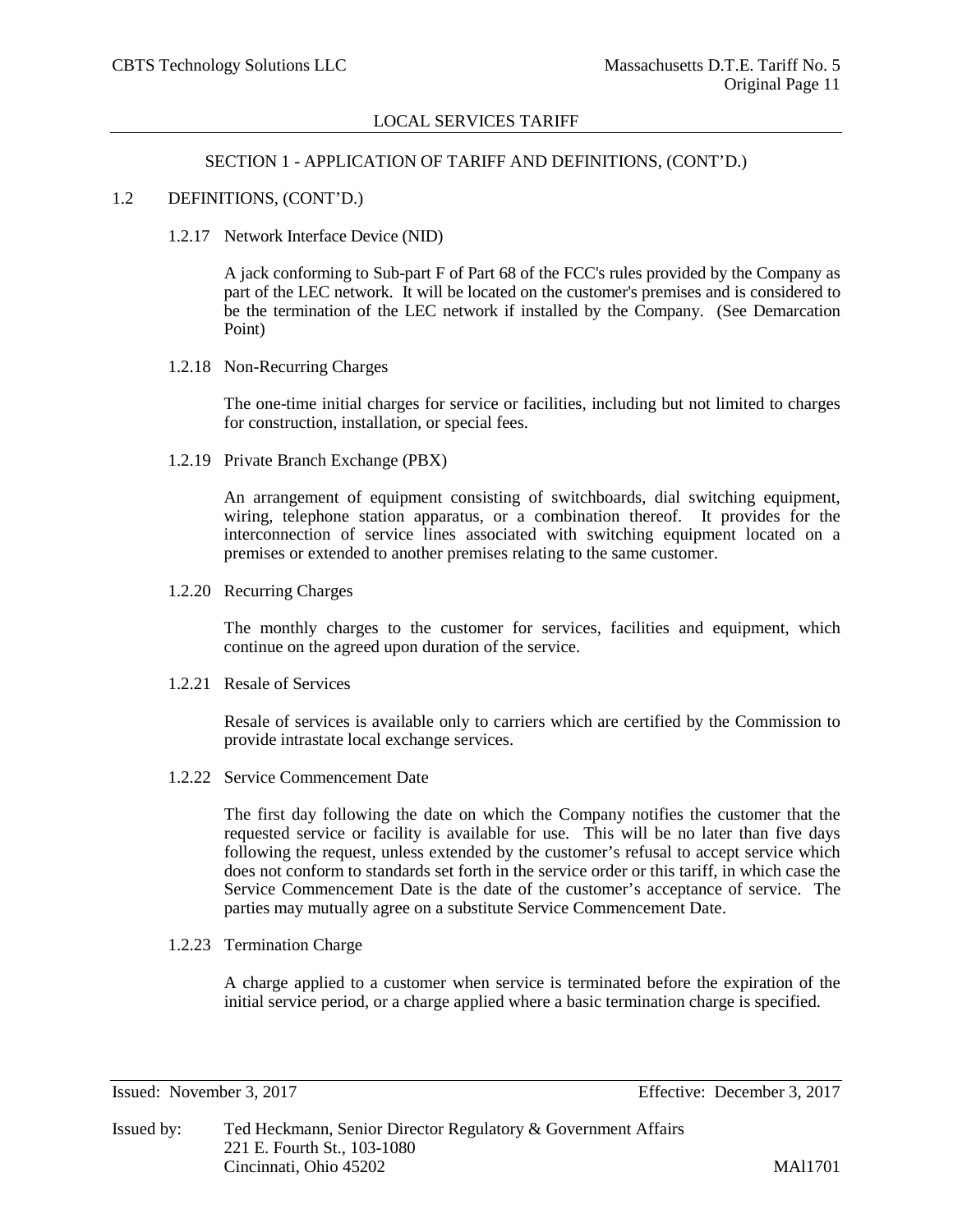#### SECTION 1 - APPLICATION OF TARIFF AND DEFINITIONS, (CONT'D.)

# 1.3 AVAILABILITY

The furnishing of service under this tariff is subject to the availability on a continuing basis of all the necessary facilities and is limited to the capacity of the Company's facilities to furnish service from time to time as required at the sole discretion of the Company.

The Company shall not be liable for any act or omission of any other company or companies furnishing a portion of the service, or for damages associated with service, channels, or equipment which it does not furnish, or for damages which result from the operation of Customer-provided systems, equipment, facilities or services which are interconnected with Company services.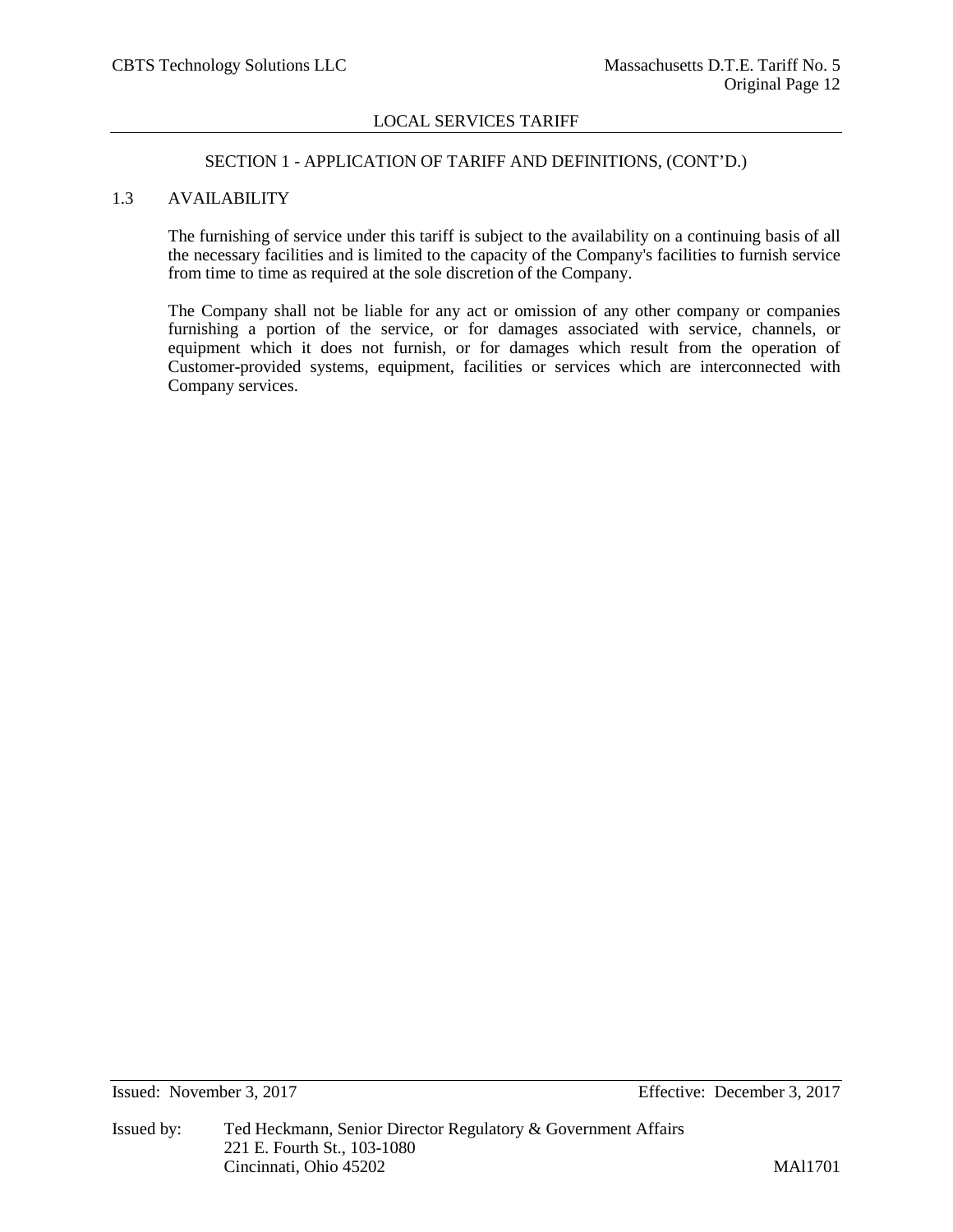# SECTION 2 - REGULATIONS

## 2.1 GENERAL

- 2.1.1 The regulations in Section 2 apply to all services contained within this tariff unless otherwise noted.
- 2.1.2 Revisions to this tariff which affect neither the service to subscribers (customers) nor the rate, classification, or charge to subscribers (customers) are authorized without further Order of the Commission. These revisions will be made in accordance with the Order granting such authority.

Such revisions include:

- a. Additions, deletions, corrections or rearrangements of items listed under Table of Contents, Index, Explanation of Symbols, and Explanation of Abbreviations;
- b. Rearrangements or corrections in paragraph references, headings, or numerical designations; and
- c. Changes to reflect revisions in names of other companies and in the names of exchanges of other companies approved by this Commission in connection with applications filed by other telephone companies.

Each revision will be effective on the date to be shown on the revised tariff sheets covering the changes, the effective date to be one day after the date of filing copies of the revised sheets with the Commission.

2.1.3 A move to a different continuous property is charged for as new installation of service. A new initial period applies at the new location and a termination charge applies at the old location, except as provided for elsewhere in this tariff, if the move occurs prior to the expiration of the initial service period.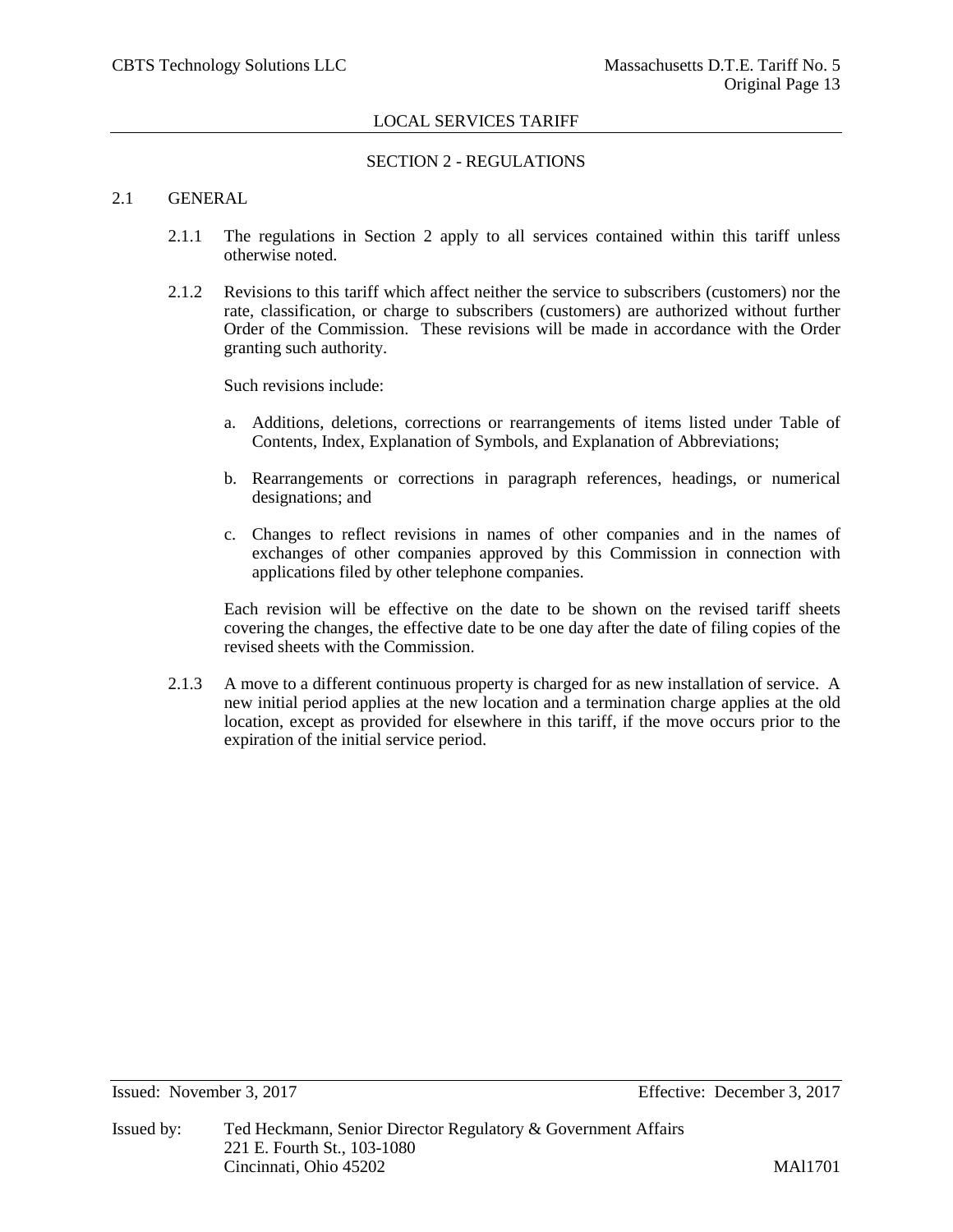## SECTION 2 - REGULATIONS, (CONT'D.)

# 2.2 OBLIGATION AND LIABILITY OF COMPANY

#### 2.2.1 Liability Limitations

Approval of language contained in this tariff by the Commission does not constitute a determination by the Commission that the limitation of liability imposed by the Company should be upheld in a court of law. Approval by the Commission merely recognizes that since it is a court's responsibility to adjudicate negligence and consequent damage claims, it is also the court's responsibility to determine the validity of any exculpatory clauses.

## 2.2.2 Availability of Facilities

The Company's obligation to furnish service or to continue to furnish service is dependent on its ability to obtain, retain, and maintain without unreasonable expense suitable rights and facilities, and to provide for the installation of those facilities required incident to the furnishing and maintenance of that service.

# 2.2.3 Service Irregularities and Interruptions

In the event of an interruption to service which is not due to the negligence or willful act of the customer, there will be allowed a prorata adjustment of the monthly charges involved, for the service and facilities rendered useless and inoperative by reason of the interruption, during the time said interruption continues in excess of twenty-four hours from the time it is reported to the Telephone Company or detected by the Company. For the purpose of administering this regulation, every month is considered to have thirty days.

For the purpose of applying this provisions, the word "interruption" shall mean the inability to complete calls; incoming, outgoing, or both. "Interruption" does not include and no credit allowance shall be given for service difficulties such as slow dial tone, busy circuits, or other network and/or switching capacity shortages. Nor shall the credit allowance apply where service is interrupted by the negligence or willful act of the customer or the failure of facilities provided by the customer, or unlawful or improper use of the facilities or service.

No credit allowance will be made for interruptions due to electric power failure, where by the provisions of this tariff, the customer is responsible for providing electric power.

The liability of the Company for damages arising out of mistakes, omissions, interruptions, delays or errors, or defects in transmission occurring in the course of furnishing service or facilities, and not caused by the negligence of the customer, or of the Company in failing to maintain proper standards of maintenance and operation and to exercise reasonable supervision, will in no event exceed an amount equivalent to the proportionate charge to the customer for the period of service during which the mistake, omission, interruption, delay or error, or defect in transmission occurs.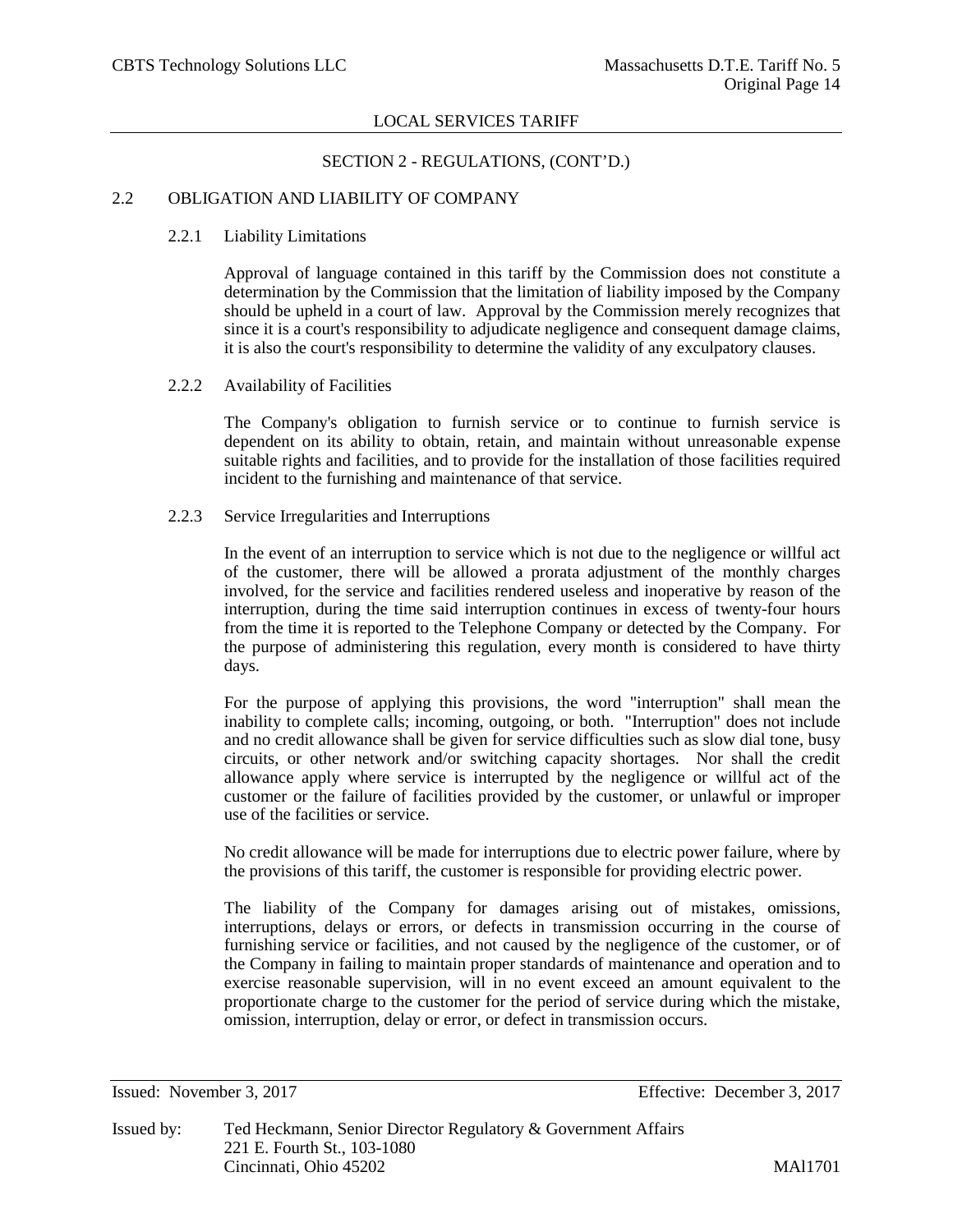# SECTION 2 - REGULATIONS, (CONT'D.)

# 2.2 OBLIGATION AND LIABILITY OF COMPANY, (CONT'D.)

2.2.3 Service Irregularities and Interruptions, (Cont'd.)

The customer indemnifies and saves the Company harmless against claims for libel, slander, or infringement of copyright arising from the material transmitted over its facilities; against claims for infringement of patents arising from combining with, or using in connection with, facilities of the Company, apparatus and systems of the customer; and against all other claims arising out of any act or omission of the customer in connection with the facilities provided by the Company; and against any and all losses from damage to the customer's facilities or equipment attached or connected to facilities furnished by the Company.

2.2.4 Transmitting Messages

The Company does not undertake to transmit messages but offers the use of its facilities for communications between its customers.

2.2.5 Use of Connecting Company Lines

When the lines of other companies are used in establishing connections to points not reached by the Company's lines, the Company is not liable for any act or omission of the other company or companies.

2.2.6. Defacement of Premises

The Company is not liable for any defacement or damage to the customer's premises resulting from the existence of the Company's equipment and associated wiring on such premises, or from the installation or removal thereof, when such defacement or damage is not the result of the Company's negligence.

When the customer is a tenant and requests an installation that could, in the opinion of the Company, result in damage to the property of the owner, the customer must obtain, prior to installation, a written release from the owner or his authorized agent absolving the Company of liability.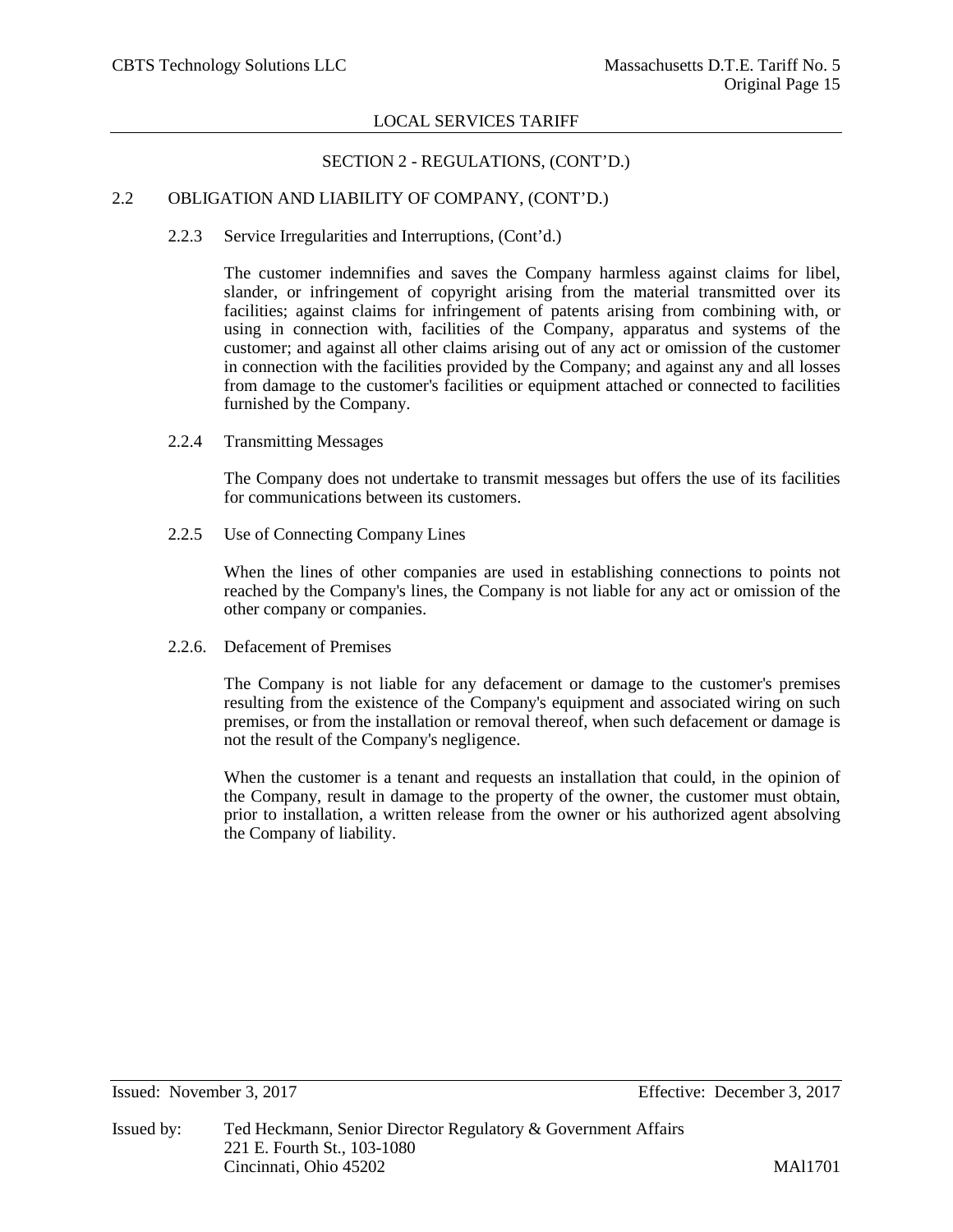# SECTION 2 - REGULATIONS, (CONT'D.)

# 2.3 USE OF SERVICE AND FACILITIES

# 2.3.1 Ownership and Use of Service and Equipment

# A. General

Equipment and lines furnished by the Company on the premises of a customer are the property of the Company, whose agents and employees have the right to enter the premises at any reasonable hour for the purpose of installing, inspecting, maintaining, or repairing the equipment and lines, or upon termination of the service, for the purpose of removing the equipment or lines.

Equipment furnished by the Company must, upon termination of service for any cause whatsoever, be returned to it in good condition, except for reasonable wear and tear.

Customer-provided equipment or protective circuitry may be connected to the telecommunications network in accordance with provisions of the Federal Communications Commission's registration program, as are now in effect or may become effective.

B. Resale

All services in this tariff are available for resale by Commission certified Competitive Local Exchange Carriers (CLECs) on a non-discriminatory basis at the rates and charges shown in this tariff, unless otherwise noted in this tariff.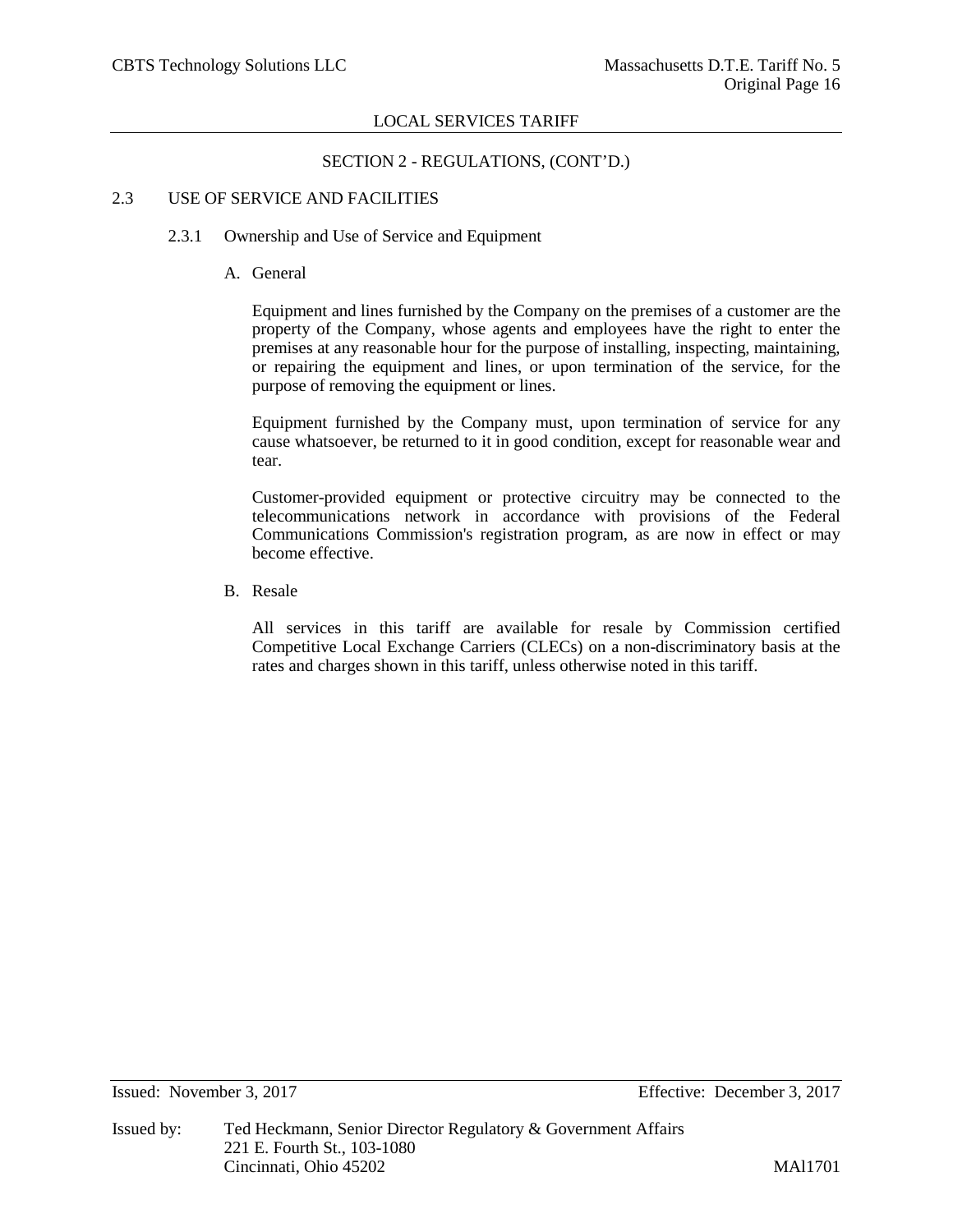# SECTION 2 - REGULATIONS, (CONT'D.)

# 2.3 USE OF SERVICE AND FACILITIES, (CONT'D.)

- 2.3.2 Connections of Customer-Provided Terminal Equipment and Communications Systems
	- A. General Provisions
		- 1. General

Customer-provided terminal equipment and communications systems may be connected at the customer's premises to telecommunications services furnished by the Company, where the connections are made in accordance with the provisions of Part 68 of the Federal Communications Commission's (FCC's) Rules and Regulations, and any Company tariffs.

2. Responsibility of the Customer

The customer is responsible for the installation, operation and maintenance of any customer-provided terminal equipment or communications system. No customer-provided terminal equipment or communications systems or combinations thereof may require change in or alteration of the equipment or services of the Company, cause electrical hazards to Company personnel, damage to Company equipment, malfunction of Company billing equipment, or degradation of service to persons other than the user of the subject terminal equipment or communications system, the calling or called party. Upon notice from the Company that customer-provided terminal equipment or communications system is causing such a hazard, damage, malfunction or degradation of service, the customer must make whatever changes are necessary to remove or prevent the hazard, damage, malfunction or degradation of service.

The customer is responsible for the payment of a Maintenance of Service Charge as provided in Section 2, Paragraph 6 of this tariff for visits by a Company employee to the customer's premises when a service difficulty or trouble report results from the use of customer-provided terminal equipment or communications system.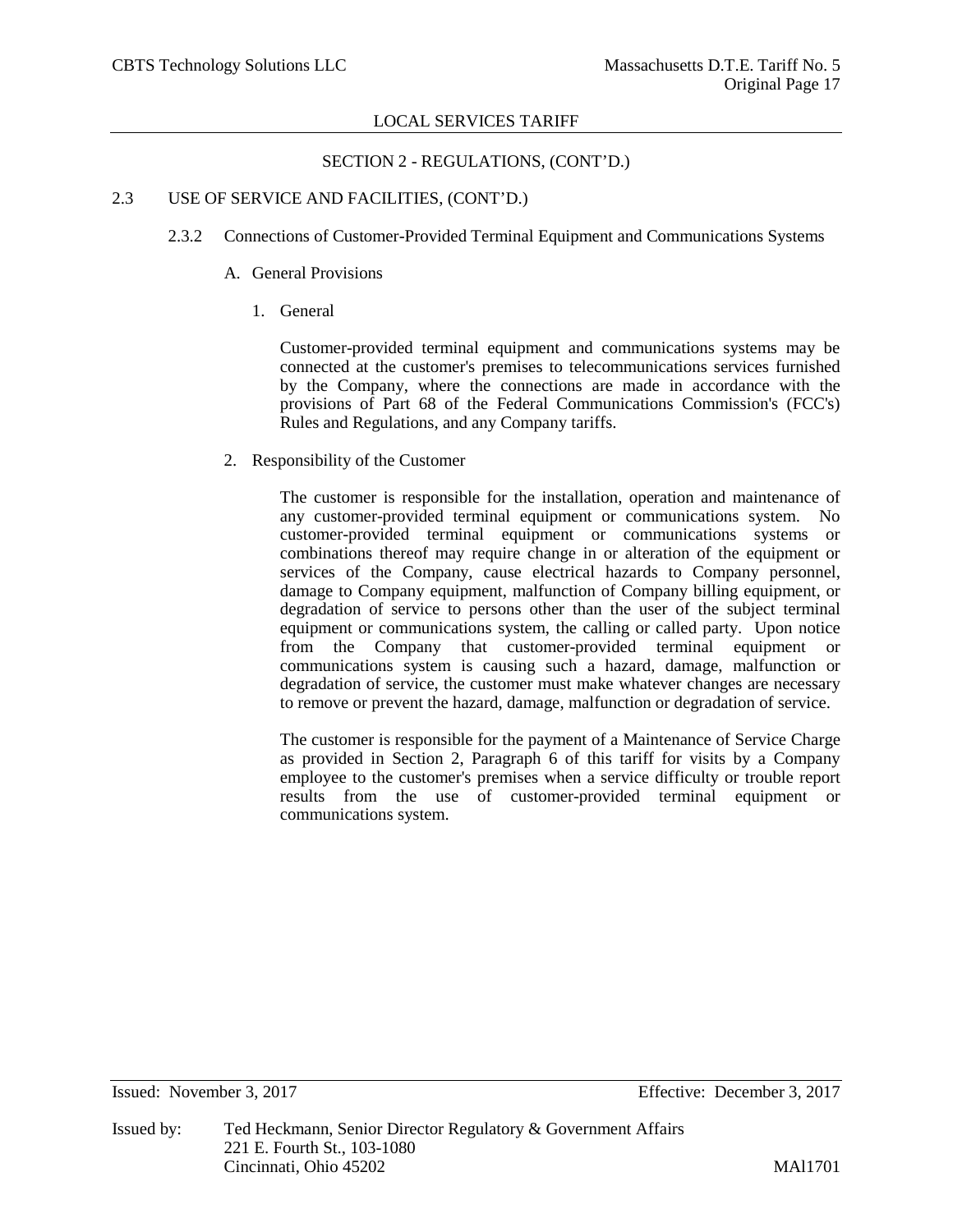# SECTION 2 - REGULATIONS, (CONT'D.)

# 2.3 USE OF SERVICE AND FACILITIES, (CONT'D.)

- 2.3.2 Connections of Customer-Provided Terminal Equipment and Communications Systems, (Cont'd.)
	- A. General Provisions, (Cont'd.)
		- 3. Responsibility of the Company

Telecommunications services are not represented as adapted to the use of customer-provided terminal equipment or communications systems. Where customer-provided terminal equipment or communications systems are used with telecommunications services, the responsibility of the Company is limited to furnishing service components suitable for telecommunications services and to the maintenance and operation of service components in a proper manner for those services. Subject to this responsibility, the Company is not responsible for (1) the through-transmission of signals generated by the customer-provided terminal equipment or communications systems, or for the quality of, or defects in this transmission; or (2) the reception of signals by customer-provided terminal equipment or communications systems; or (3) address signaling, where this signaling is performed by customer-provided signaling equipment.

At the customer's request, the Company will provide the interface parameters needed to permit customer-provided terminal equipment to operate properly with the Company's telecommunications services.

The Company may make changes in its telecommunications services, equipment, operations or procedures, where these changes are consistent with Part 68 of the FCC's Rules and Regulations. If changes made by the Company can be reasonably expected to render any customer's communications system or terminal equipment incompatible with telecommunications services, or require modification or alteration of the customer-provided communications systems or terminal equipment, or otherwise materially affect its use or performance, the customer will be given adequate notice of the changes in writing, to allow the customer an opportunity to maintain uninterrupted service.

4. Recording of Two-Way Telephone Conversations

The recording of two-way telephone conversations is governed by state and federal laws and regulations.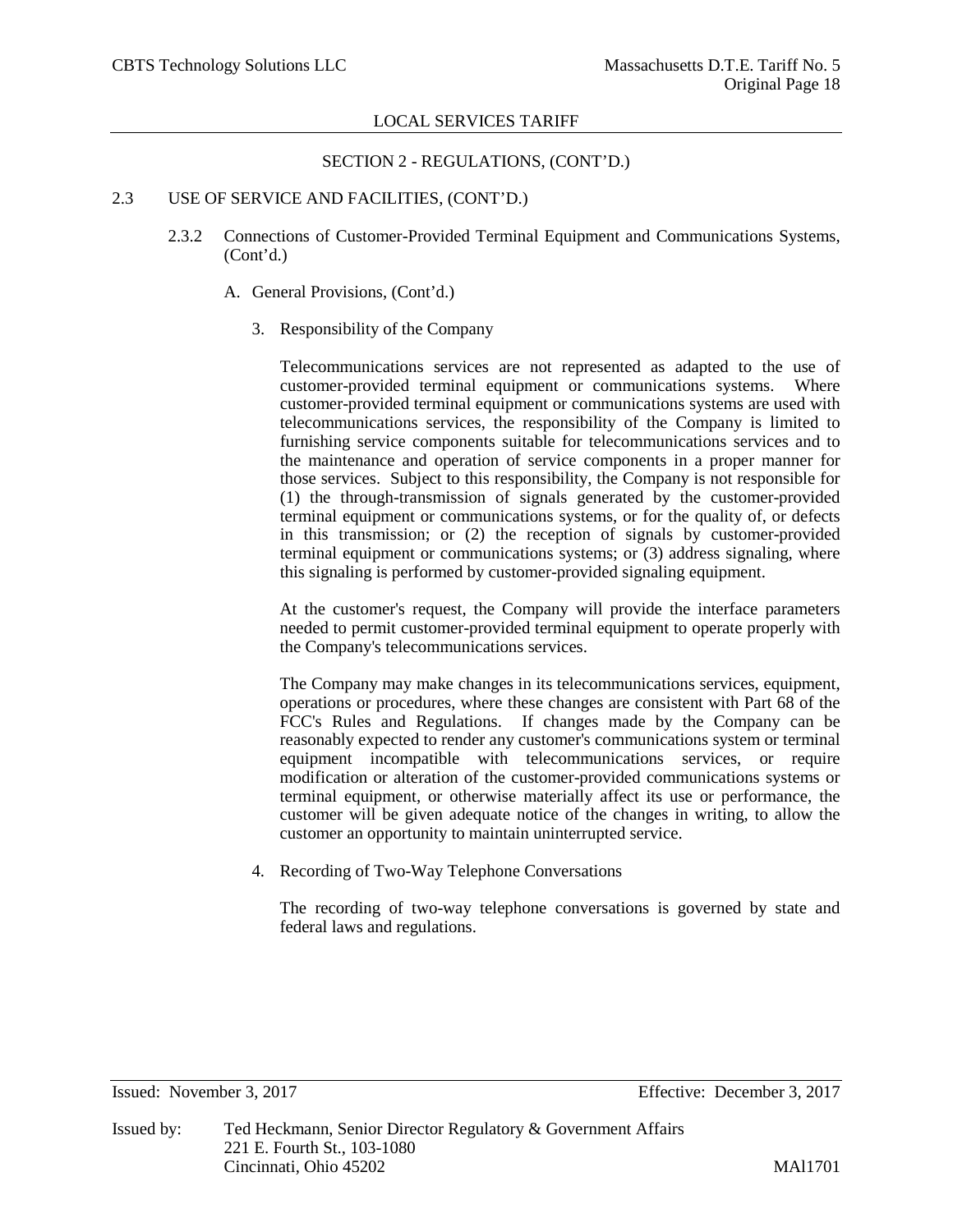## SECTION 2 - REGULATIONS, (CONT'D.)

# 2.3 USE OF SERVICE AND FACILITIES, (CONT'D.)

- 2.3.2 Connections of Customer-Provided Terminal Equipment and Communications Systems, (Cont'd.)
	- A. General Provisions, (Cont'd.)
		- 5. Violation of Regulations

When any customer-provided terminal equipment or communications system is used with telecommunications services in violation of any of the provisions in this Section 2, part C.2, the Company will take whatever immediate action is necessary for the protection of the telecommunications network and Company employees, and will promptly notify the customer of the violation.

The customer must discontinue use of the terminal equipment or communications system or correct the violation and must confirm in writing to the Company within 10 days, following the receipt of written notice from the Company, that such use has ceased or that the violation has been corrected. Failure of the customer to discontinue such use or to correct the violation and to give the required written confirmation to the Company within the time stated above will result in suspension of the customer's service until the customer complies with the provisions of this tariff.

B. Connections of Registered Equipment

The term "Registered Equipment" denotes equipment which complies with and has been approved within the registration provisions of FCC Part 68.

Customer-provided registered terminal equipment, registered protective circuitry, and registered communications systems may be directly connected to the telecommunications network at the customer premises, subject to FCC Part 68.

C. Premises Wiring Associated With Registered Communications Systems

Premises wiring is wiring which connects separately-housed equipment entities or system components to one another, or wiring which connects an equipment entity or system component with the telephone network interface or demarcation point not within an equipment housing. All premises wiring, whether fully protected or unprotected, must be installed in compliance with FCC Part 68.

Customers who intend to connect premises wiring other than fully protected to the telephone network must give advance notice to the Company in accordance with the procedures specified in FCC Part 68 or as otherwise authorized by the FCC.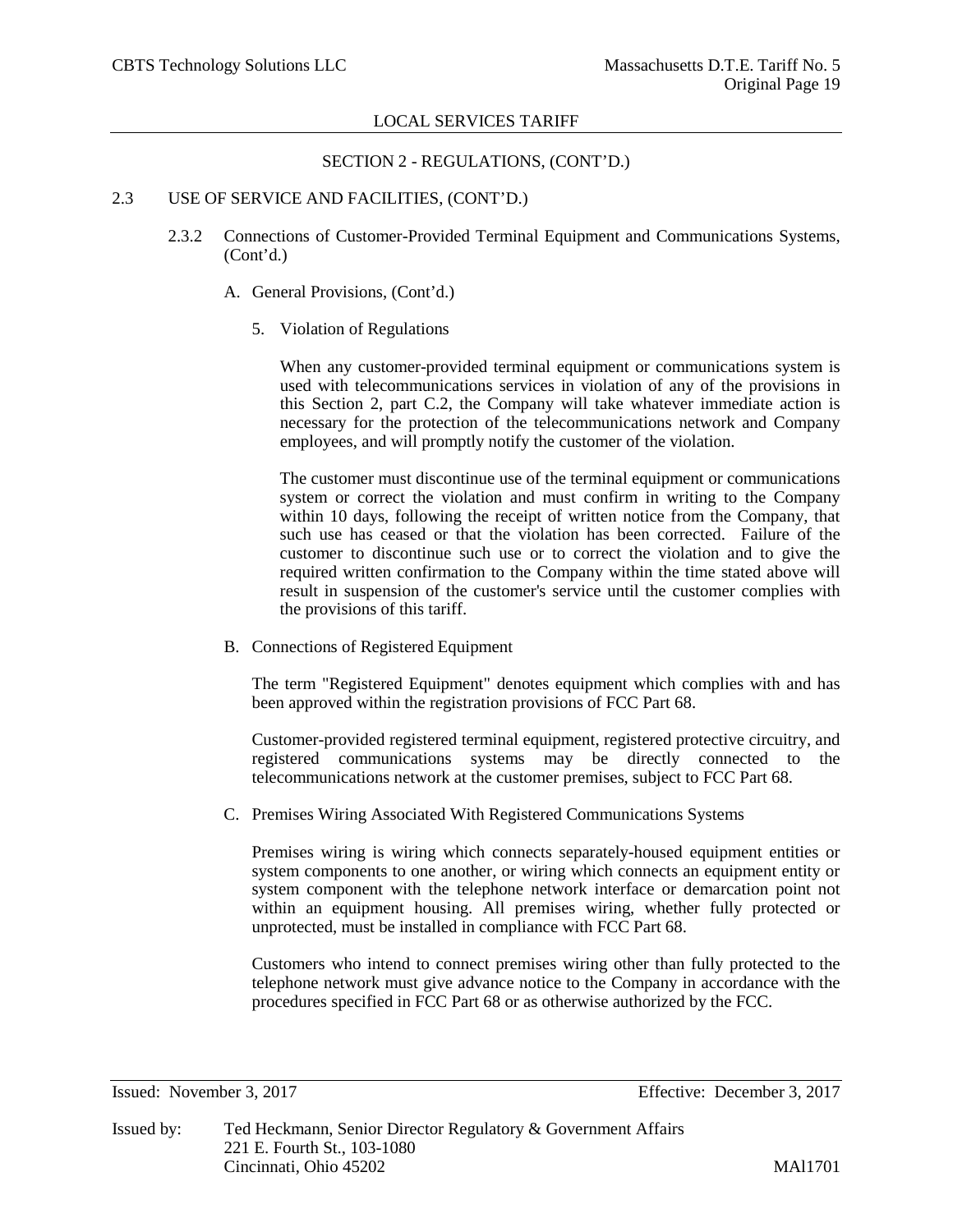# SECTION 2 - REGULATIONS, (CONT'D.)

# 2.4 ESTABLISHMENT AND FURNISHING OF SERVICE

## 2.4.1 Application for Service

The Company may refuse an application for service if objection is made by or on behalf of any governmental authority to furnishing the service.

An application for service becomes a contract upon the establishment of service. Neither the contract nor any rights acquired under it may be assigned or transferred in any manner except as specifically provided for in this tariff. Requests for additional service, when established, become a part of the original contract, except that each item of additional service is furnished subject to payment of applicable charges.

If an applicant has an outstanding account with the Company, the Company reserves the right to reject application for service until the amount due for local services included in this tariff has been paid in full.

A contract for service may be transferred to another individual, partnership, association, or corporation. No billing adjustment for local exchange service previously furnished will be made and the new customer must assume all outstanding indebtedness of the original customer. No charge applies to service transferred in accordance with these provisions.

#### 2.4.2 Deposits

Applicants or customers whose financial condition is not acceptable to the Company or is not a matter of general knowledge, may be required to make, at any time, a cash deposit up to an amount equaling two times  $(2x)$  one  $(1)$  month's actual or estimated charges for the purpose of guaranteeing final payment for service, in accordance with the rules of the Commission. Interest on cash deposits will be payable per the deposit rules and regulations prescribed by the Commission for the period during which the deposit is held. Such deposit will be calculated in conformance with 220 CMR 26.09 and will be refunded or credited to the customer upon termination or after one year of prompt payment for service.

#### 2.4.3 Telephone Numbers

The customer has no property right in the telephone number which is assigned by the Company, or any right to continuance of service through any particular central office, and the Company reserves the right to change the telephone number or the central office designation, or both, of a customer whenever it deems it necessary to do so in the conduct of its business.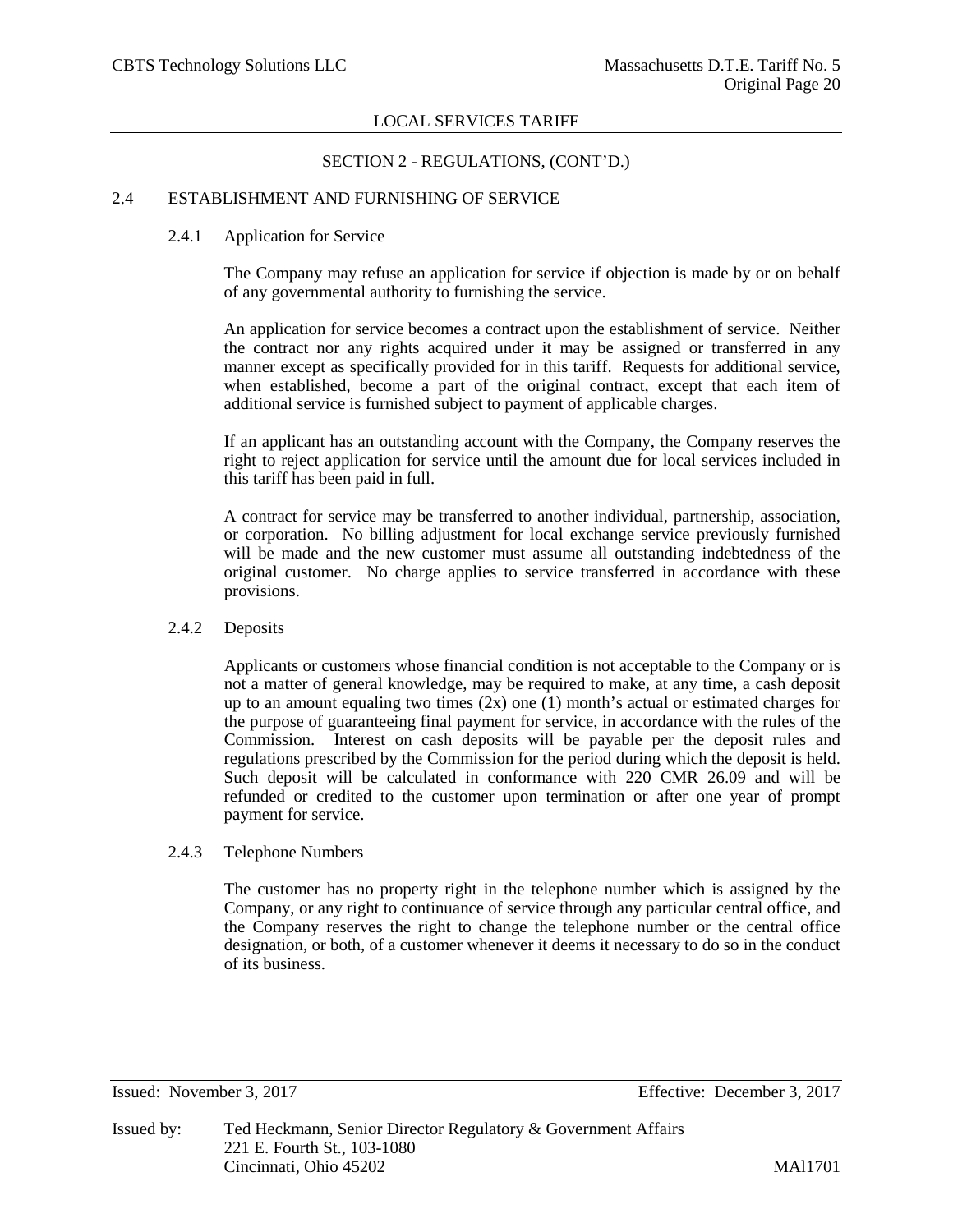# SECTION 2 - REGULATIONS, (CONT'D.)

# 2.4 ESTABLISHMENT AND FURNISHING OF SERVICE, (CONT'D.)

- 2.4.4 Payment for Service
	- A. The customer is responsible for payment; monthly, or on demand, of all charges for facilities and services furnished the customer, including charges for services originated, or charges accepted, at such facilities. Charges are payable at the Telephone Company's Business offices or at any agency authorized to receive such payments.
	- B. Bills are rendered monthly and include charges for local service for the current service month.
	- C. Prior written notice will be given if service is to be temporarily denied or the contract terminated for the non-payment of any sum due in accordance with Paragraph D.5 following. Service will not be denied prior to five days from the date contained on said notice.
	- D. All service, provided to the same customer as one business service, regardless of the tariff under which the service is provided, is considered one service for payment purposes. All service may be disconnected for non-payment even though payment is current for service provided under one or more tariffs.
	- E. Where the Company provides billing inquiry service, customer inquiries relative to toll charges will be responded to promptly by the Company.
	- F. Where the inquiry service is provided by an IXC or its designated agent, the IXC or agent will be responsible for notifying the Company immediately regarding any bona fide dispute over outstanding toll charges, so that service will not be terminated during the investigation of the dispute.
	- G. A subscriber who orders service or equipment installations, moves, or changes prior to the date of any increase in the one time charge applicable to such work will be subject to the one time charge in effect at the time the subscriber's order was received by the Company, provided the work is completed within the Company's normal installation interval in effect at the time the order was placed. However, if subsequent to the effective date of the increase in the one time charge, the completion of such work is delayed beyond the Company's normal installation interval and the delay is not caused by the Company, the subscriber will then be subject to the onetime charge in effect at the time the work is completed by the Company.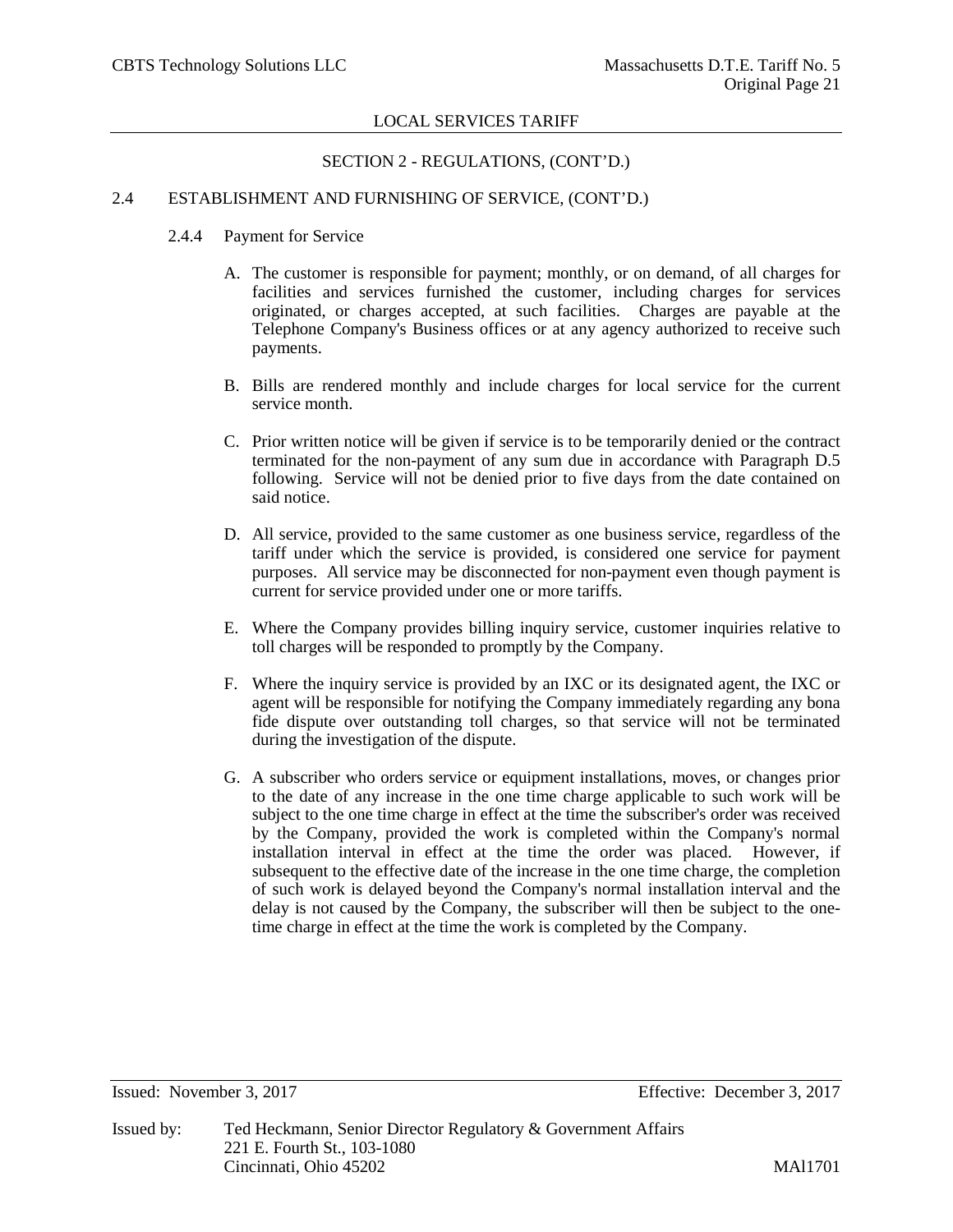## SECTION 2 - REGULATIONS, (CONT'D.)

# 2.4 ESTABLISHMENT AND FURNISHING OF SERVICE, (CONT'D.)

- 2.4.4 Payment for Service, (Cont'd.)
	- H. Insufficient Fund Checks

Customers will be charged \$30.00 on all checks issued to the Company which are returned due to insufficient funds. At the discretion of the Company, the insufficient funds check charge may be waived under appropriate circumstances (e.g. a bank error).

I. Late Payment Charge

Customers will be charged a late payment penalty in the amount of 1.5% per month on all delinquent amounts owed to the Company.

- 2.4.5 Denials or Disconnection and Restoral of Service
	- A. A written notice of discontinuance of service, with reason specified, will be sent fifteen (15) days prior to discontinuance followed by a second written notice five (5) days prior to disconnection of service or cancellation of an application without incurring any liability for any of the following reasons:
		- 1. Non-payment of any sum due to the Company for service for more than thirty days beyond the date of rendition of the bill for such service;
		- 2. Violation of any regulation governing the service under this tariff;
		- 3. Violation of any law, rule, or regulation of an government authority having jurisdiction over the service; or
		- 4. The Company is prohibited from furnishing services by order of a court or other government authority having jurisdiction.
		- 5. Customer uses equipment in such a manner as to adversely affect the Company's equipment or service to others.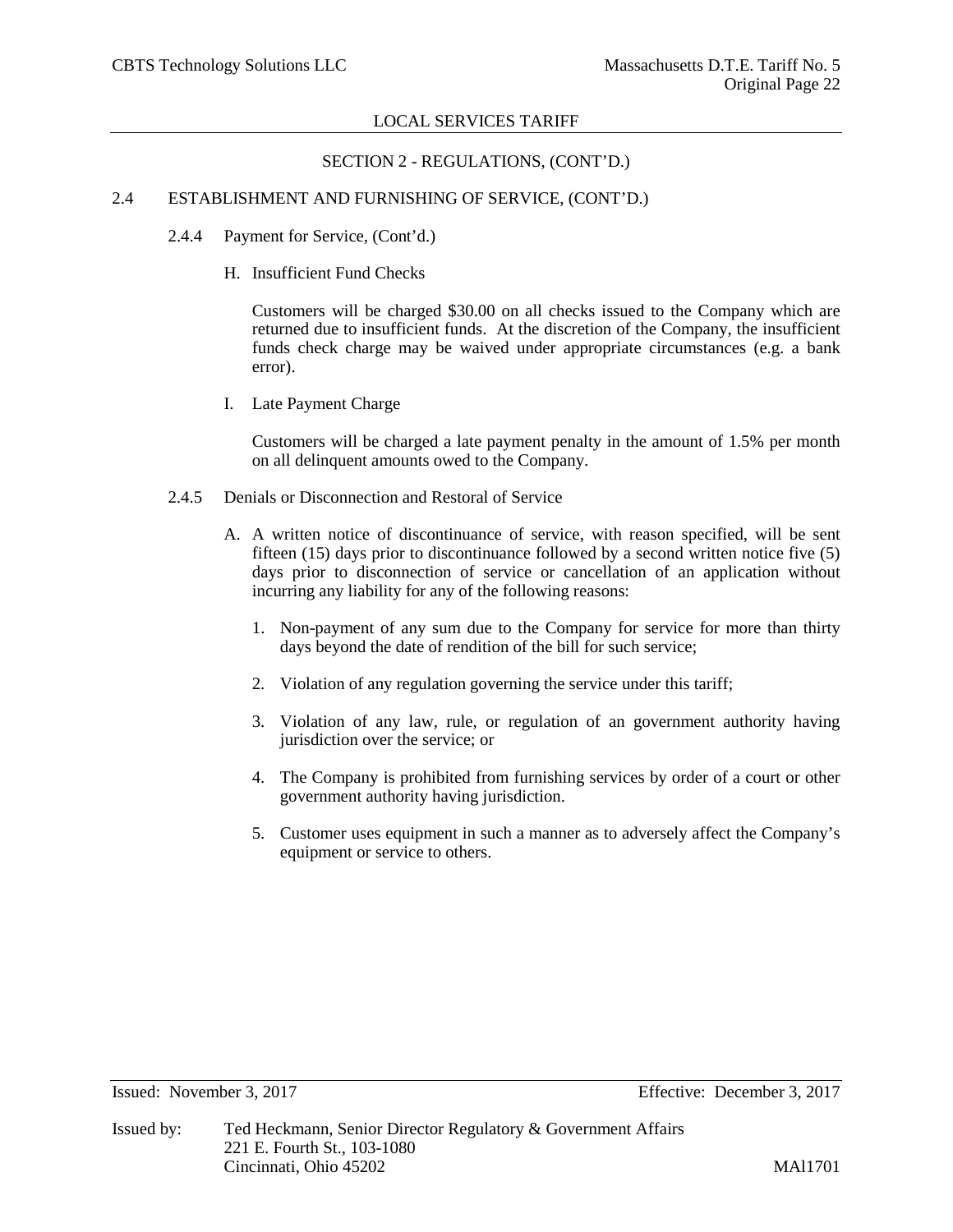# SECTION 2 - REGULATIONS, (CONT'D.)

# 2.4 ESTABLISHMENT AND FURNISHING OF SERVICE, (CONT'D.)

- 2.4.5 Denial or Disconnection and Restoral of Service, (Cont'd.)
	- B. The Company reserves the right to discontinue or refuse service because of abuse or fraudulent use of service. Abuse or fraudulent use of service includes the use of service or facilities of the Company to transmit a message or to locate a person or otherwise to give or obtain information without payment of appropriate charges, or violation of any law or regulation pertaining to telecommunications service.
	- C. Service may not be refused, denied or disconnected for any of the following reasons:
		- 1. Delinquency in payment for service by a previous occupant at the premises to be served;
		- 2. Failure to pay any amount which, according to established payment dispute and resolution procedures, is in bona fide dispute;
		- 3. Failure to pay directory advertising charges or any other non-regulated service charges including 900/700 or any "dial-it"-like service charges.
- 2.4.6 Disputes

If a non-residential customer is unable to resolve any dispute with the Company, the customer may file a complaint with the DTC. Pursuant to its authority under G.L.c. 159, the DTC has discretion whether to adjudicate complaints between non-residential customers and the Company D.T.C. 02-86 (June 2, 2003).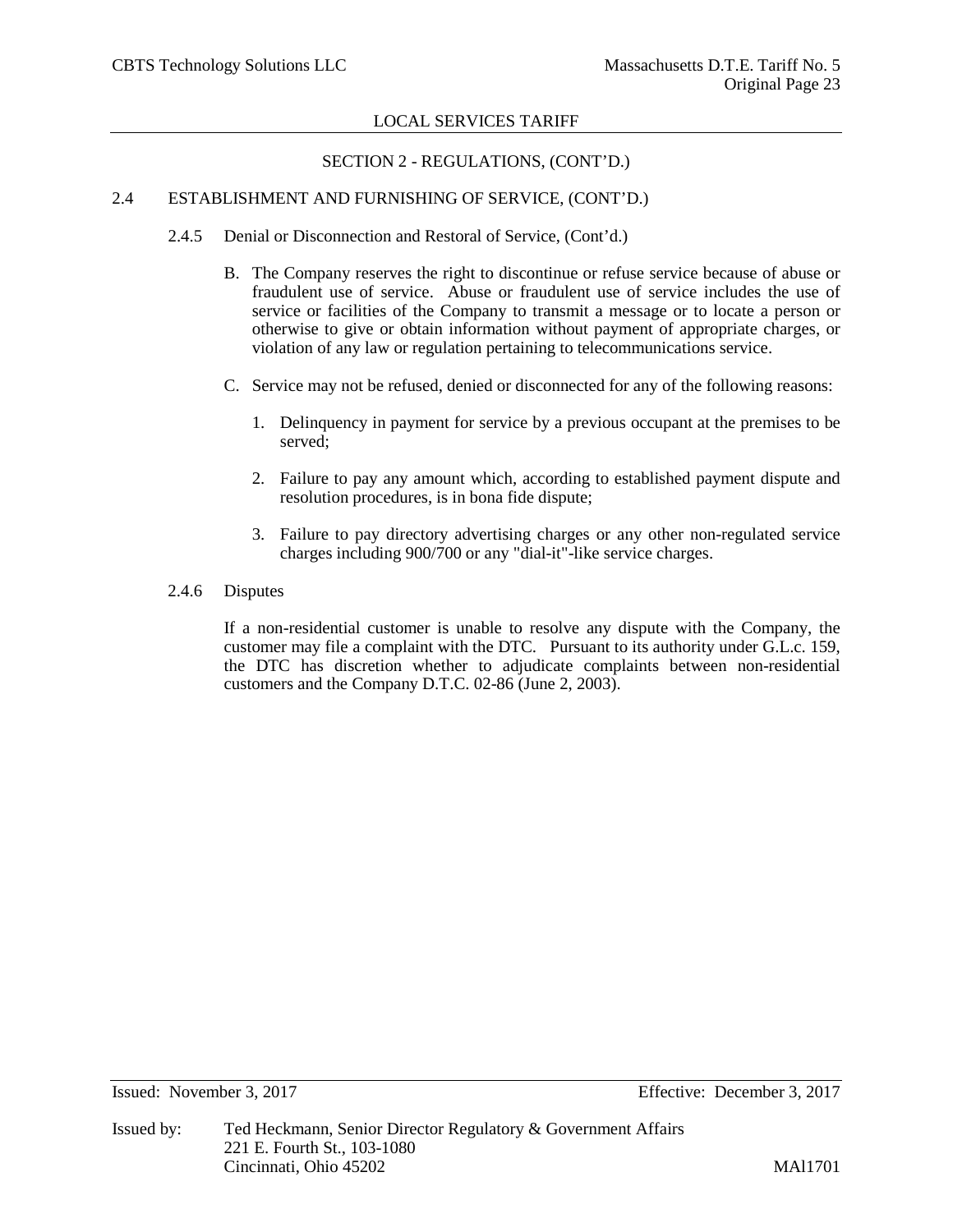## SECTION 2 - REGULATIONS, (CONT'D.)

# 2.4 ESTABLISHMENT AND FURNISHING OF SERVICE, (CONT'D.)

## 2.4.7 Maintenance and Repairs

The Company undertakes to maintain and repair the equipment and facilities which it furnishes to customers pursuant to its tariffs. The customer is responsible for damages to equipment or facilities of the Company caused by the negligence or willful act of the customer.

The customer may not rearrange, disconnect, remove, or attempt to repair, or permit others to rearrange, disconnect, remove, or attempt to repair any equipment or facilities which the Company maintains or repairs pursuant to its tariffs, without the express consent of the Company.

If trouble develops and the customer has any equipment or facilities which the Company does not maintain or repair, the customer will make appropriate tests to determine whether that equipment or facility is the cause of the trouble before reporting an out-ofservice or other trouble condition to the Company.

Customers will be required to pay the maintenance of service charges, for visits made by the Company to the customer's premises, when a service difficulty or trouble report results from equipment or facilities not maintained or repaired by the Company. The customer will be advised, before a visit to his premises, of the possibility of a maintenance of service charge.

Maintenance of Service Charge:

- (1) During Normal Working Hours \$265.00 per visit
- (2) Outside of Normal Working Hours \$400.00 per visit

Normal Working Hours are defined as Monday to Friday, 7am to 7pm in the time zone of the customer's location of the dispatch. If a visit begins and/or ends outside this period, it is considered Outside of Normal Working Hours.

Any dispatch that begins or ends from 12:01 am to 12:00 am the following day the time zone of the customer's location of the dispatch. If a visit begins and/or ends outside this period, it is considered Outside of Normal Working Hours. Any dispatch that begins or ends from 12:01 am to 12:00 am the following day the time zone of the Customer's Premises on these holiday's will also be considered "Outside of Normal Working Hours":

Independence Day Labor Day Thanksgiving Day<br>
Day after Thanksgiving Presidents' Day Christmas Day Day after Thanksgiving

New Year's Day Memorial Day Martin Luther King Jr. Day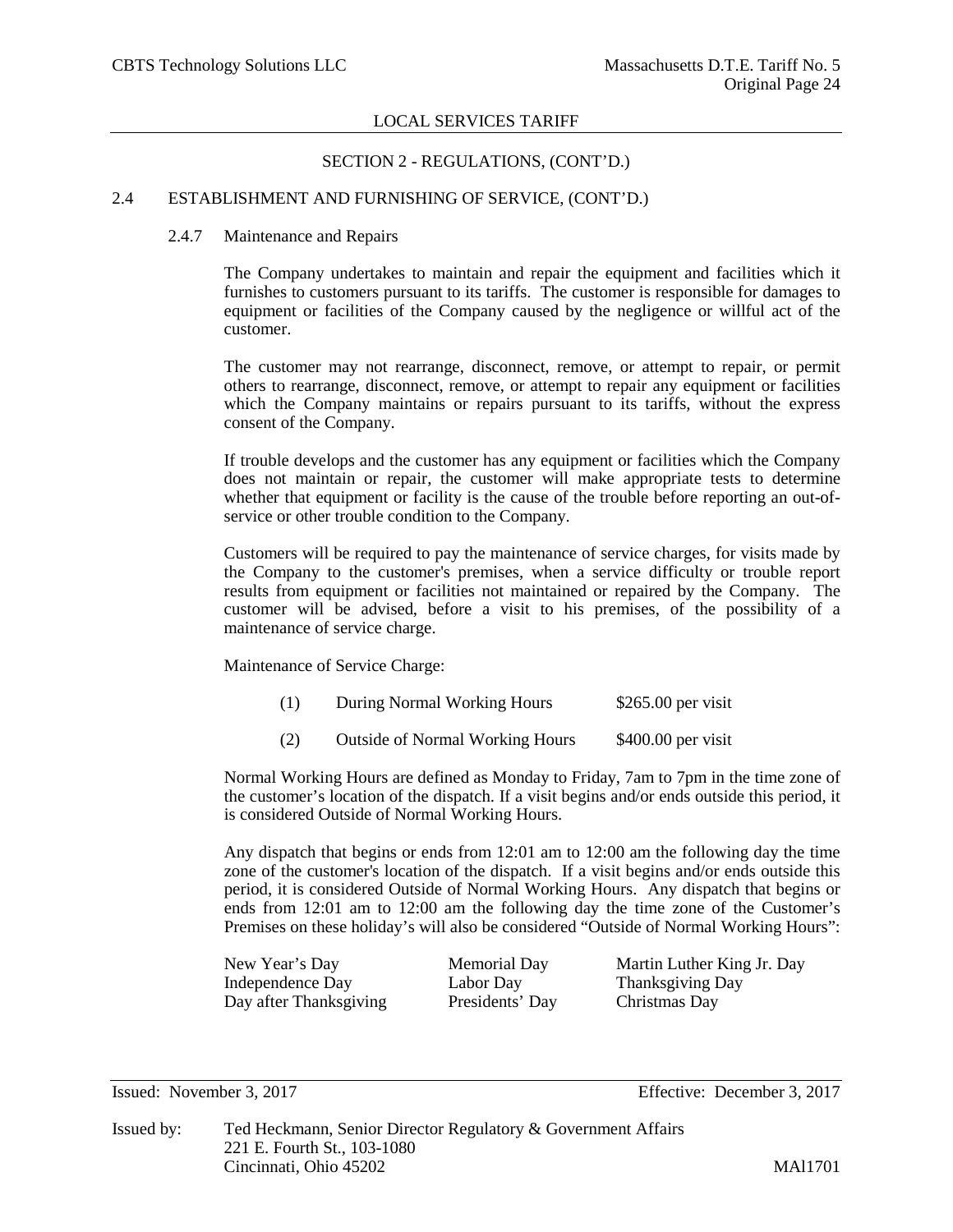# SECTION 2 - REGULATIONS, (CONT'D.)

# 2.4 ESTABLISHMENT AND FURNISHING OF SERVICE, (CONT'D.)

#### 2.4.8. Special Equipment and Arrangements

Special equipment and arrangements requested by customers and not otherwise provided for in this tariff may be furnished where possible, if not detrimental to any of the services furnished by the Company, at charges that are in addition to other applicable charges.

#### 2.4.9 Overtime

For work performed outside the normal working hours of the Company at the request of the customer, the additional expense incurred by the Company is charged to the customer in addition to other charges which are applicable. In such cases, charges based on the cost of labor, materials, and other costs incurred by or charged to the Company will apply. The customer will be notified in advance if such charges may apply.

2.4.10 Individual Case Basis (CB) Arrangements

Rates for ICB arrangements will be developed on a case-by-case basis in response to a bona fide request from a customer or prospective customer for service which varies from tariffed arrangements. Rates quoted in response to such requests may be different from the tariffed rates specified for such services. ICB rates will be made available to similarly situated customers.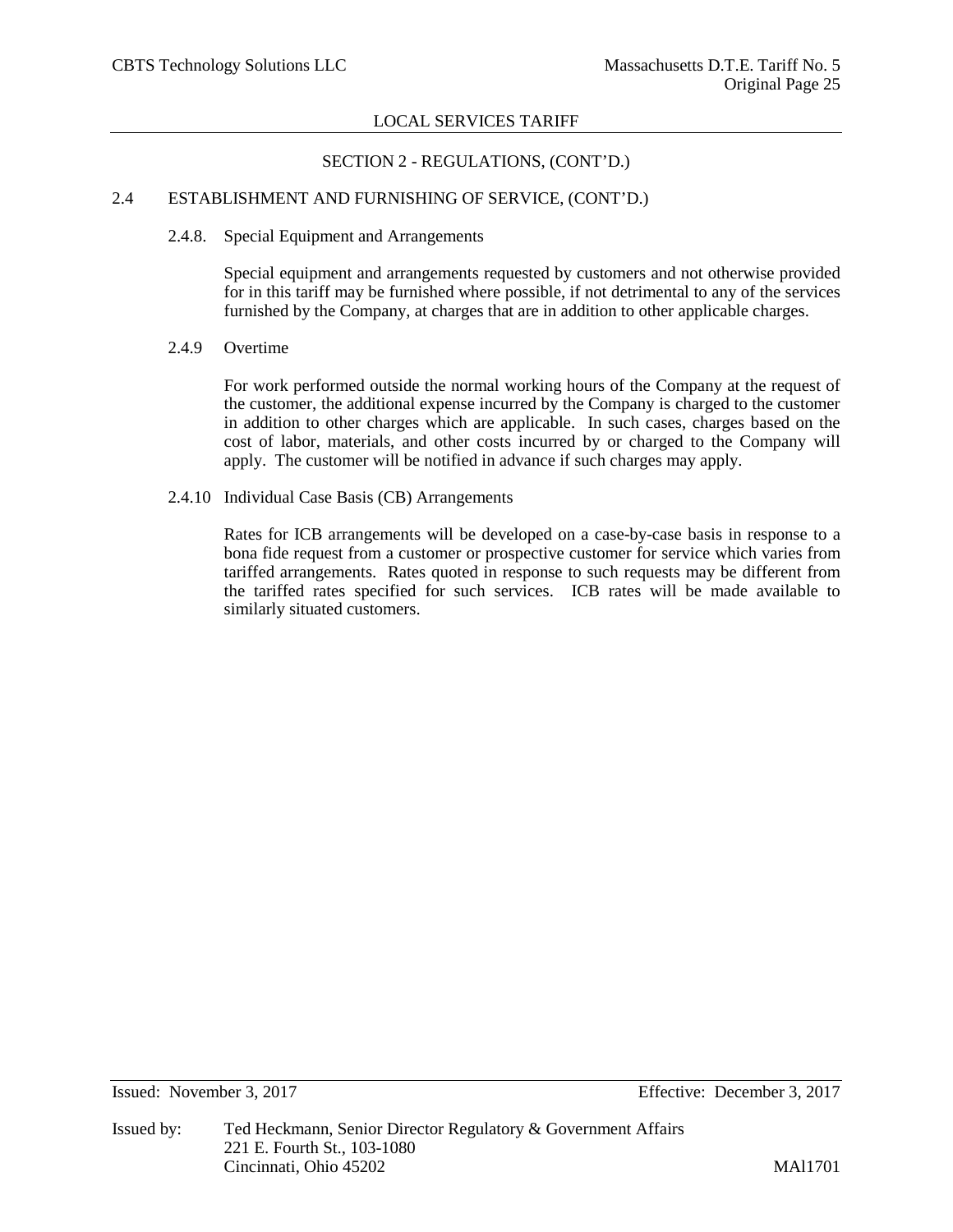# SECTION 2 - REGULATIONS, (CONT'D.)

# 2.4 ESTABLISHMENT AND FURNISHING OF SERVICE, (CONT'D.)

2.4.11 Identity of Customer-Announcement Facilities

Use of Company facilities for public announcement service or non-public announcement service is subject to the following conditions:

- A. For purposes of identification, exchange service customers who transmit recorded announcements over facilities provided by the Company must include in the recorded message the name of the organization or individual responsible for the service and the address at which the service is provided.
- B. Customers transmitting factual announcements such as time, weather, stock market quotations, airline schedules, and similar information are excluded from the preceding conditions.
- C. Failure to comply with the provisions of this tariff will be cause for termination of the service.
- D. The Company will reveal on request, to the extent the information is available from its records, the identity of the individual responsible for service with which announcement facilities have been associated.
- 2.4.12 Wire Tap Investigation

When a wire tap investigation is made by the Company at the request of a customer, and no wire tap trouble condition in Company equipment or facilities can be found, the cost incurred for inspection of the facilities and equipment serving the customer may be charged to the customer.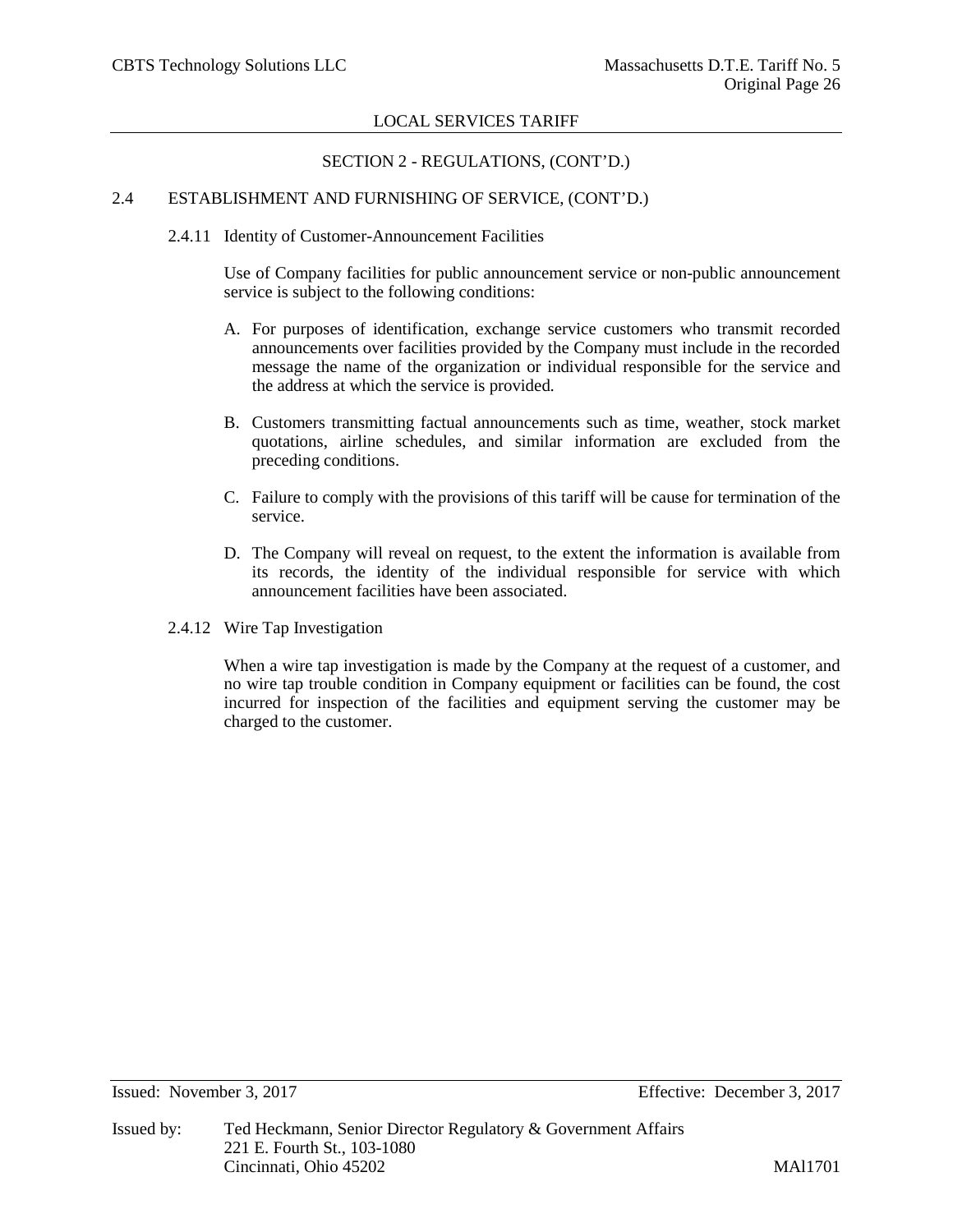# SECTION 2 - REGULATIONS, (CONT'D.)

# 2.4 ESTABLISHMENT AND FURNISHING OF SERVICE, (CONT'D.)

# 2.4.13 Telecommunications relay Service (TRS)

Enables deaf, hard-of-hearing or speech-impaired persons who use a text telephone or similar device, to communicate freely with the hearing population who do not use a text telephone. A Customer will be able to access the state provider to complete such calls. When applicable, the Company will impose a surcharge to all Customers at a level determined by the Commission.

# 2.4.14 Provisions for Certain State and Local Taxes and Fees

There shall be added to the customer's bill, as a separate item, an amount equal to the customer's proportionate part of any license, occupation, franchise, or other similar tax or fee, now or hereafter agreed to or imposed upon the Company by state or local taxing authorities, whether imposed by ordinance, franchise agreement or otherwise, and whether imposed upon or measured by the gross receipts, net receipts or revenues of the Company. Such amount will be added to the bill of each customer who receives service within the territorial limits of the taxing authority. Where more than one such tax or fee is imposed, each of the amounts applicable to the customer shall be added to the customer's bill as a separately identified item.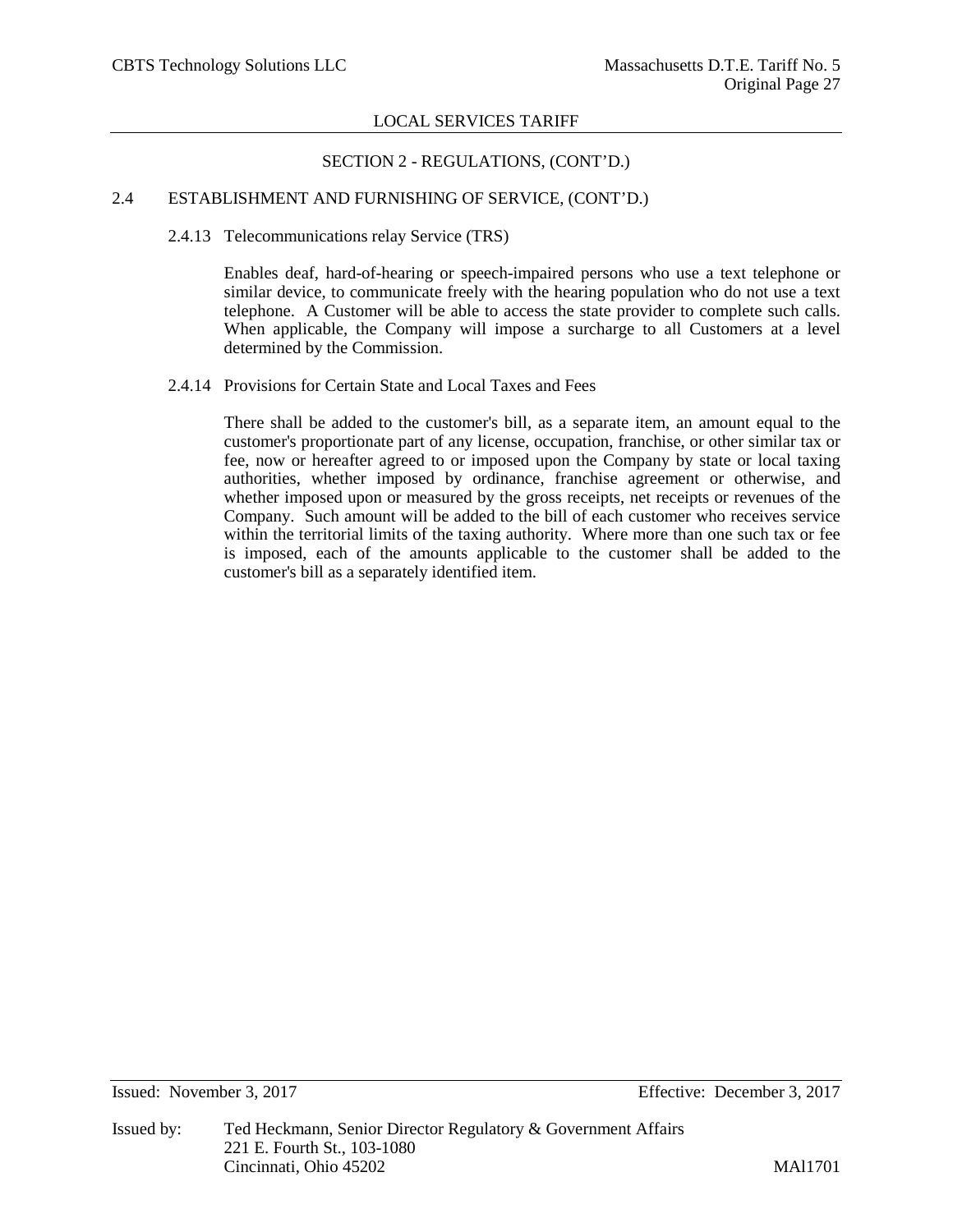# SECTION 2 - REGULATIONS, (CONT'D.)

## 2.5 DIRECTORIES

#### 2.5.1 Ownership and Use

The Company reserves the right to charge for directories issued in replacement of directories defaced or mutilated while in possession of customers.

#### 2.5.2 Distribution

The Telephone Company will furnish to its customers without charge, only such directories as it deems necessary for the efficient use of service.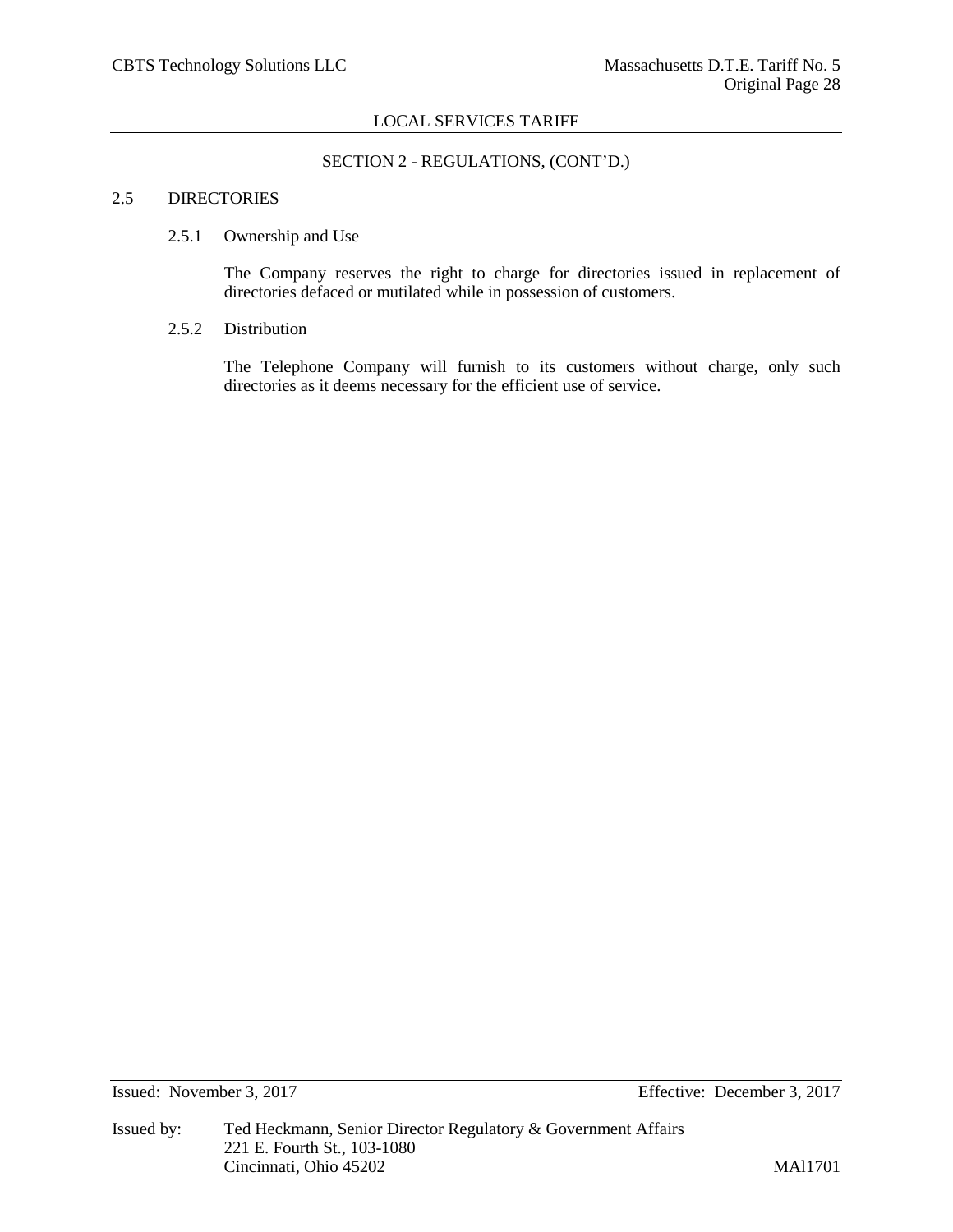# SECTION 2 - REGULATIONS, (CONT'D.)

# 2.6 VARIABLE TERM PAYMENT PLAN

#### 2.6.1 General

- A. The Variable Term Payment Plan (VTPP) is a payment plan which allows customers to pay a fixed rate for services over one of any currently available payment periods. A different monthly rate applies for the duration of each period. The monthly rate varies inversely with the length of the payment period, e.g., the monthly rate for a short period is greater than that for a long period.
- B. The minimum period is 12 months, unless otherwise specified in product tariffs.
- C. During the effective term of a customer's initial payment period, the monthly rate is not subject to Company-initiated changes.
- D. Unless specifically exempted, services furnished under the Variable Term Payment Plan are subject to all general regulations applicable to the provision of service by the Company as stated elsewhere in this tariff.
- 2.6.2 Regulations
	- A. Application of Rates and Charges (unless stated otherwise in the product tariffs)
		- 1. The monthly rate applicable at the time a customer subscribes to a product or service under the Variable Term Payment Plan is not subject to Company-initiated change during the initial payment period, providing there are no customer-initiated delays in the establishment of the subscribed-for product or service.
		- 2. After the expiration of either the initial payment period or the subsequent 12 month payment periods the monthly rate will continue to be the same rate that the customer paid under their initial term agreement. The rate will be subject to Company-initiated changes with a 60-day written notice to the customer during which time the customer shall have the right to terminate the agreement, without incurring termination charges. The rate adjustment would not exceed the tariffed rate.
		- 3. Nonrecurring charges are to be paid in full at the time of installation.
		- 4. In the event that all or any part of the service is disconnected at customer request before expiration of any selected payment period of greater than one month's duration, the customer will be required to pay termination charges as stated in this tariff.
		- 5. Rates and charges apply according to the appropriate schedules for products and services offered under the Variable Term Payment Plan.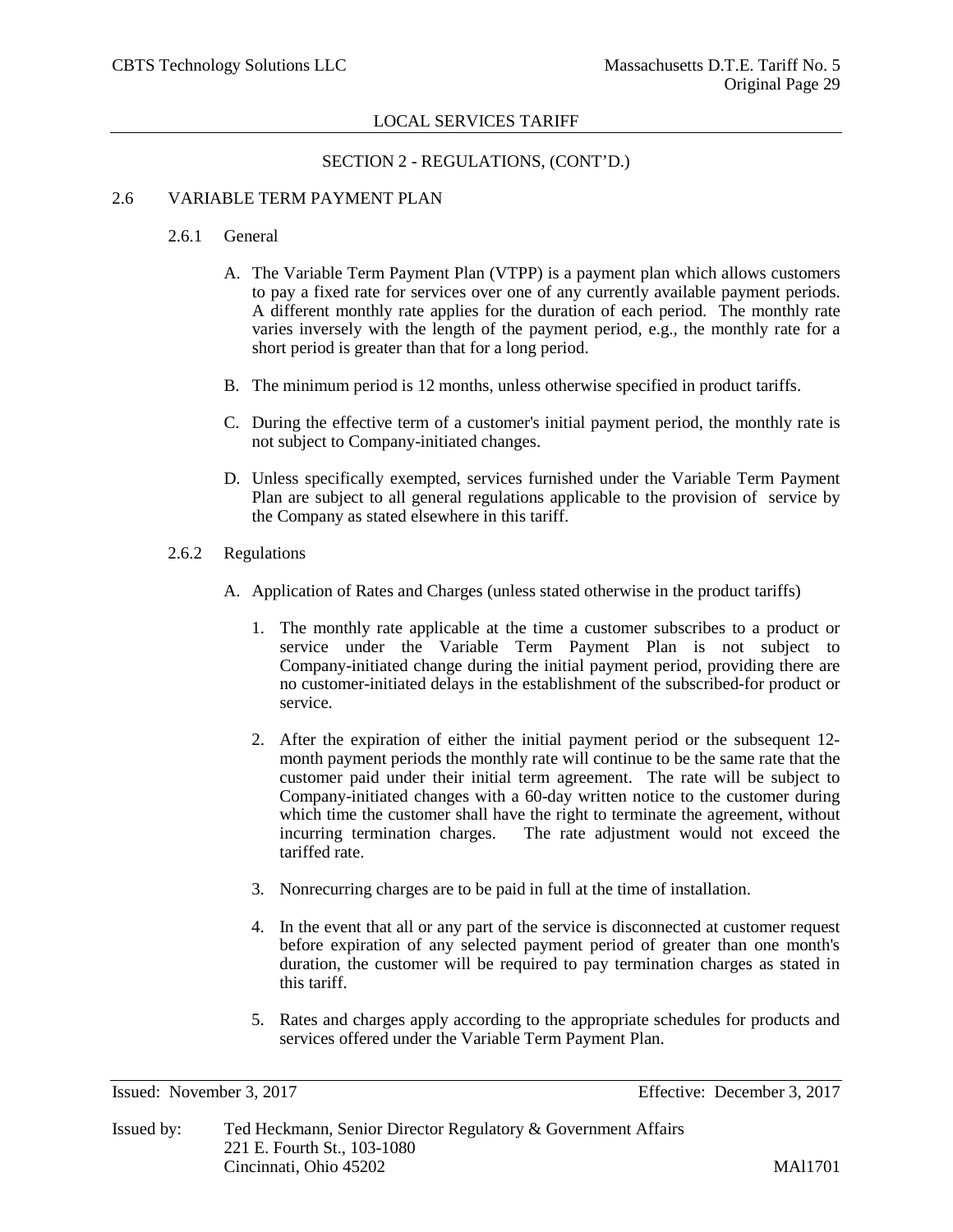SECTION 2 - REGULATIONS, (CONT'D.)

# 2.6 VARIABLE TERM PAYMENT PLAN, (CONT'D.)

- 2.6.2 Regulations, (Cont'd.)
	- B. Renewal Options

The customer has the following renewal options:

- 1. Prior to completion of the present VTPP payment period and upon notification to the Company, a customer may renew for any payment period currently available under VTPP. The rates will be those currently in effect for new customers at the time of renewal. The new payment period starts the day following completion of the prior payment period.
- 2. If upon completion of the current payment period the customer has not chosen a new payment period and has not requested discontinuance of service, the customer's agreement will automatically renew for a 12-month period at the rate the customer is paying under their current agreement unless either party notifies the other in writing or verbally of its intention not to renew, at least 30 days before the end of the then-current term.
- C. Early Contract Termination

Unless otherwise noted in individual product tariffs, if the customer terminates their service prior to the expiration date of the term agreement, the customer will be required to pay early termination charges that equate to the monthly charges for the remainder of either the initial payment period or the subsequent 12-month payment periods. If nonrecurring charges associated with the installation of the business services were waived, the customer will become liable for payment of the waived charges.

Inclusion of early termination liability by the company in its tariff or a contract does not constitute a determination by the Commission that the termination liability imposed by the company is approved or sanctioned by the Commission. Customers shall be free to pursue whatever legal remedies they may have should a dispute arise.

D. Additions

If the customer wishes to make additions, the customer may also select, from those currently available in the tariff, a different payment period of equal or shorter length than the time remaining in the period selected for the existing service at the current filed rates for the selected period. The additions may then have a different expiration date than the existing service.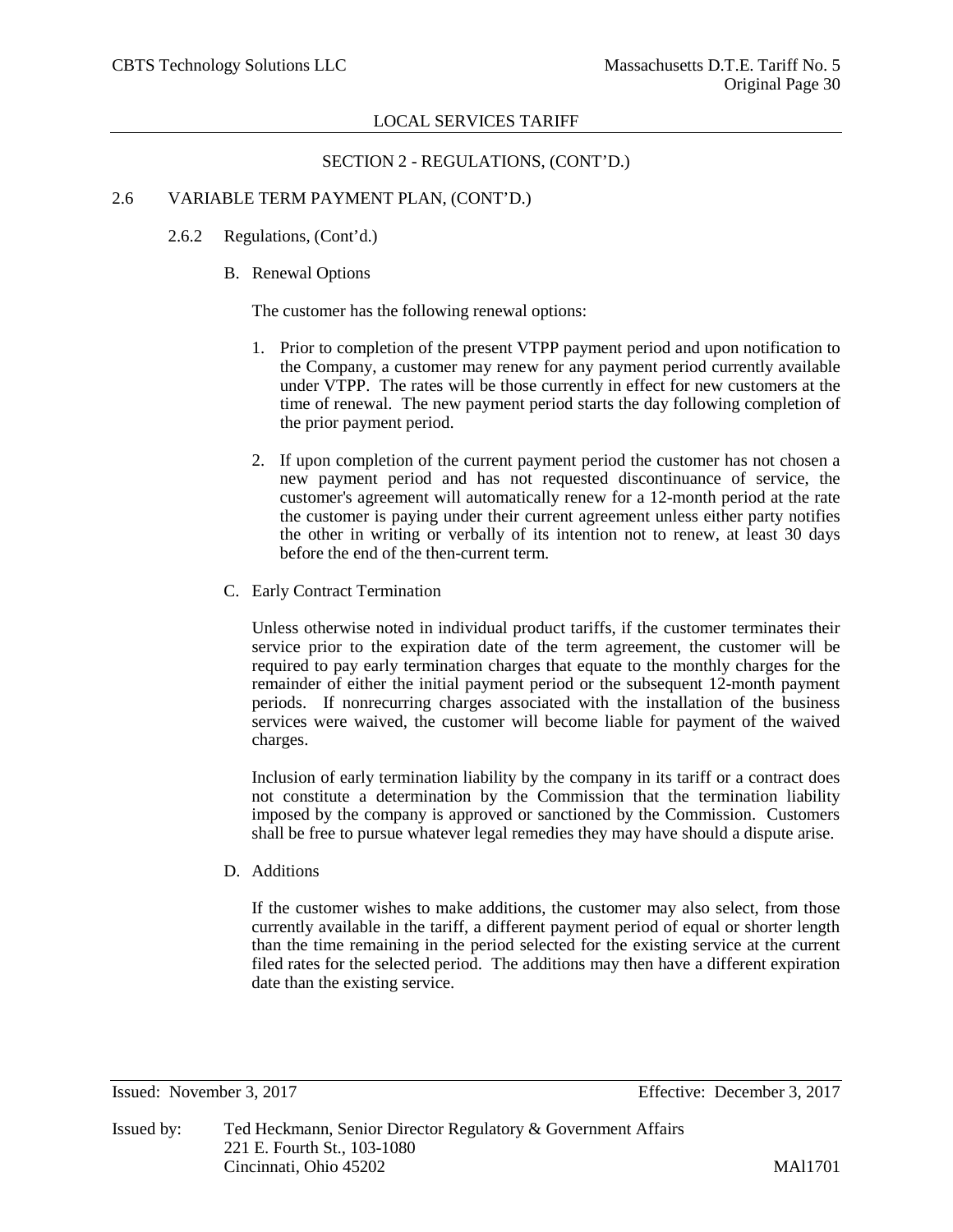SECTION 2 - REGULATIONS, (CONT'D.)

# 2.6 VARIABLE TERM PAYMENT PLAN, (CONT'D.)

- 2.6.2 Regulations, (Cont'd.)
	- E. Upgrades
		- 1. Allowable upgrades to products offered by the Company are specified in the individual sections of this tariff.
		- 2. A customer who elects to upgrade an installed product may choose one of two options, unless otherwise specified in the product tariffs:
			- a. The existing payment period may be extended by a period of time specified in the product tariff, and the new and the previously installed service will expire on the same date. The rate level applicable for the new service is the one currently in effect for the payment period which the customer had selected prior to the upgrade, while the rates for services previously installed and continuing in service are unaffected.
			- b. The new service may be billed over a currently available payment period of equal or shorter length than the time remaining in the existing payment period. Current rates apply for the selected payment period for the new service. Rates for service previously installed and continuing in service are unaffected. The expiration date of the new service is then either the same as or earlier than that of the previously installed system.

When the expiration date of the new service is earlier, the customer must select another payment period for the service according to the terms and conditions stated in the preceding paragraph at the time of expiration.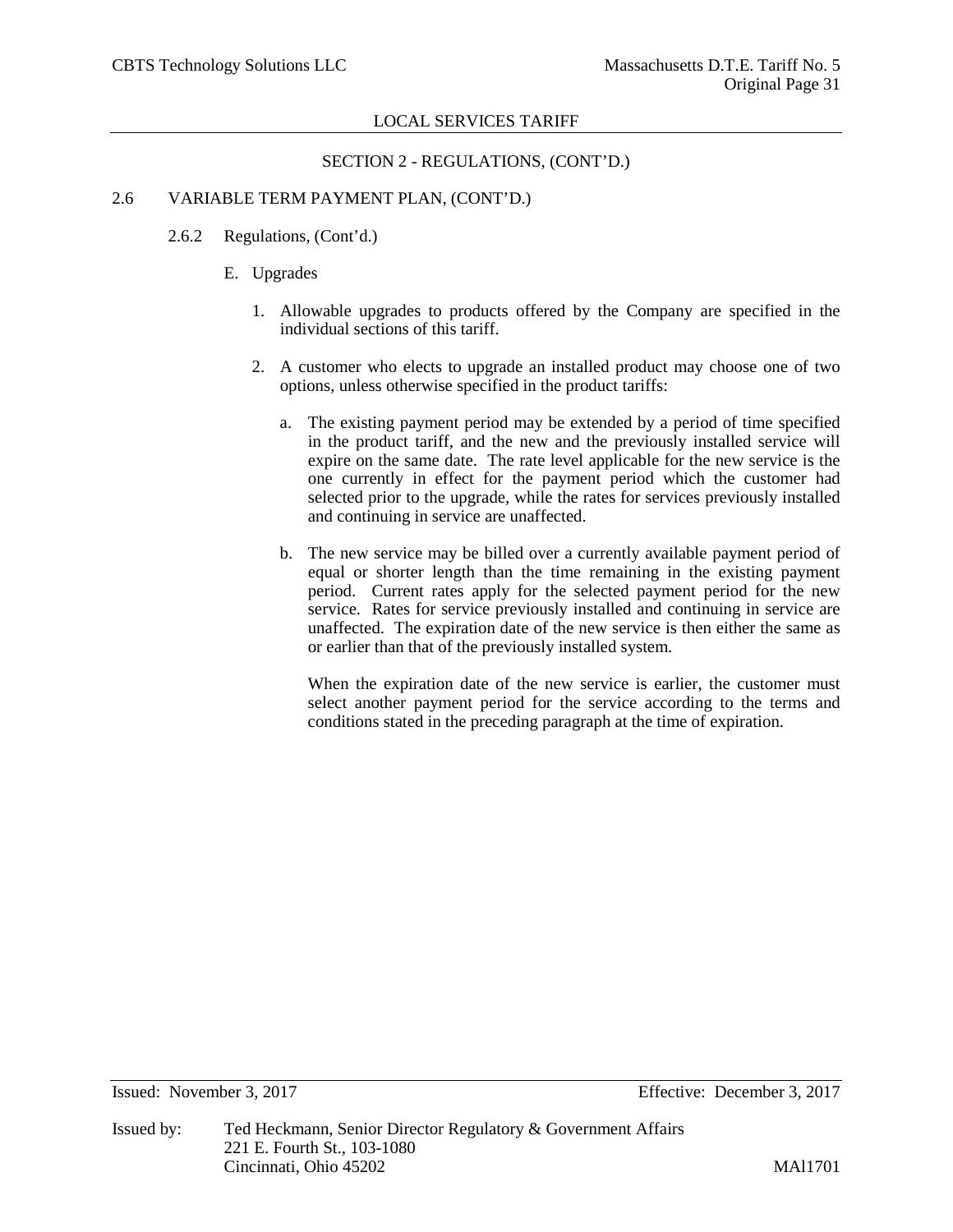## SECTION 2 - REGULATIONS, (CONT'D.)

# 2.6 VARIABLE TERM PAYMENT PLAN, (CONT'D.)

- 2.6.2 Regulations, (Cont'd.)
	- F. Downgrades
		- 1. Allowable downgrades for installed services are specified in the individual sections of this tariff.
		- 2. A customer has the option to place any new service on a coterminous payment unless otherwise specified in the product tariff. Rates for the new service are those currently in effect for the original payment period (or, if the period is no longer available, for the next shorter one). The rates for services remaining after the downgrade will not be affected.
		- 3. When a coterminous payment period is not chosen for new service, the customer must select a payment period of equal or shorter length than the time remaining in the current payment period. Current rates apply for the equal or shorter payment period. Service remaining on the customer's premises will continue to be billed at the rates in effect before the downgrade. The new service may than have a different expiration date from the service which remained after downgrading.
		- 4. When the expiration dates differ, the customer must select a new payment period for the service (at the time of expiration) added at the time the service was downgraded, according to the terms and conditions in this section.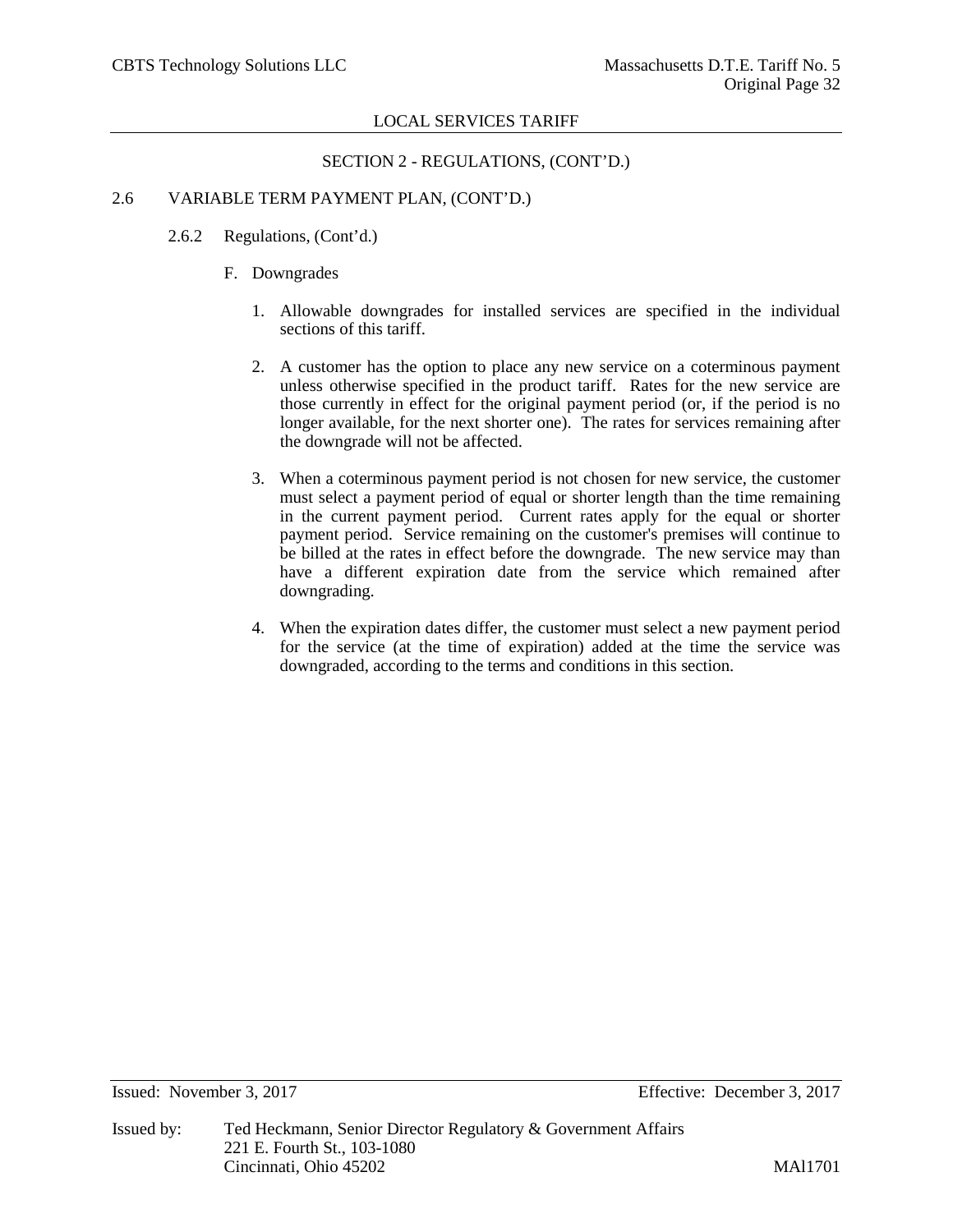SECTION 2 - REGULATIONS, (CONT'D.)

# 2.6 VARIABLE TERM PAYMENT PLAN, (CONT'D.)

- 2.6.2 Regulations, (Cont'd.)
	- G. Requests for Changes in Length of Initial Payment Period

Following the establishment of service for a service furnished under a Variable Term Payment Plan period and before the completion of that period, the existing payment period may be replaced by a currently offered payment period at the current rates, subject to the following conditions:

- 1. No credit will be given for payments made during the formerly selected period. However, nonrecurring charges will not be reapplied.
- 2. The new payment period begins with the date requested.
- 3. No termination charge applies provided the customer selects a new payment period equal to or longer than the time remaining under the former payment period. Otherwise, a termination charge applies for the former payment period.
- 4. The new payment period selected for a component of a service must be equal to or shorter than the time remaining in that service's existing payment period.
- H. Supersedure

Service may be transferred to a new customer at the same location, upon prior written concurrence by the Company. The new customer will be subject to all provisions currently reflected in the contract.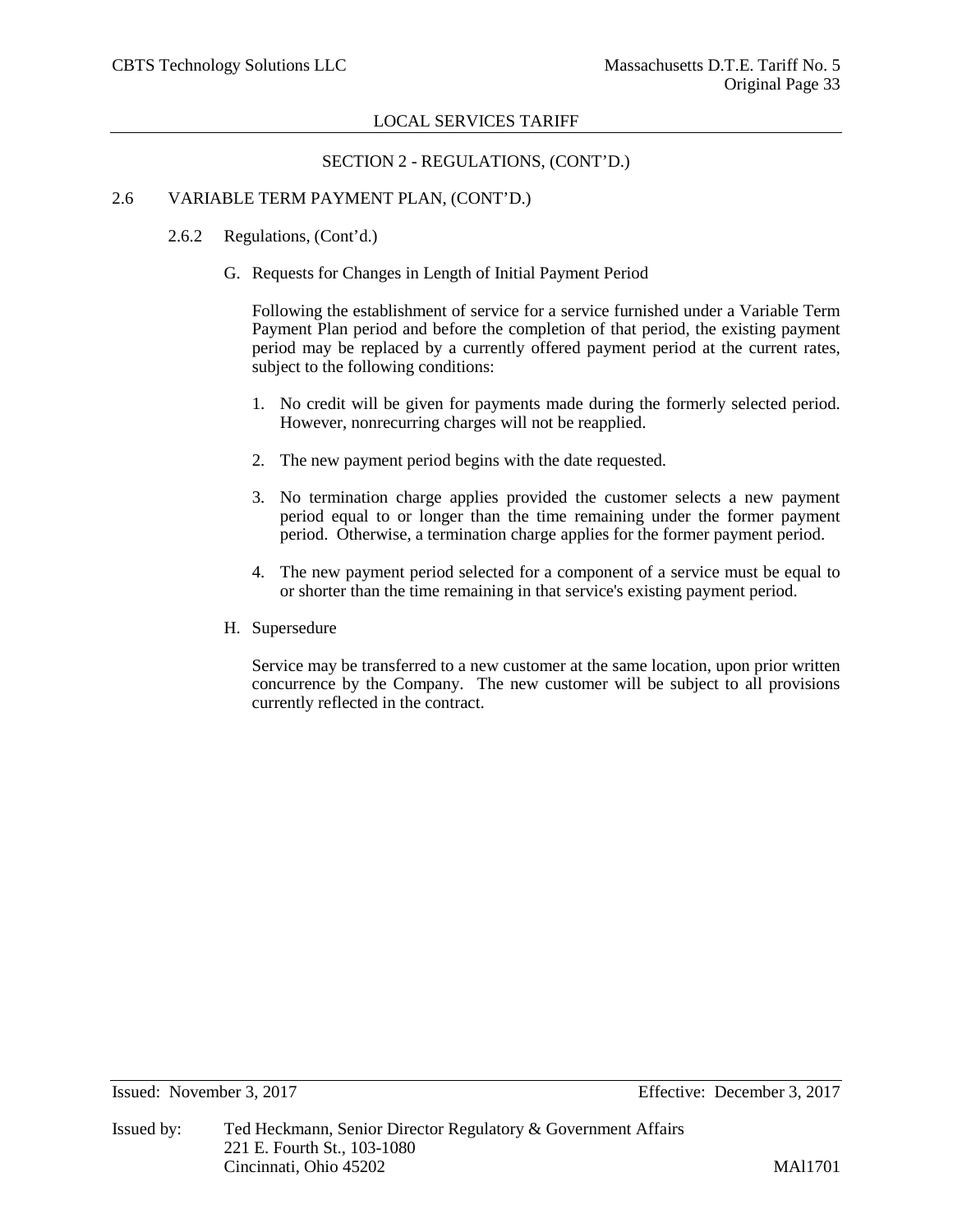# SECTION 2 - REGULATIONS, (CONT'D.)

# 2.7 EMERGENCY NUMBER 911 SERVICE

This service is offered solely as an aid in handling assistance calls in connection with fire, police or other emergencies. The Company is not responsible for any losses, claims, demands, suits or any liability whatsoever, whether suffered, made, instituted or asserted by the Customer or by any other party or person for any personal injury to or death of any person or persons, and for any loss, damage or destruction of any property, whether owned by the Customer or others, caused or claimed to have been caused by : (1) mistakes, omissions, interruptions, delays, errors or other defects in the provision of this service, or (2) installation, operation, failure to operate, maintenance, removal, presence, condition, location or use of any equipment and facilities furnishing this service.

The Company is not responsible for any infringement or invasions of the right of privacy of any person or persons, caused or claimed to have been caused, directly or indirectly, by the installation, operation, failure to operate, maintenance, removal, presence, condition, occasion or use of emergency 911 service features and the equipment associated therewith, or by any services furnished by the Company including, but not limited to, the identification of the telephone number, address or name associated with the telephone used by the party or parties accessing emergency 911 service, and which arise out of the negligence or other wrongful act of the Company, the Customer, its Customers, agencies or municipalities, or the employees or agents of any one of them.

# 2.8 811 SERVICE

811 Service is a three-digit local dialing arrangement that allows local exchange end users to reach a state service center that provides advance excavation notice services. The 811 code was assigned, pursuant to Federal Communications Commission (FCC) Order in CC Docket 92-105, to provide a one call system ("call before you dig" service) for excavators and the general public to notify facilities operators in advance of excavation activities. The Company provides the routing for calls made to 811 to the service center. The Company does not operate the 811 Service center.

811 calls cannot be placed using 1+ calling, 0+ calling, 0-Operator Assisted Calling, or 101XXXX calling.

Certain equipment, such as coin telephones and PBXs, may require special programming to allow 811 calling.

811 Service can only be accessed for calls originating on the Company's network, either from end user customers who directly purchase the Company's service or from customers of other LECs that resell the Company's services.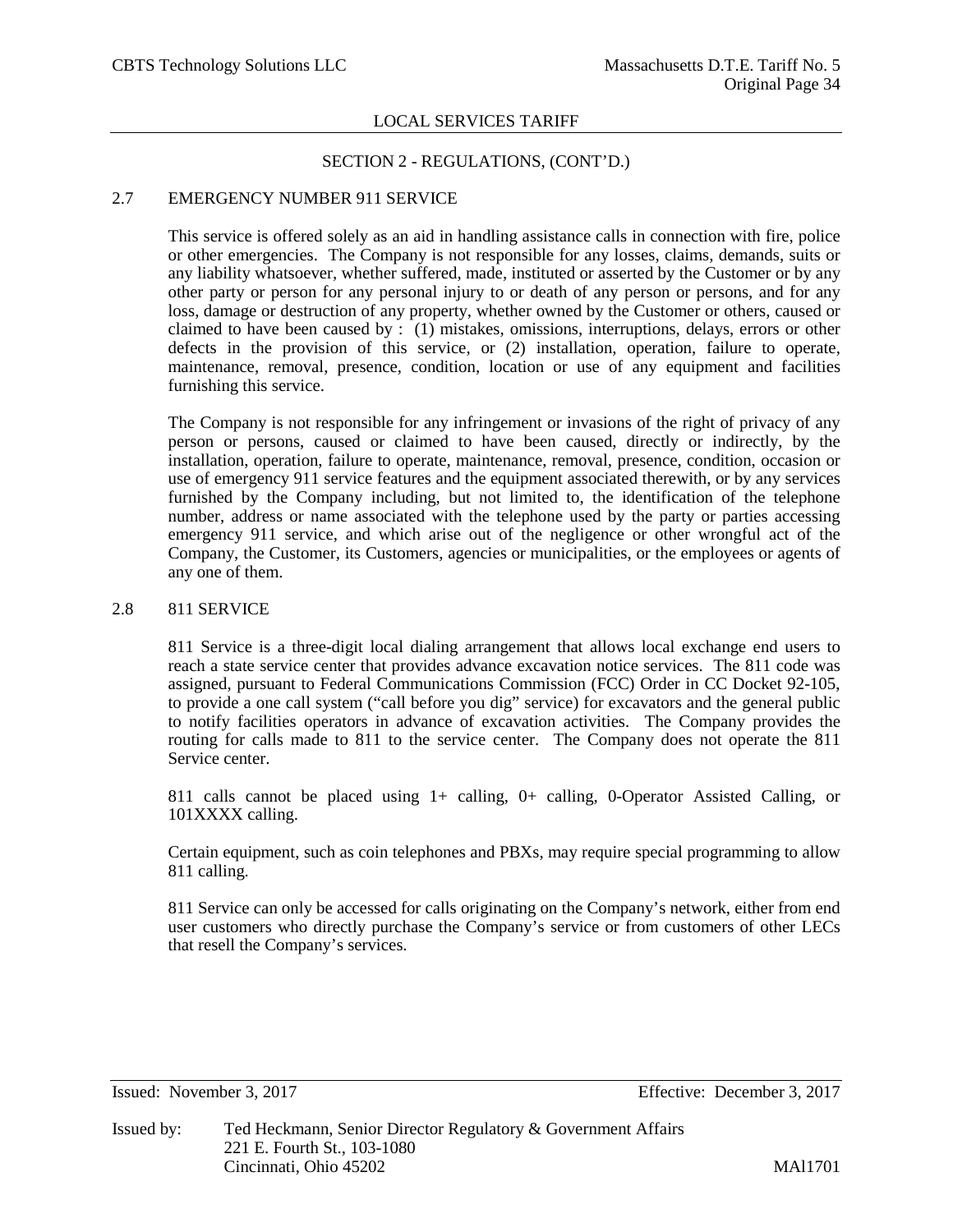# SECTION 2 - REGULATIONS, (CONT'D.)

## 2.8 811 SERVICE, (CONT'D.)

The Company will make every effort to route 811 calls to the appropriate service center. The Company's only obligation under 811 Service is to attempt to transmit the call to the appropriate service center. However, the Company will not be held responsible for routing mistakes, service interruptions, or other intervening acts that may interfere with telephone service and/or completion of the call.

The Company is not responsible for redirecting or otherwise handling 911 and other calls misdialed or misrouted as 811 calls. The 811 Service center is responsible for developing an appropriate method for responding to 811 calls placed in error or due to customer confusion.

The Company's provision of 811 Service shall not be interpreted, construed, or regarded, either expressly or implied, as being for the benefit of or creating any Company obligation toward, or any right of action on behalf of, any third person or legal entity including end users of the Company or any other carriers or service providers.

The Company's liability with respect to 811 Service, including damages arising out of mistakes, omissions, interruptions, delays, errors or defects in transmission, or failures or defects in facilities provided by the Company, shall be limited to the terms set forth in Section 2, part B of this tariff.

There is no charge for 811 Service, and 811 calls will not result in local measured service usage charges.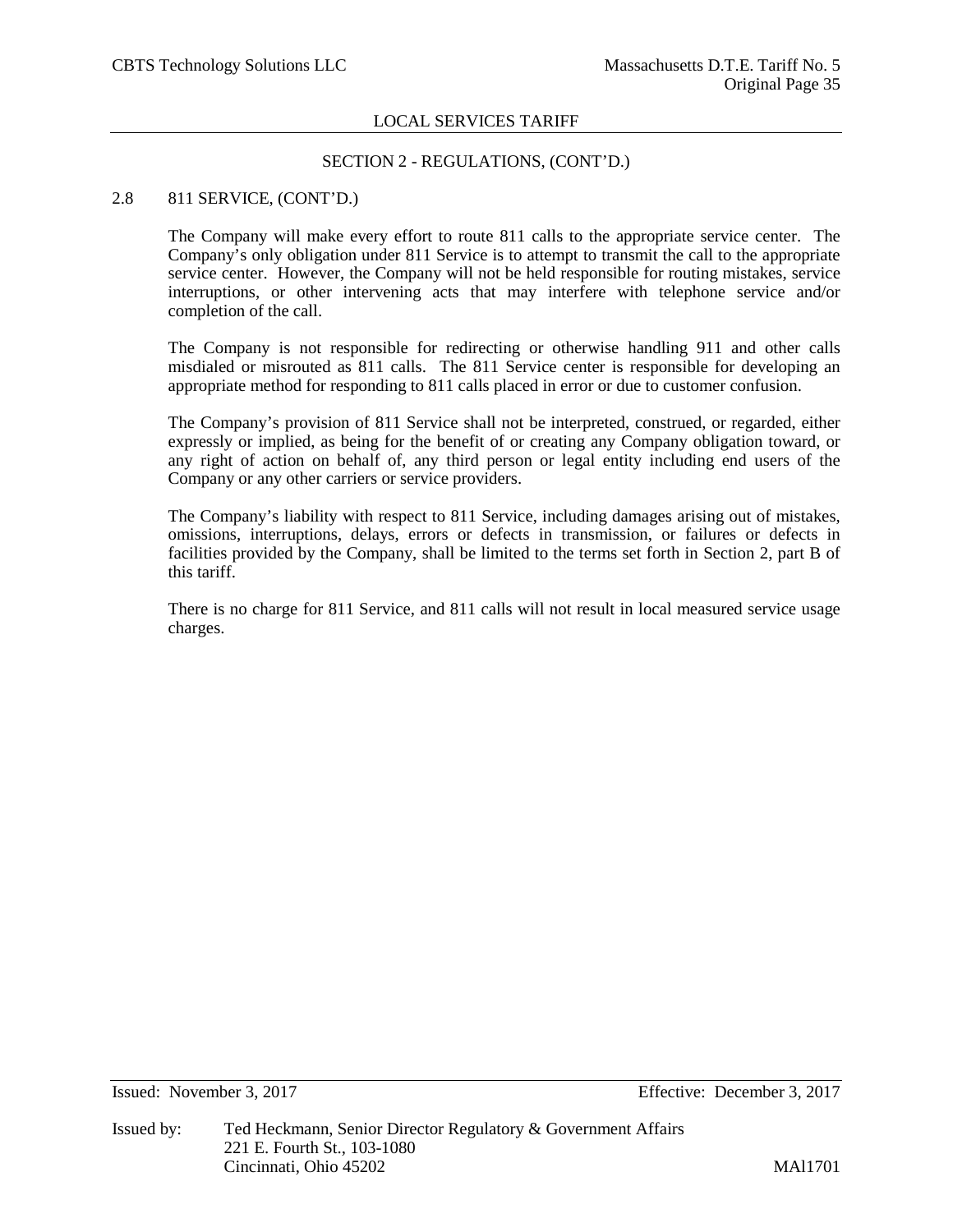## SECTION 3 - DIRECTORY LISTINGS

# 3.1 TERMS AND CONDITIONS

Listings are regularly provided in connection with local exchange service. At the request of the customer, the listing may be omitted from the directory and directory assistance records (Non-Published Service).

The rates and regulations specified in this section apply only to the alphabetical directory. The alphabetical directory is a list of telephone numbers of customers and others arranged alphabetically by surname, business, association, institution, or other nonresidence name.

The alphabetical directory is designed for the purpose of informing calling parties of the telephone number of customers and others listed in it. Accordingly, listings are intended solely for purposes of identification and are limited to information which is essential to such identification.

The Company does not publish a directory of subscriber listings. The Company, however, does arrange for the Subscriber's main billing number to be placed in the directory of the dominant local exchange carrier.

All Directory Listings, regardless of type, must conform to the specifications for the directories. The Company reserves the right to modify the listings to accommodate the space limitations in the directory. Not all listing types are available in all directories.

The Company may refuse a listing which does not constitute a legally authorized or adopted name, or any listing which in its opinion is likely to mislead or to deceive calling parties as to the identity of the listed party, or is intended for advertising purposes or is more elaborate than is reasonably necessary to identify the listed party. The listing of a service, commodity or trade name is not permitted except when such service, commodity or trade name is a part of the name under which the listed party conducts his or her business. The Company may, upon notifying the Customer, discontinue any listing found to be in violation of the foregoing regulations.

A descriptive term characterizing the listed party's business or purpose in a general way may be furnished (in abbreviated form) as a part of the listing, when desired and available. When the character of the listed party's business or purpose is apparent from the name under which it is conducted, a further designation is unnecessary and is not furnished.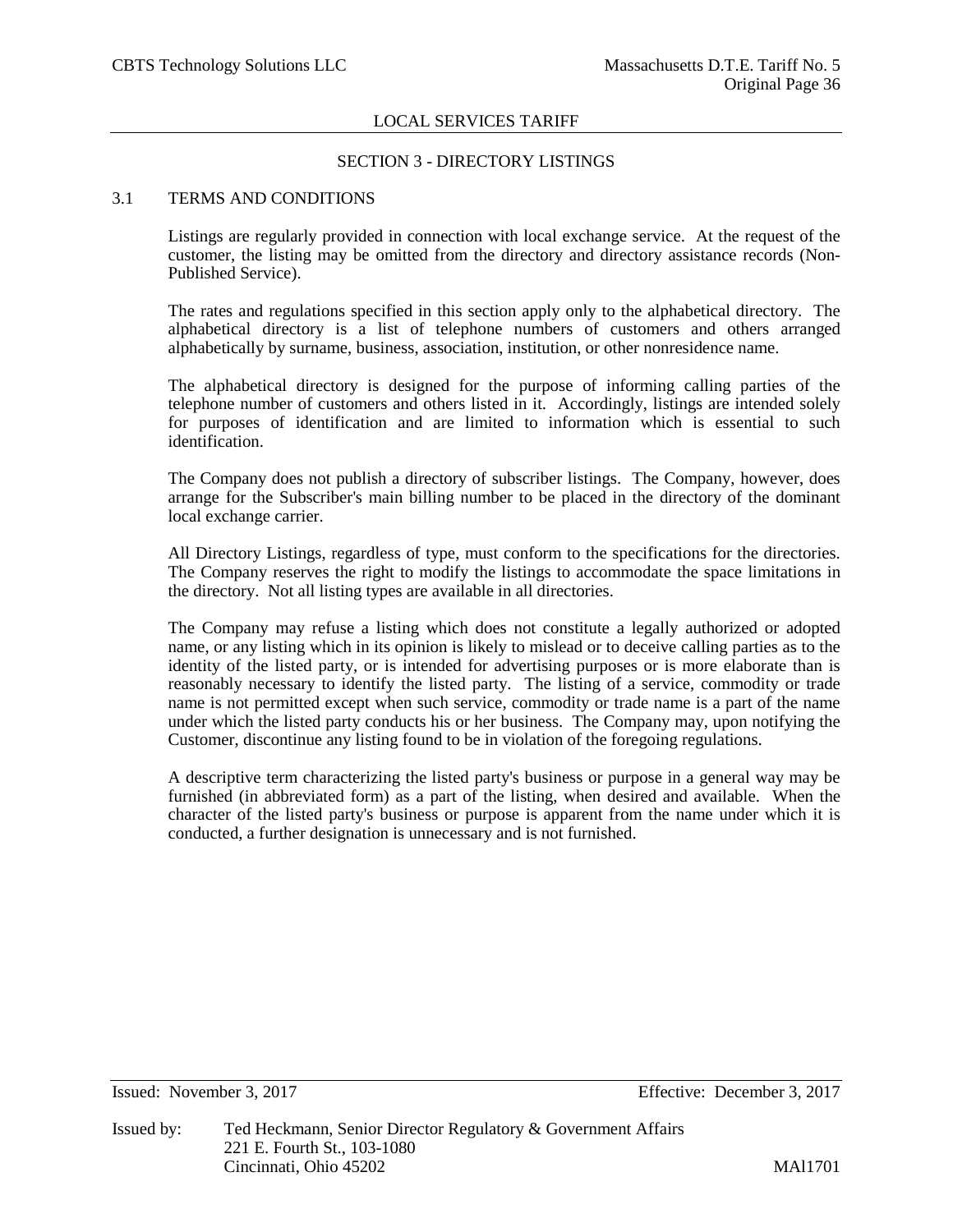# SECTION 3 - DIRECTORY LISTINGS, (CONT'D.)

## 3.1 TERMS AND CONDITIONS, (CONT'D.)

Abbreviations may be used to limit the length of any listing when in the opinion of the Company, the clearness of the listing and the identification of the listed party is not impaired by use of abbreviations.

Special arrangement of names is not permitted.

Non-Published Service customers forfeit non-address, non-list, or non-published service privacy when calling the Universal Emergency Number Service (911). The telephone number and address of the station from which the emergency call originates are passed to the Public Safety Answering Point along with the call in order for emergency units to respond to the call.

Incoming calls to Non-Published Service customers will be completed by the Company only when the calling party places the call by number. The Company will adhere to this practice regardless of any claim of emergency the calling party may present.

The acceptance by the Company of the customer's request for Non-Published Service does not create any relationship or obligation, direct or indirect, to any person other than the Customer.

The Company makes every effort to safeguard the address and numbers of Non-Published Service customers. However, in the absence of gross negligence or willful misconduct, no liability will attach to the Company for damages arising from inadvertently publishing the address or telephone number of a Non-Published Service customer in the directory; or disclosing the number or address to any person. The customer indemnifies and saves the Company harmless against any and all claims for damages caused or claimed to have been caused, directly or indirectly, by the publication of the number of a Non-Published Service customer in the directory or otherwise disclosed, the Company's liability is limited to and satisfied by a refund of any monthly charges made by the Company.

Providing the name, address and/or telephone number of a Non-Published Service customer to the customer's primary interexchange carrier for billing purposes only, does not constitute publication or disclosure of the customer's name, number and/or address under this tariff.

Interexchange carriers may not release the name, address, and/or telephone number of any Non-Published Service customer, except as follows:

- a. Use of name and address for the rendering the interexchange carrier's bill to the customer.
- b. Release of the telephone number only for purposes of detail billing.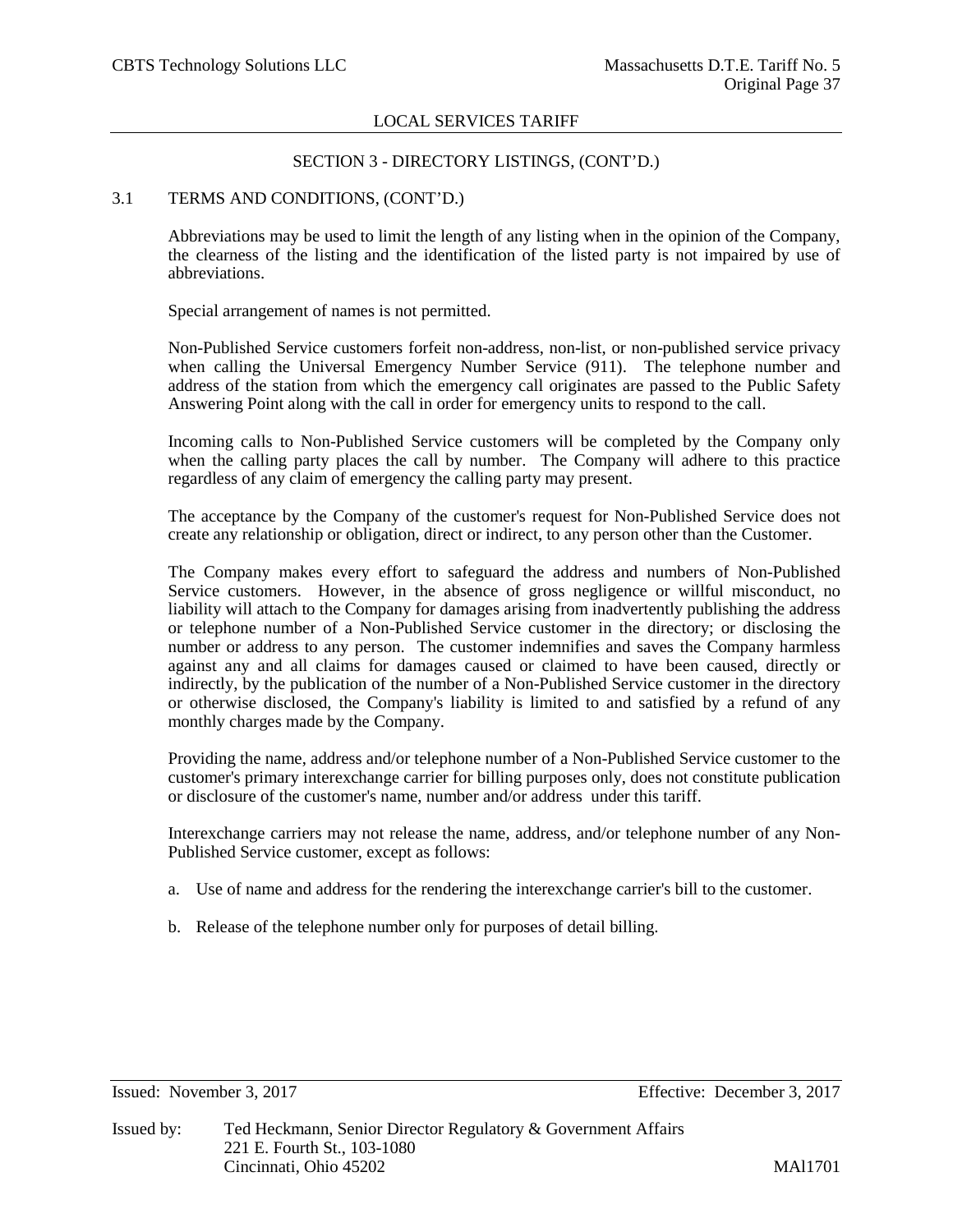# SECTION 3 - DIRECTORY LISTINGS, (CONT'D.)

# 3.2 DEFINITIONS

#### 3.2.1 Primary Listing

A primary listing is the listing furnished as a part of the local exchange service. It includes the name of the customer; a business, purpose, or other nonresidence designation when required; the address; and the telephone number.

#### 3.2.2 Additional Listings

To be eligible for any type of additional listing, a customer must pay the appropriate monthly rate, if any, for a primary listing or its equivalent. Additional listings are listings which are similar to primary listings and furnished in addition to primary listings at the request of the customer.

# 3.2.3 Alternate Listings

Alternate listings are supplementary listings which usually follow a primary or regular additional listing and refer a calling party to other telephone numbers under certain conditions. The alternate telephone numbers may be those of other customers, subject to their consent.

#### 3.2.4 Non-Published Service

Non-published listings are not printed in directories nor available from directory assistance. A nonpublished telephone service will be furnished, at the Customer's request providing for the omission or deletion of the Customer's telephone listing from the telephone directory and, in addition, the Customer's telephone listing will be omitted or deleted from the directory assistance records. Per Line Number Privacy will be provided when requested by the customer, to all non-published service customers at no monthly charge.

3.2.5 Foreign Listings

Where available, a listing in a phone directory which is not in the Customer's immediate calling area. The Customer will be charged the rates specified in the tariff published by the specific exchange carrier providing the Foreign Listing.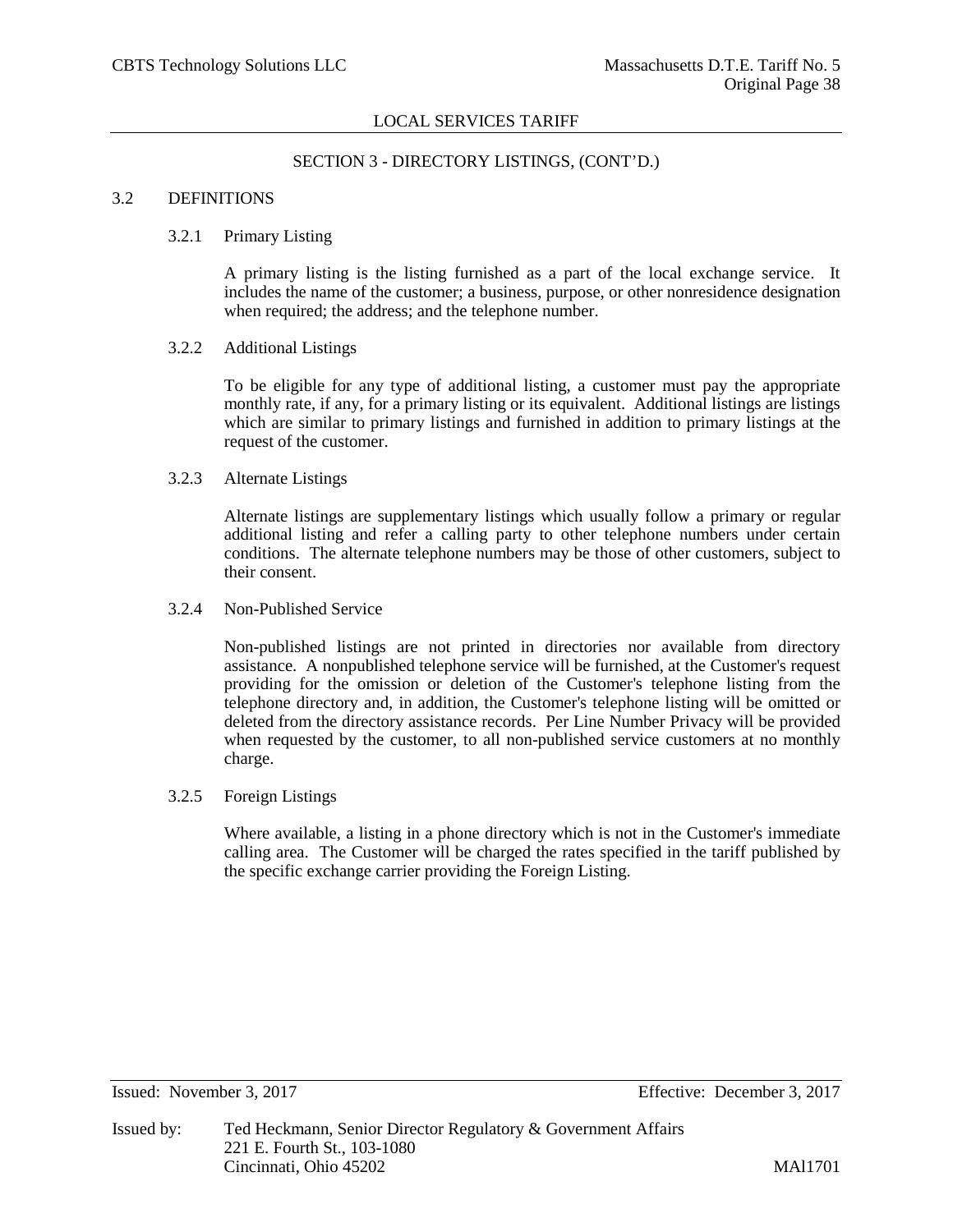#### SECTION 3 - DIRECTORY LISTINGS, (CONT'D.)

# 3.3 RATES AND CHARGES

#### Non-Recurring Charges:

| $1$ von recentang endergrow. | Per Listing or<br>Per number charges |
|------------------------------|--------------------------------------|
| <b>Additional Listing</b>    | \$20.00                              |
| <b>Alternate Listings</b>    | \$20.00                              |
| Non-Published Number         | \$20.00                              |
| <b>Foreign Listings</b>      | \$20.00                              |
|                              |                                      |

Non-Recurring charges will be applied when service is established and when there are subsequent changes to the listing.

#### Recurring Charges:

| <b>Additional Listing</b> | \$4.50 |
|---------------------------|--------|
| Alternate Listings        | \$4.50 |
| Non-Published Number      | \$2.00 |
| Foreign Listings          | \$4.50 |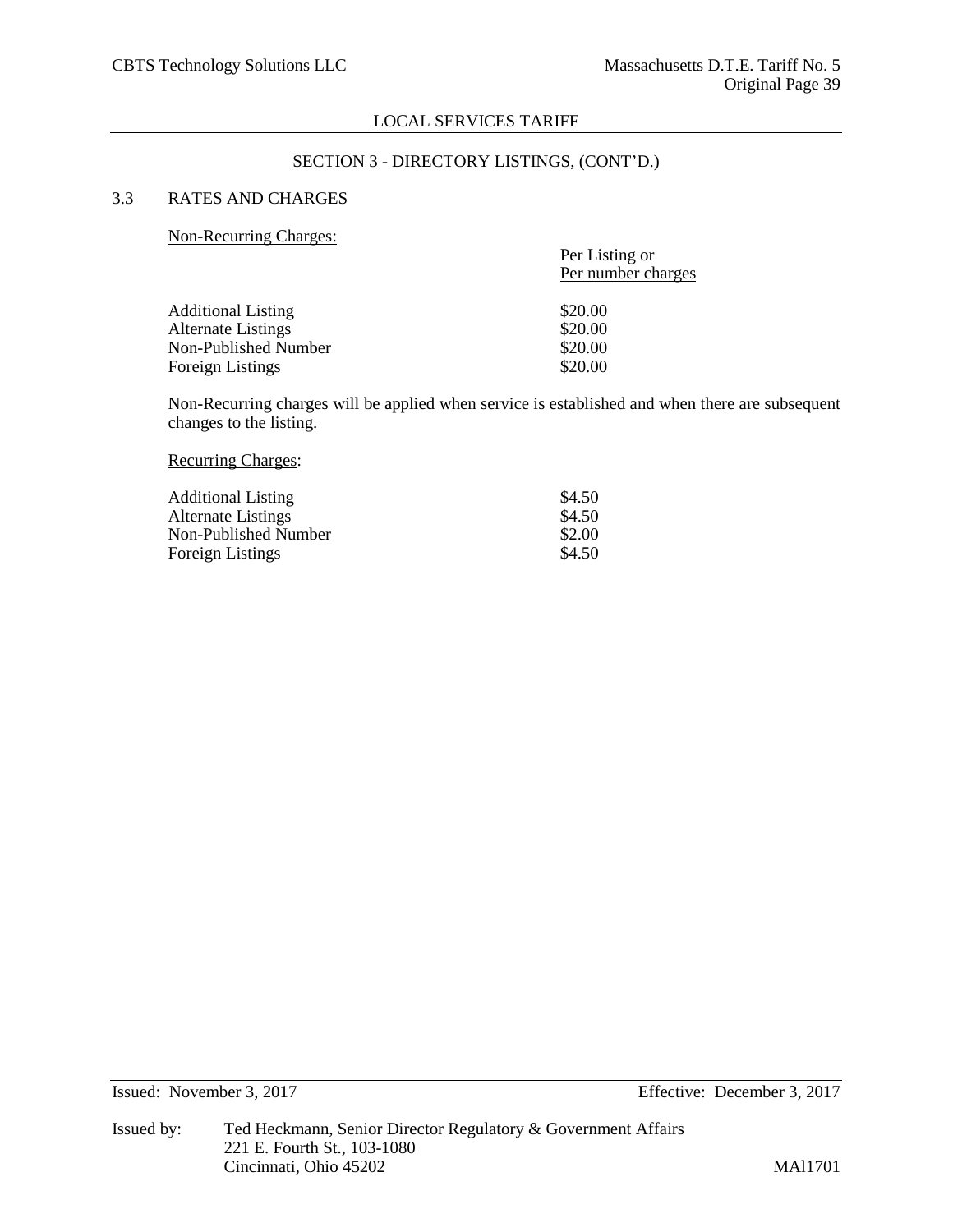# SECTION 4 - DIRECTORY ASSISTANCE SERVICE

# A. TERMS AND CONDITIONS

A Customer may obtain directory assistance in determining telephone numbers within its local calling area by calling the directory assistance operator.

### B. CALL ALLOWANCE

1. In order to accommodate situations such as directory inaccessibility, numbers not found in the directory, etc., an allowance consisting of a number of calls (which may be either directly dialed or operated dialed) to directory assistance service is provided as follows:

Ten calls for each nonresidential main telephone exchange service line or PRI trunk line, per billing period.

2. If a Customer has two or more main exchange service lines or PRI trunk lines terminating at the same premises, connected to the same central office, in the same billing period and billed to the same number, the total allowance is applied to the total usage for the lines or trunks involved.

#### C. EXEMPTIONS

1. Directly dialed calls to directory assistance are exempt from directory assistance rates and regulations when placed form the following locations:

A single line registered business main telephone exchange line of a handicapped user. A business main telephone exchange line may be registered for exemption with the Company in those instances where one of the users of the line is considered to be legally blind, or visually or physically handicapped as defined by the Federal Register, Volume 35 No. 126.

- 2. All directory assistance calls originated from exchange lines of the State of Massachusetts and its political subdivisions are exempt.
- 3. Calls to directory assistance service requesting nondirectory listed or nonpublished service telephone numbers are exempt.
- 4. Where a user's handicap prevents the dialing of a telephone in a conventional manner or permits only the dialing of "0", those calls placed from the registered line and not directly dialed will also be exempt.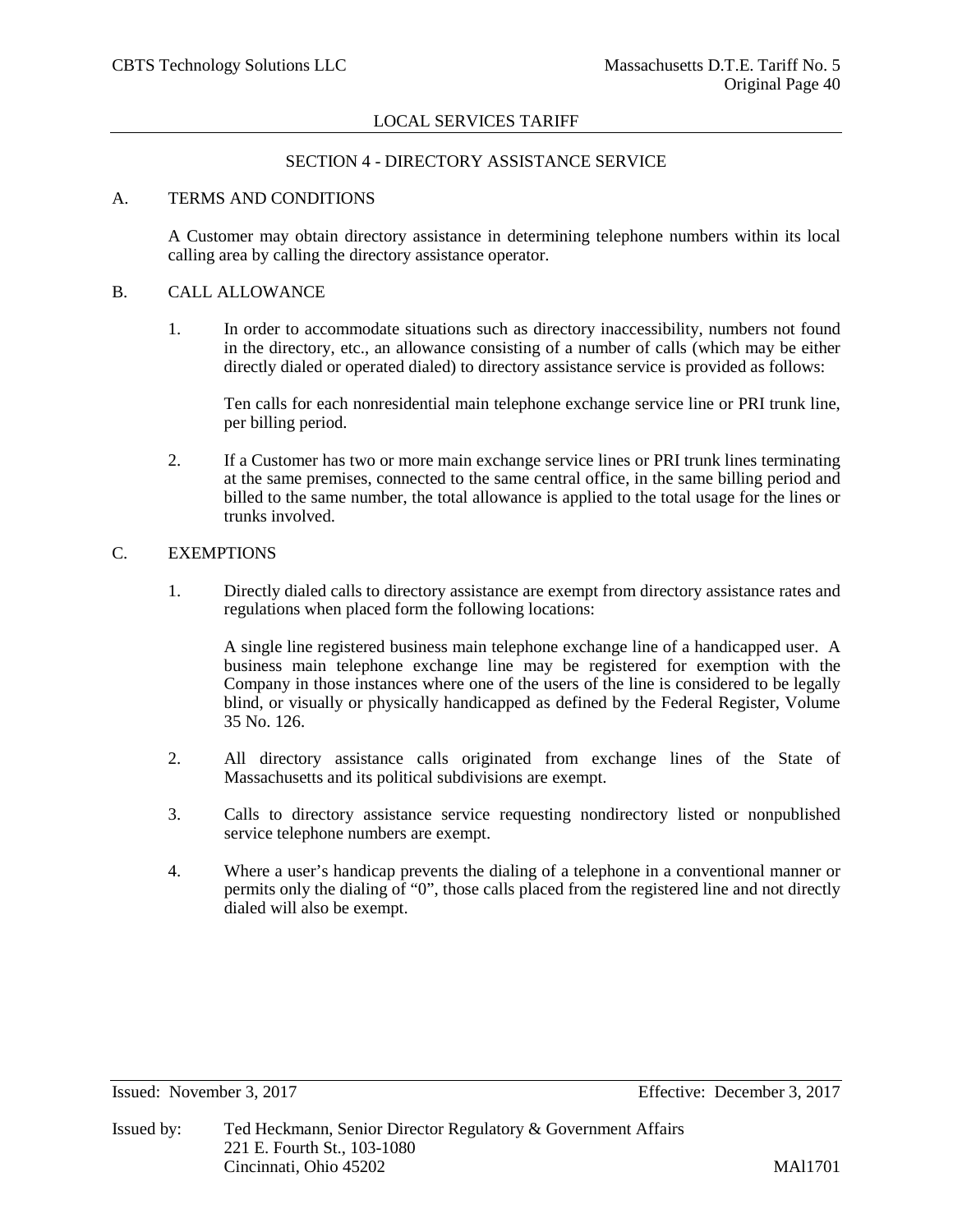# SECTION 4 - DIRECTORY ASSISTANCE SERVICE, (CONT'D.)

## D. RATES AND CHARGES

Each call to directory assistance will be charged as follows:

\$1.99

The Customer may make one request on each directory assistance call.

A credit will be given for calls to directory assistance as follows:

-The customer experiences poor transmission or is cut-off during the call; or

-The customer is given an incorrect telephone number.

To obtain such a credit, the customer must notify the Company.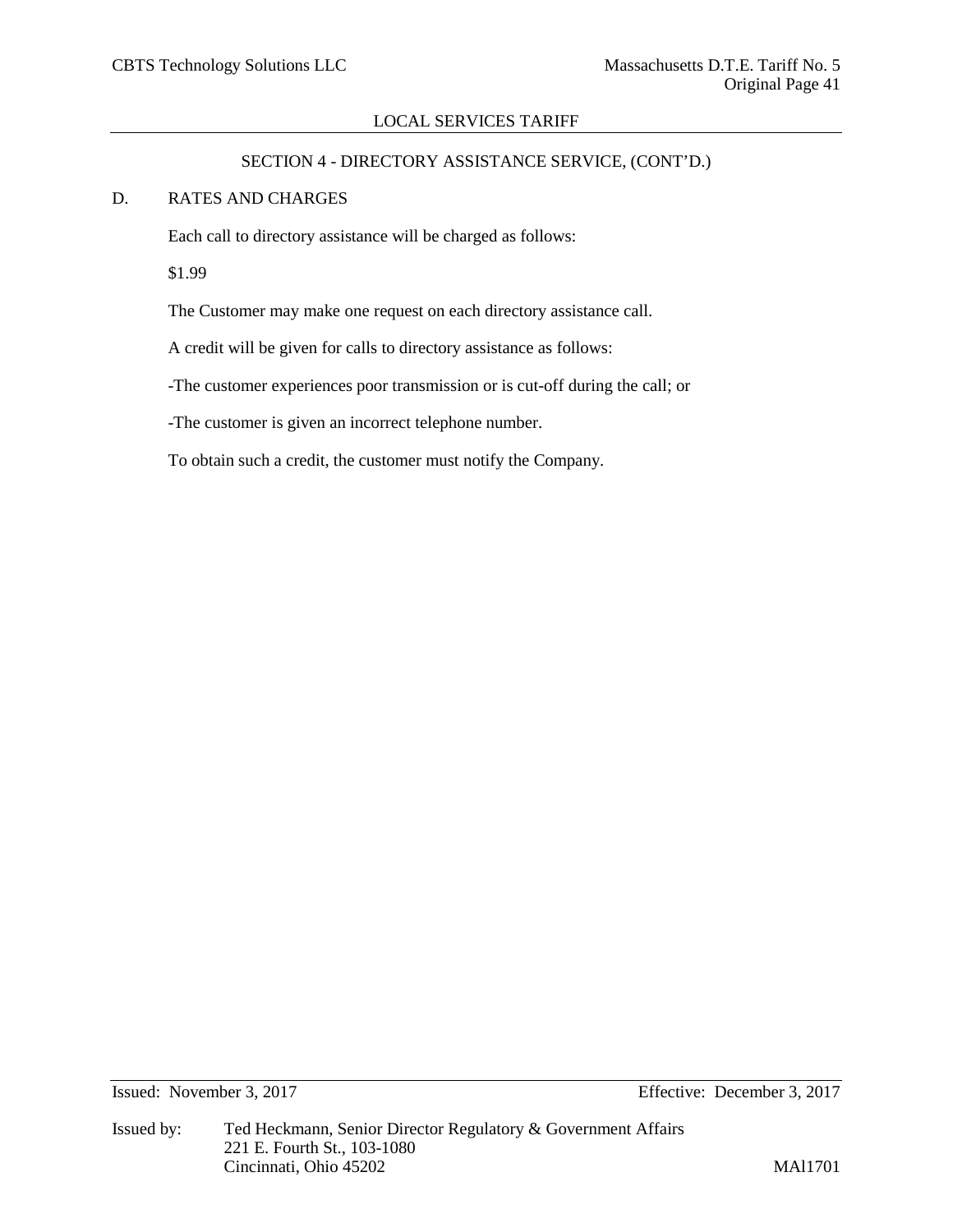# SECTION 5 - OPERATOR ASSISTANCE

# A. SERVICE DESCRIPTIONS

- 1. General Assistance: The Customer has the option to request general information from the operator, such as dialing instructions, county or city codes, area code information and Customer Service 800 telephone numbers, but does not request the operator to complete the call.
- 2. Busy Line Verification and Interrupt Service, provides the Customer with the following options:
	- a. Busy Line Verification: Upon request of the calling party, the Company will determine if the line is clear or in use and report to the calling party.
	- b. Busy Line Verification with interrupt: The operator will interrupt the call on the called line only if the calling party indicates an emergency and requests interruption.

# B. RATES AND CHARGES

1. The following charges will be applied on a per call basis:

General Assistance \$1.00

- 2. Rates for busy line verification and interrupt services, as specified below, will apply under the following circumstances, per request:
	- a. The operator verifies that the line is busy with a call in progress.
	- b. The operator verifies that the line is available for incoming calls.
	- c. The operator verifies that the called number is busy with a call in progress and the customer requests interruption. The operator will then interrupt the call, advising the called party the name of the calling party. One charge will apply for both verification and interruption.

| <b>Busy Line Verification</b> | \$3.00 |
|-------------------------------|--------|
| <b>Busy Line Interrupt</b>    | \$5.00 |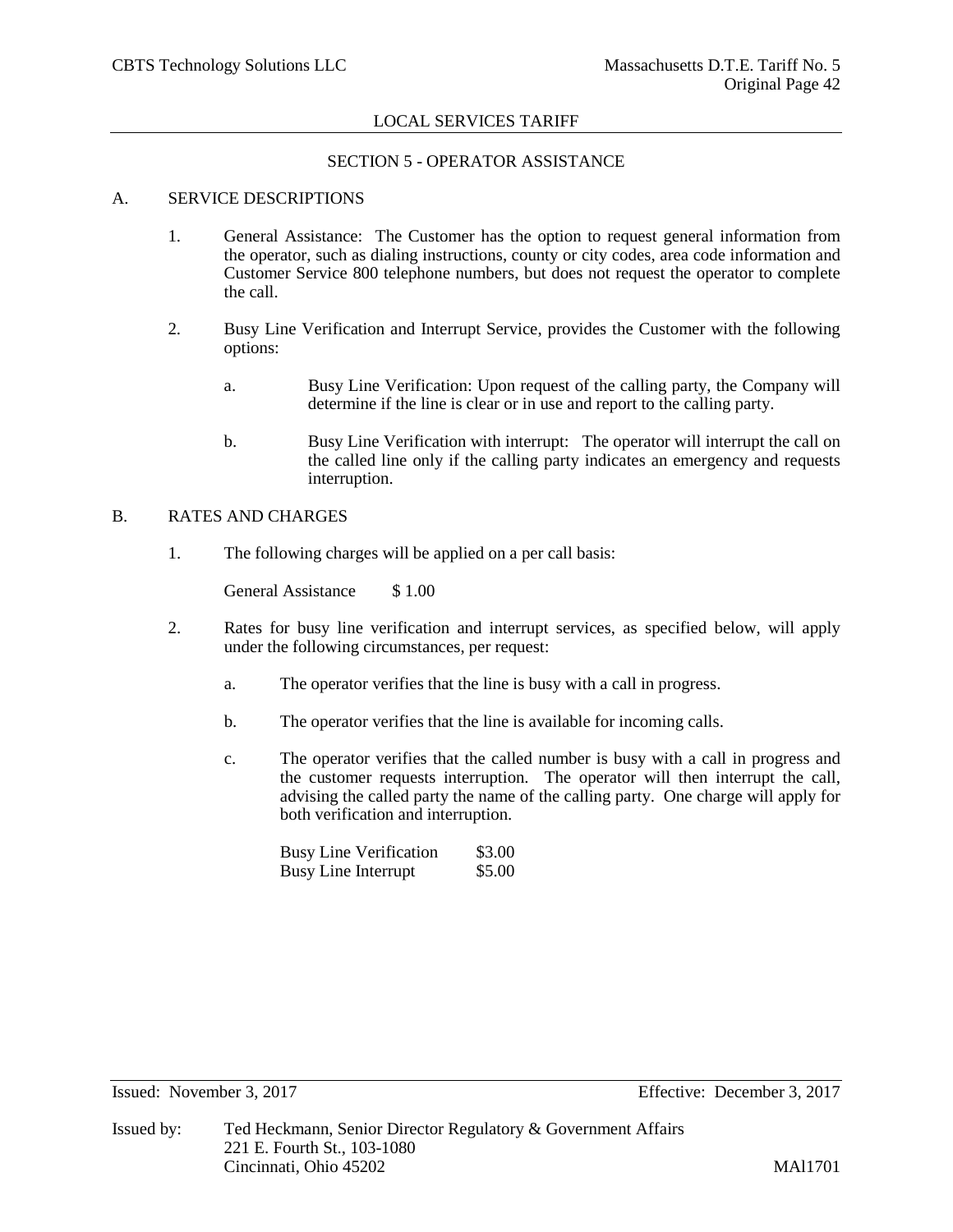## SECTION 6 – BUSINESS EXCHANGE SERVICE

# A. BUSINESS ACCESS LINES

1. General

Business Access Lines may be purchased individually.

2. Terms and Conditions

Business Access Lines include the serving central office line equipment and all outside plant facilities including the network interface necessary to connect the serving central office to the customer's premises.

Touch Tone capability is provided at no extra charge on all Business Access Lines.

Business Access Lines provide access to and usage of 911 services where available, access to operator services and directory assistance, and access to telecommunications relays service.

Business Access Lines allow for presubscription to toll services and access to interexchange toll providers.

The local calling area shall be the same as the local calling areas of the facilities-based Carriers with whom a resale agreement exists between such Carrier and CBTS, unless stated otherwise in the tariff.

Local exchange services are only available where facilities permit and may be subject to special construction charges.

- 3. Rates and Charges
	- a. Monthly Charge

First Lines \$49.75

Additional Lines, All Accounts 49.75

- b. Nonrecuring Charge
	- 1. To establish or move an Business Access Line, per line \$50.00
	- 2. To change telephone number associated with a Business \$12.25 Access Line, per telephone number
	- 3. To change billing arrangements associated with \$12.25 Business Access Lines, per line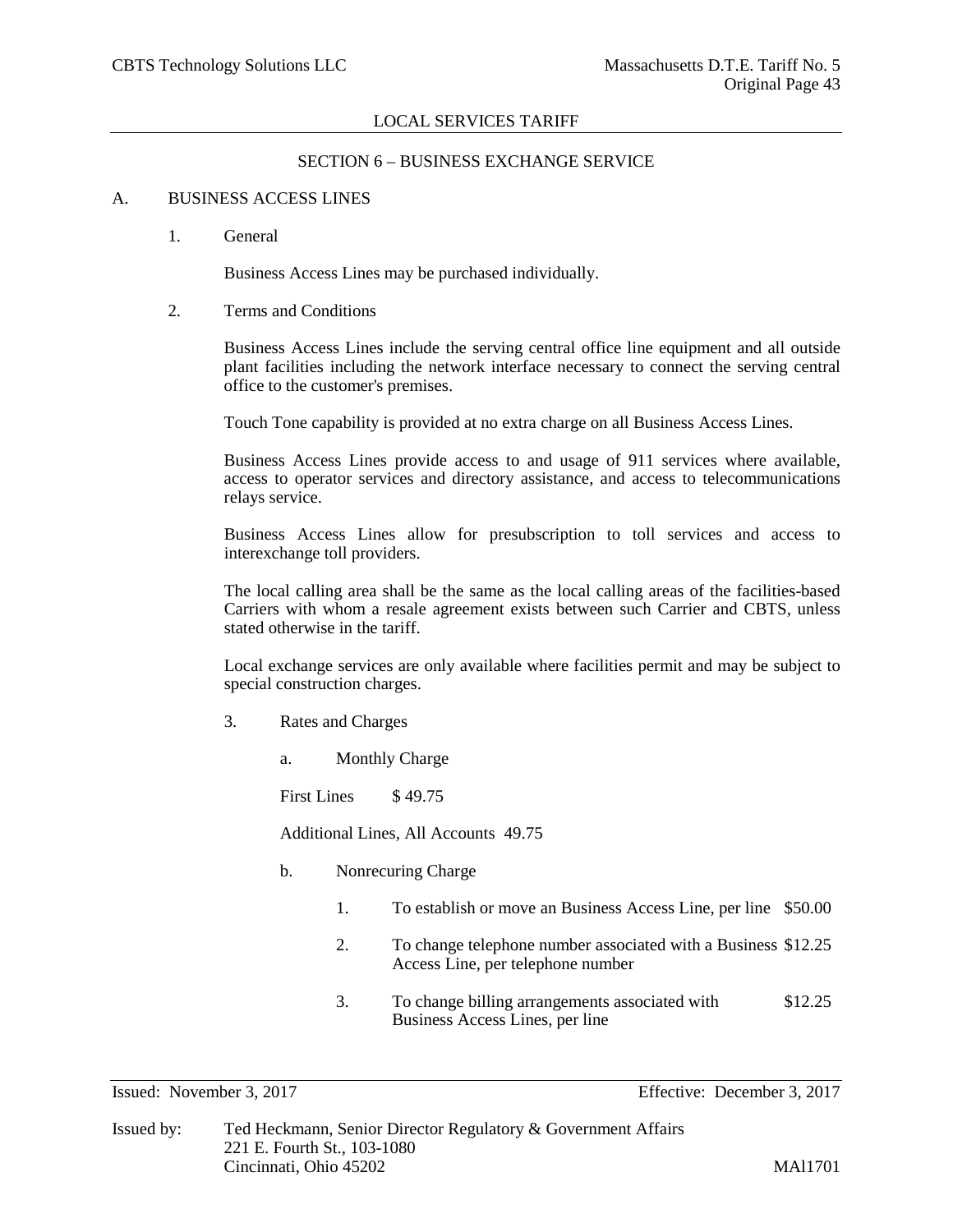# SECTION 6 – BUSINESS EXCHANGE SERVICE, (CONT'D.)

## B. BUSINESS LOCAL SERVICE BUNDLE

1. General

Business Local Service Bundles provide a flat rate line, in combination with value added services. Subscriber may select any or all of the features in a bundle, where available. The Customer must specify which features to include in the bundle at the time the order is placed. These bundles provide unlimited use of the optional features selected by the Customer to include in the bundle.

- 2. Regulations
	- a. Features associated with an individual Local Service bundle are per line. Features cannot be split between lines.
	- b. All charges (such as E-911 Service, taxes and other surcharges) normally associated with a flat rate line will be billed in addition to the Business Local Service Bundle charges.
	- c. The nonrecurring charge associated with the Business Bundle applies when a customer installs new service, moves to a new address or changes the telephone number associated with the Business Bundle.
- 3. Service Description

Customers subscribing to the Business Local Service bundle may subscribe to any or all of the following features where available.

- a. Call Waiting allows a customer to control the treatment applied to incoming calls while the customer is off-hook on an existing call. While on an existing call, Call Waiting Deluxe notifies the customer of an incoming call with the call waiting tone.
- b. Calling Name and Number provides for the delivery of the listed name and telephone number associated with the calling party telephone number on incoming calls. This information is provided to the subscriber to Calling Name and Number service so that the information may be displayed on a customer-provided display device attached to the subscriber's line or telephone set.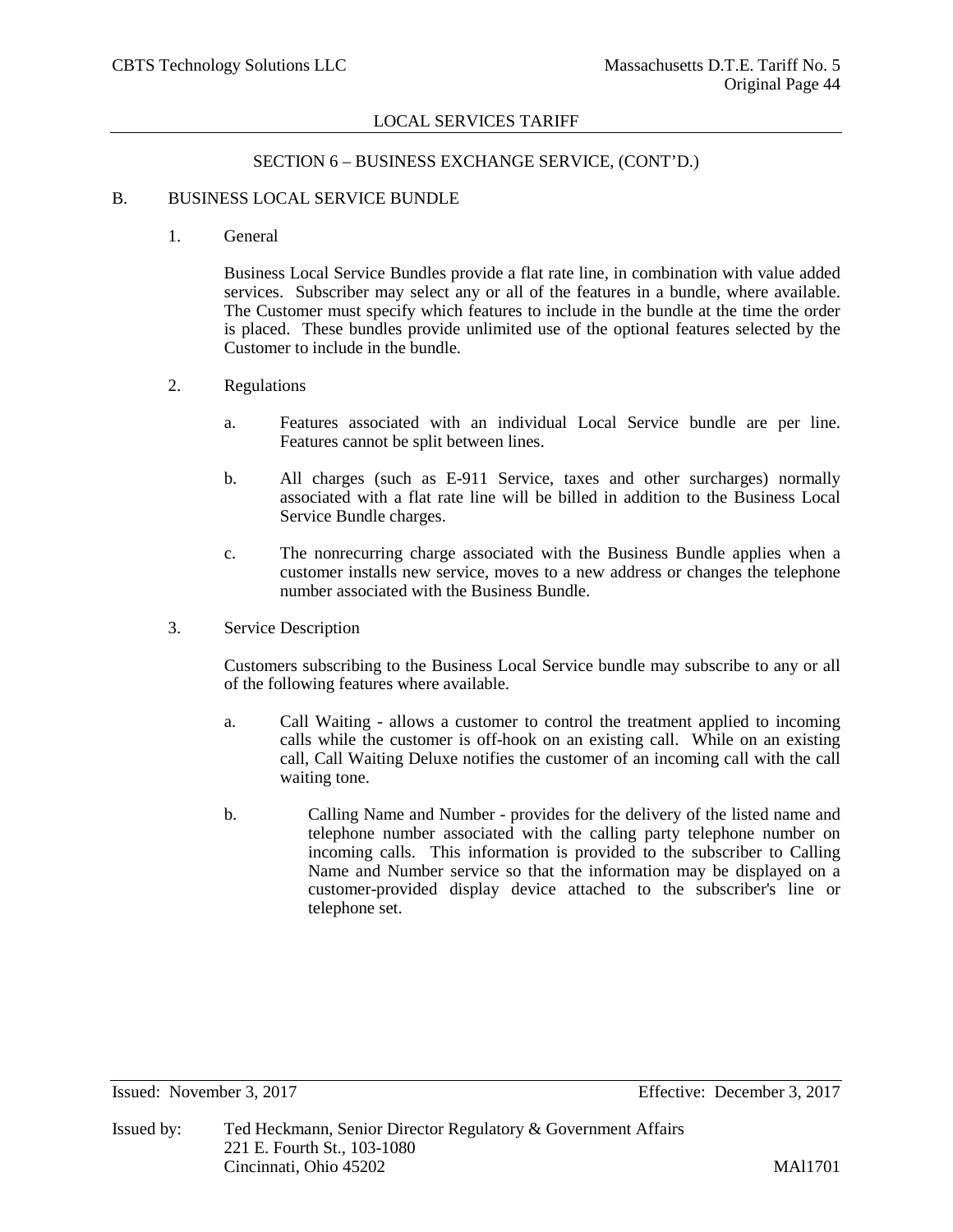## SECTION 6 – BUSINESS EXCHANGE SERVICE, (CONT'D.)

## B. BUSINESS LOCAL SERVICE BUNDLE, (CONT'D.)

- 3. Service Description, (Cont'd.)
	- c. Voice Mail Support Package provides the combination of the Call Forwarding Busy, Call Forwarding Don't Answer, and Message Waiting Indicator services.
	- d. Hunting is the process by which two or more exchange service lines, served from the same central office and furnished to the same customer, are grouped so that incoming calls overflow to the first non-busy line if the called line is busy. A busy signal is not given unless all the grouped lines are busy.
- 4. Rates and Charges
	- a. Monthly Charge

\$69.95

b. Nonrecurring Charge

\$60.00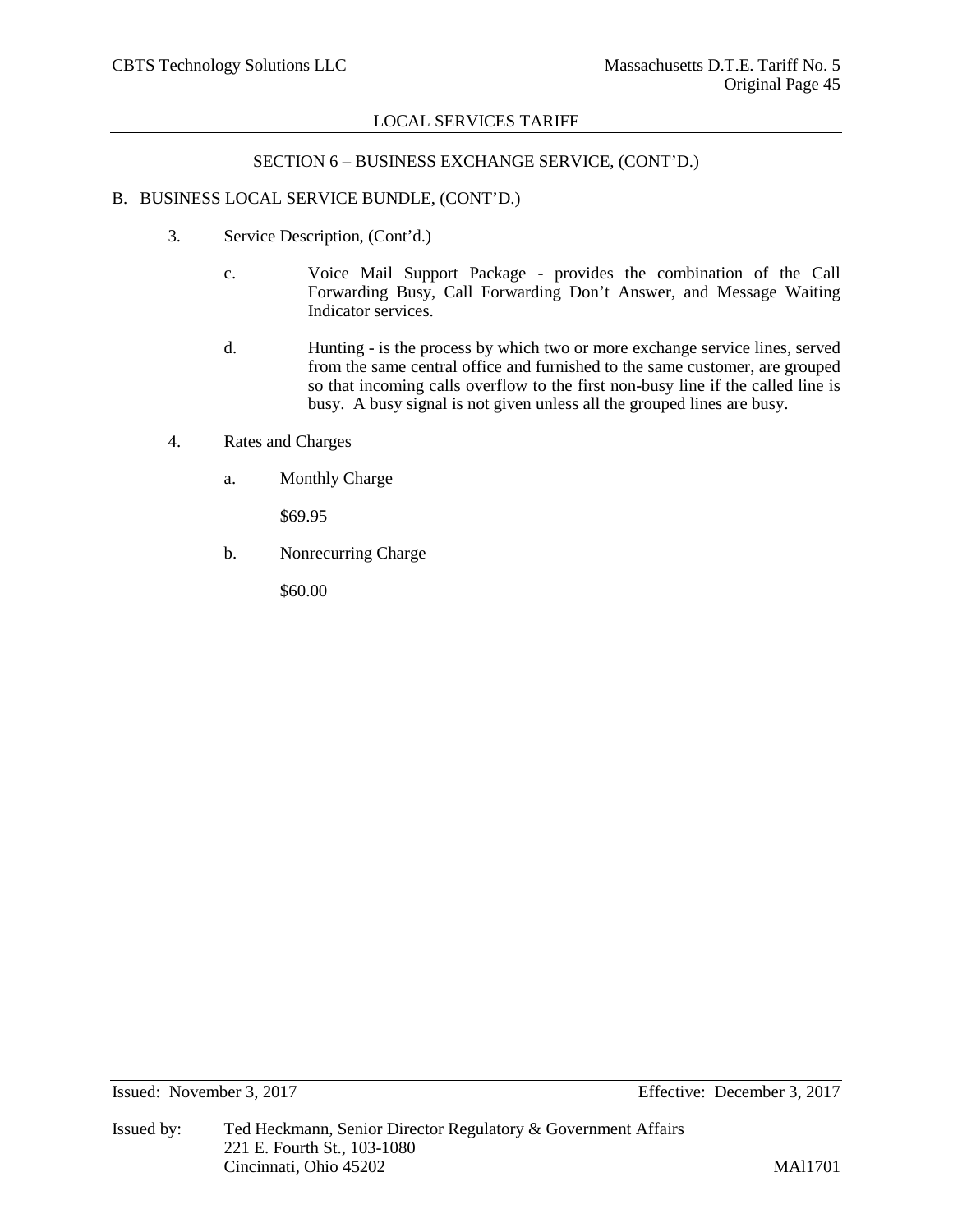## SECTION 7 - PRI SERVICE

# A. TERMS AND CONDITIONS

## 1. Service Description

PRI Service is an ISDN local exchange service that provides a Customer with the ability to transmit and receive multiple voice and data circuit switched calls simultaneously over a single Primary Rate Facility. PRI Service is available from suitably equipped central offices and where suitable loop facilities exist.

PRI Service consists of a Primary Rate Facility and B-Channel Bearer Trunks and D-Channel Bearer Services. The Primary Rate Facility and the ISDN Bearer Trunks are not offered separately. Up to twenty-three B-Channels Bearer Trunks and one D-Channel Bearer Service may be provisioned on each access line. In addition, optional features may be purchased as specified in B.5 of this section.

PRI Service will provide transport of customer information over the 23 available B channels in the form of circuit-switched voice or data at speeds up to 64 Kbps. The basic service will include the 1.544 Mbps switched facility and the D-Channel Bearer Service. B-Channels will be ordered in addition to the Primary Rate Facility.

Dedicated B-Channel configuration: Dedicated trunk groups are the standard feature for PRI Service. Dedicated trunk groups must be assigned to handle one specific call type (examples: DID, DOD).

Two Way DID channels provide capability for two way standard service and direct inward dialing service.

D-Channel configuration: Each Basic PRI service will include a dedicated D-Channel for signaling.

All Bearer Trunk Channels use MF or DTMF signaling.

Only flat rate trunk channels are available.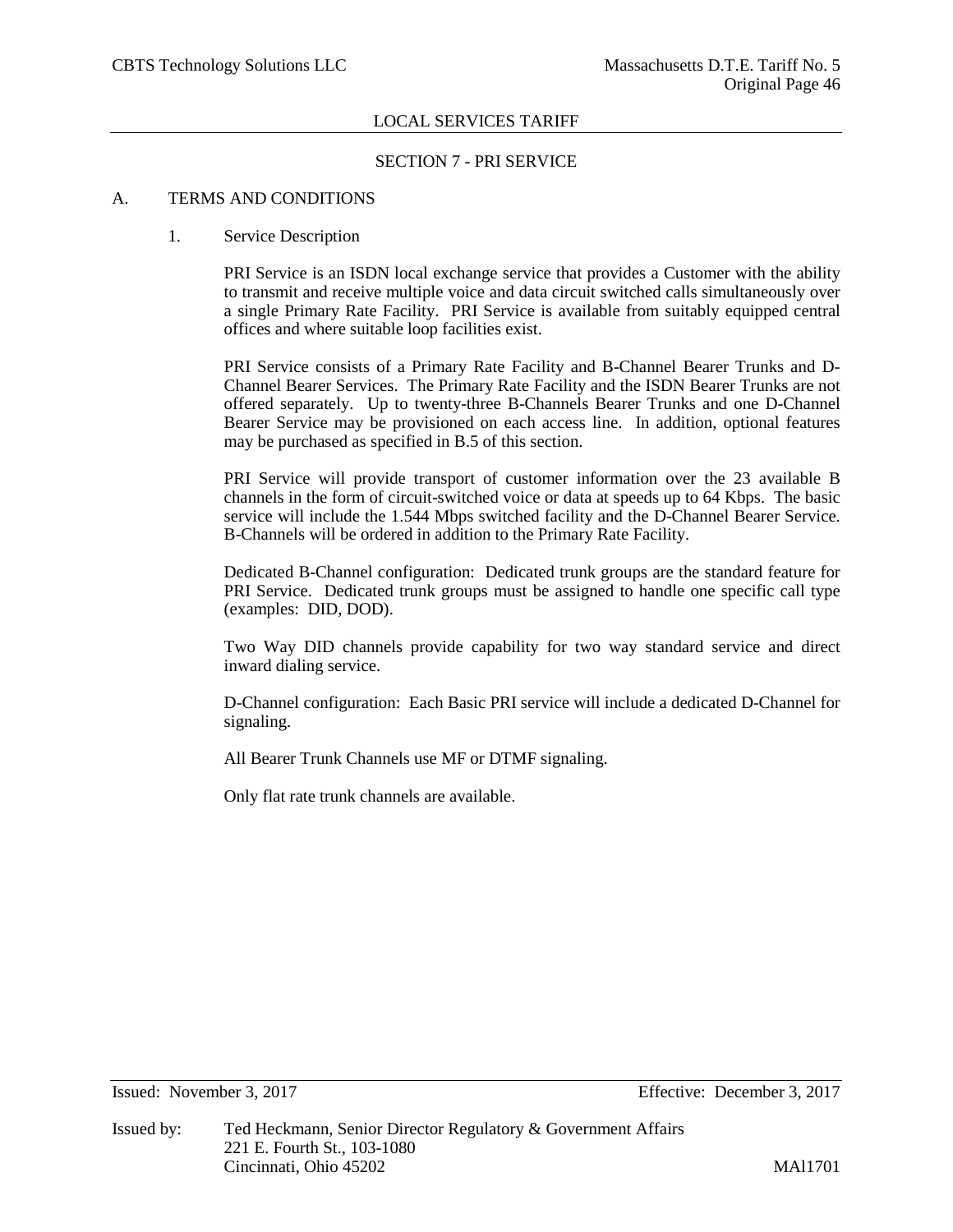SECTION 7 – PRI SERVICE, (CONT'D.)

## A. TERMS AND CONDITIONS (CONT'D.)

- 2. Definitions
	- a. Primary Rate Facility

A Primary Rate Facility is a digital pipe from the Customer's location to the Company central office which transports one or more ISDN Bearer Trunks (b. and c. following). A Primary Rate Facility can carry up to twenty-three 64 Kbps B-Channel Bearer Trunks and one 64 Kbps D-Channel Bearer Service. All selected Bearer Trunks and Services can operate on the Primary Rate Facility simultaneously.

b. B-Channel Bearer Trunks

B-Channel Bearer Trunks define the types of traffic that the Primary Rate Facility will carry. A B-Channel Bearer Trunk is a 64 Kbps information channel used in conjunction with circuit-switched service. These trunks can be configured as 1-Way In, 1-Way Out, or 2-Way.

c. D-Channel Bearer Services

The D-Channel Bearer Service is a 64 Kbps signaling channel used to control associated B Channels. One D-Channel is required for each Primary Rate Facility, and is included in the Primary Rate Facility's monthly rate.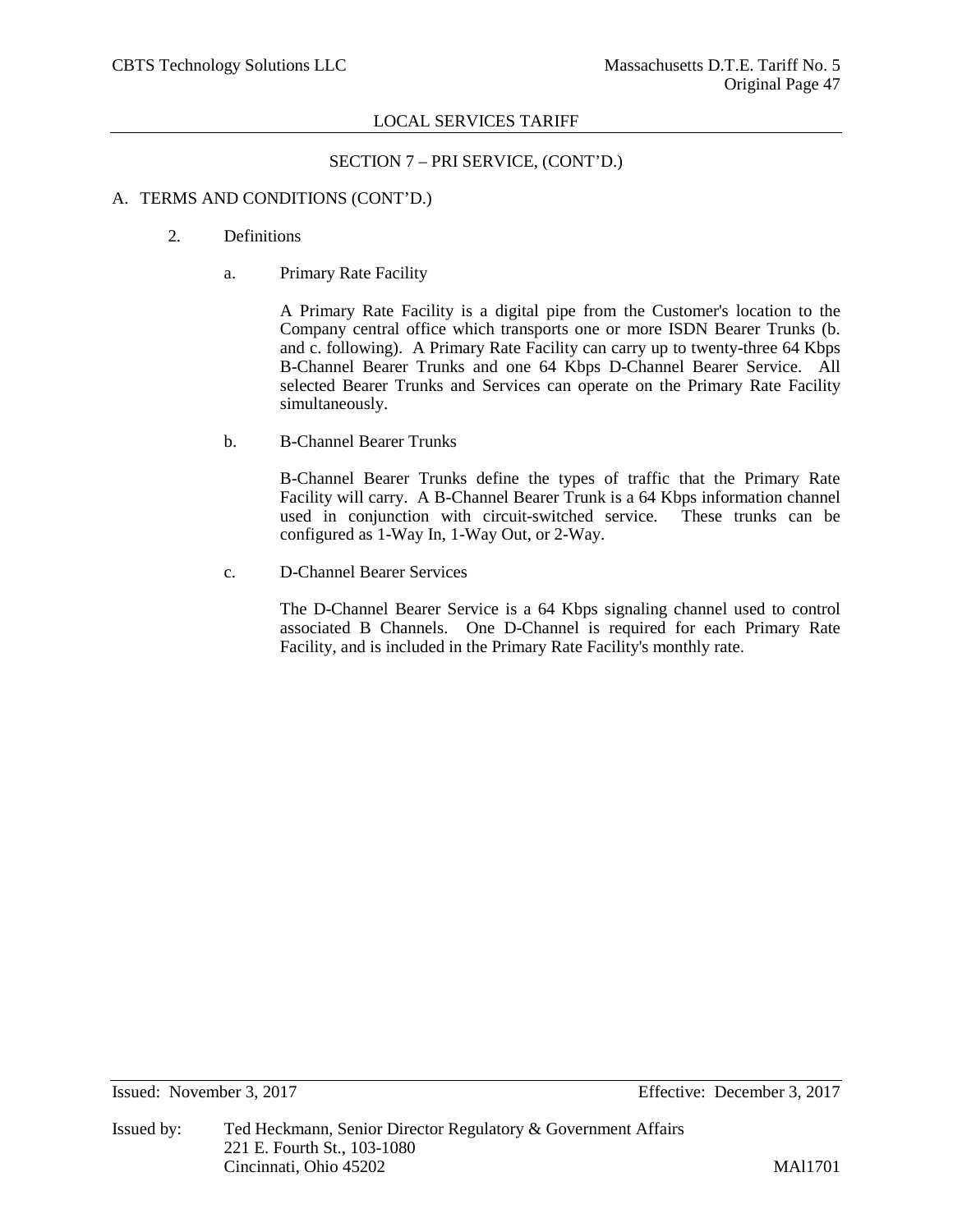## SECTION 7 – PRI SERVICE, (CONT'D.)

## A. TERMS AND CONDITIONS, (CONT'D.)

#### 3. Regulations

PRI Service is furnished subject to the availability of suitable facilities and is only served from specially-equipped digital central offices.

Service from some central offices may not provide all of the features and functionality described in this section.

PRI Service is offered under the Variable Term Payment Plan as outlined in this tariff.

Early contract termination charges as outlined in the Variable Term Payment Plan section of this tariff apply to this service.

The minimum service period for PRI Service is twelve months.

The Customer must provide customer premises equipment that meets the technical requirements of the serving central office.

The Customer is responsible for providing power to all customer premises equipment (CPE) attached to the Primary Rate Facility.

The Customer must notify the Company when call type maximums and minimums are to be changed for the call-by-call feature. This is in order to maintain the proper provision of directory numbers and call control on the line.

When a customer transfers a call, the customer is responsible for any toll charges associated with the customer originated leg(s) of the call.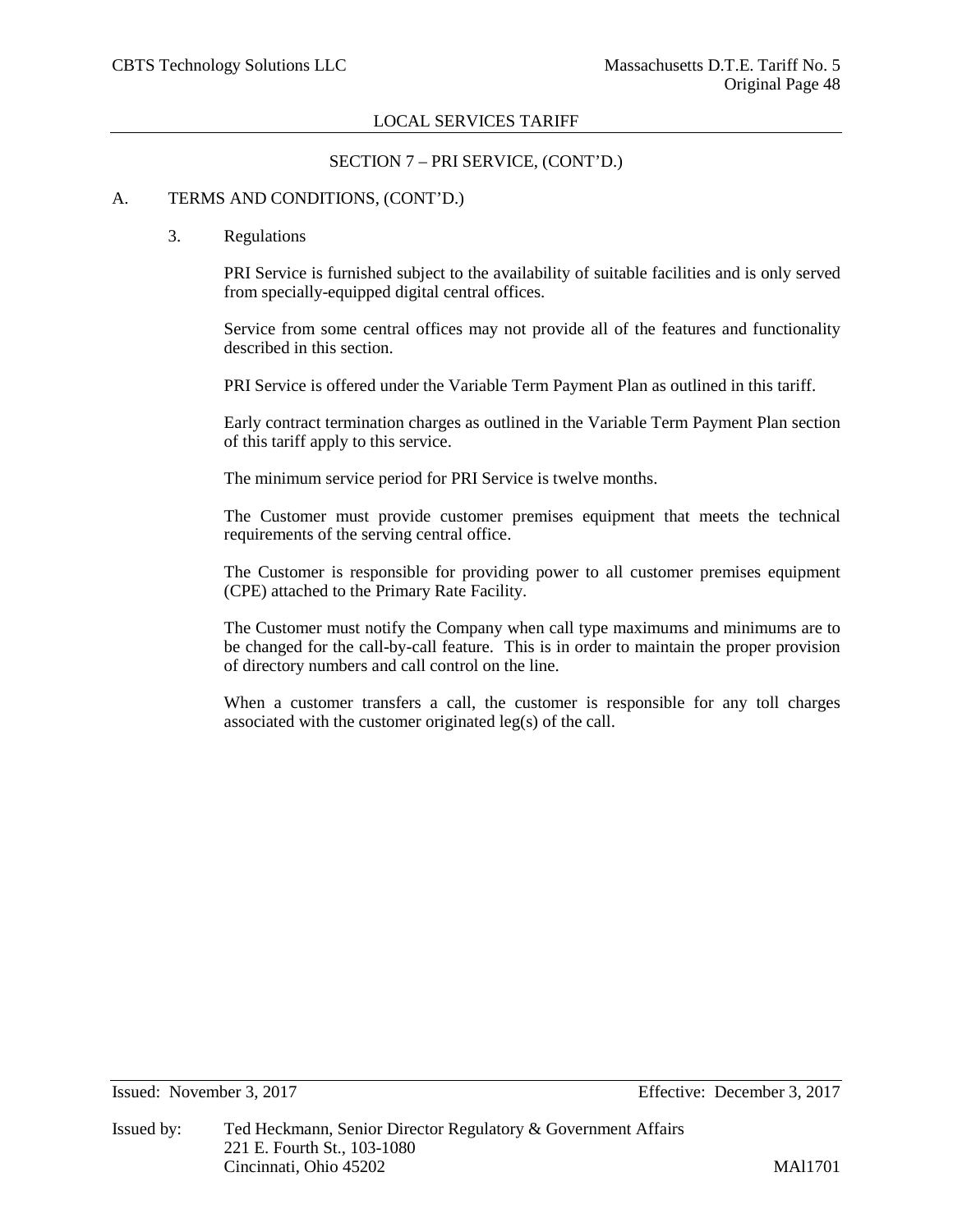SECTION 7 – PRI SERVICE, (CONT'D.)

## A. TERMS AND CONDITIONS, (CONT'D.)

4. PRI Service Optional Features

The following features are available to PRI Service customers at additional cost.

a. Call-By-Call Service Selection

This feature provides the option for B-Channels to be assigned into a flexible trunk group which can support different call types based on real-time traffic needs. Call-By-Call service selection also allows primary as well as secondary long-distance carriers to be established for the entire trunk group (e.g., Alternate Routing Arrangement).

b. Individual Calling Line Identification (ICLID)

This feature provides customer access to the calling party's number. Feature operation is dependent on customer premise equipment and technology in use at the calling party's serving office.

c. Direct Inward Dialing (DID)

This feature provides Direct Inward Dialing to a station. DID Termination rates will apply per B-Channel configured with this option. ISDN Primary Rate Interface Service DID Number Blocks are ordered with DID Terminations on the B-Channels

d. Back-up D-Channel

This feature provides a minimum of three or more Primary Rate Interface Service facilities terminating at the same customer premises to share one primary and one secondary (or Back-up) D-Channel. The number of Primary Rate Interface Service facilities that can be shared by this feature will be based upon the availability of central office and other network facilities, and will be subject to change on a central office by central office basis.

e. Channel Transfer Service

This feature allows the customer to transfer an incoming call to another line and then hang up leaving the other two parties on a two-way call and freeing up the customer's line for another call. The customer will be responsible for toll charges associated with the transferred call.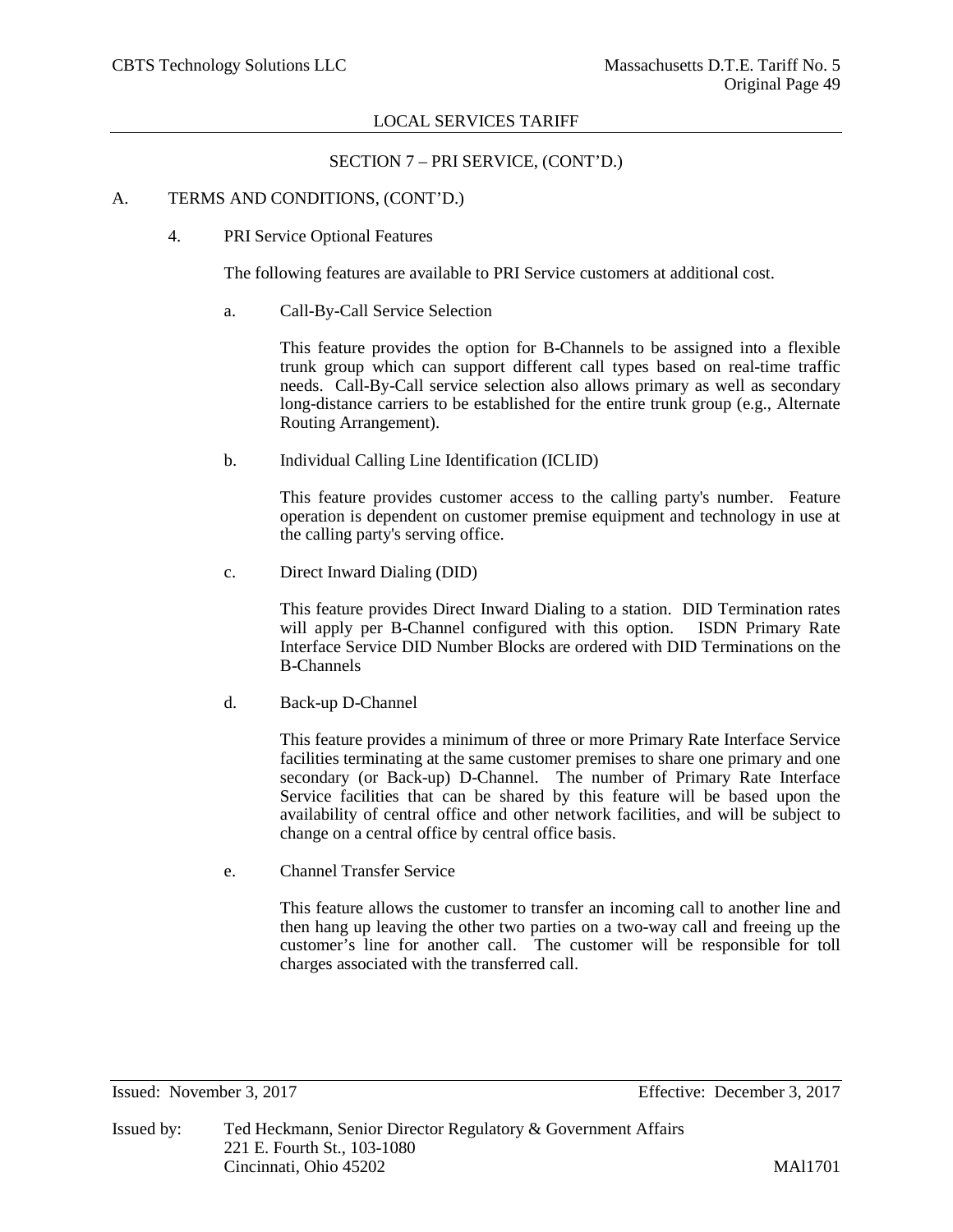### SECTION 7 – PRI SERVICE, (CONT'D.)

# B. RATES AND CHARGES

| 1.                                                     | <b>Base Service</b>                             | Initial<br>Charge | <b>MTM</b> |                                                       |         |                           | <u>12 Mo. 24 Mo. 36 Mo. 60 Mo.</u> |  |
|--------------------------------------------------------|-------------------------------------------------|-------------------|------------|-------------------------------------------------------|---------|---------------------------|------------------------------------|--|
|                                                        | <b>Primary Rate Facility</b>                    |                   |            | \$640.00 \$561.21 \$547.21 \$533.20 \$505.15 \$477.00 |         |                           |                                    |  |
| <b>B-Channel Bearer Trunks with Flat Rate Service:</b> |                                                 |                   |            |                                                       |         |                           |                                    |  |
|                                                        | Each Two-Way/<br><b>DID</b> Channel             | \$21.00           | \$57.25    | \$49.38                                               | \$41.50 | \$25.75                   | \$24.30                            |  |
|                                                        | <b>DID Number Blocks:</b>                       |                   |            |                                                       |         |                           |                                    |  |
|                                                        | Each group of 20<br><b>DID Numbers (Note 2)</b> | \$207.40          | \$4.15     | \$4.15                                                | \$4.15  | \$4.15                    | \$4.15                             |  |
| 2.                                                     | <b>Optional Features</b>                        |                   |            |                                                       |         |                           |                                    |  |
|                                                        | Call-By-Call                                    | \$150.00          |            | \$115.00 \$115.00 \$115.00 \$115.00 \$115.00          |         |                           |                                    |  |
|                                                        | <b>ICLID</b>                                    | \$100.00          |            | \$115.00 \$115.00 \$115.00 \$115.00 \$115.00          |         |                           |                                    |  |
|                                                        | Call-By-Call and<br><b>ICLID</b> Combination    | \$200.00          |            | \$200.00 \$200.00 \$200.00 \$200.00 \$200.00          |         |                           |                                    |  |
|                                                        | Back-Up D-Channel                               | \$100.00          | \$50.00    | \$50.00                                               | \$50.00 | \$50.00                   | \$50.00                            |  |
|                                                        | <b>Channel Transfer</b><br>Service              | \$100.00          |            | \$115.00 \$115.00                                     |         | \$15.00 \$115.00 \$115.00 |                                    |  |

Note 2: If multiple DID number blocks are purchased at the same time, Initial Charge applies to the first group of DID numbers only.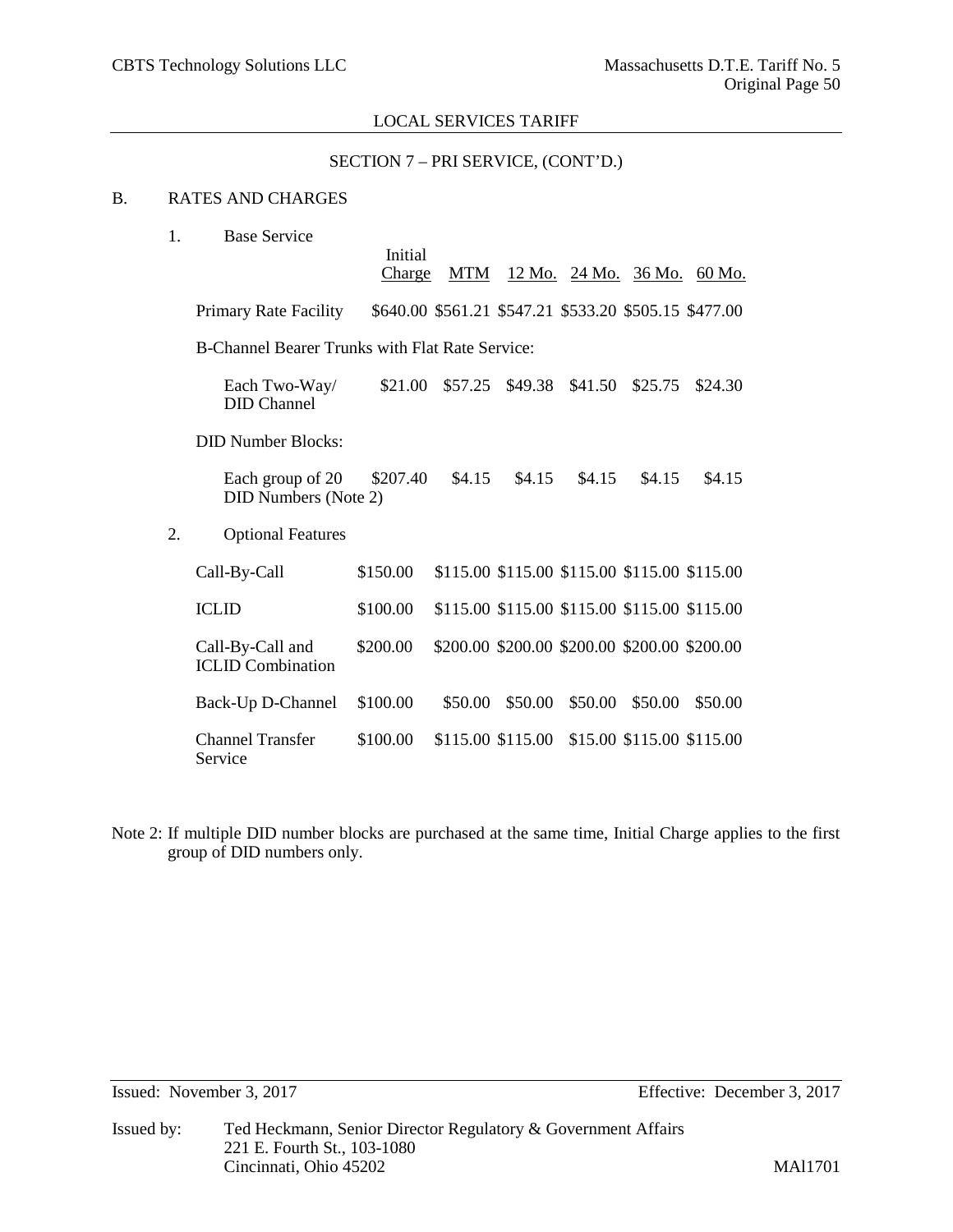# SECTION 8 - EXCHANGE AREAS

The Company is adopting the service area(s), exchange boundaries and local calling areas of the facilitiesbased carrier with whom the Company has a resale agreement in effect.